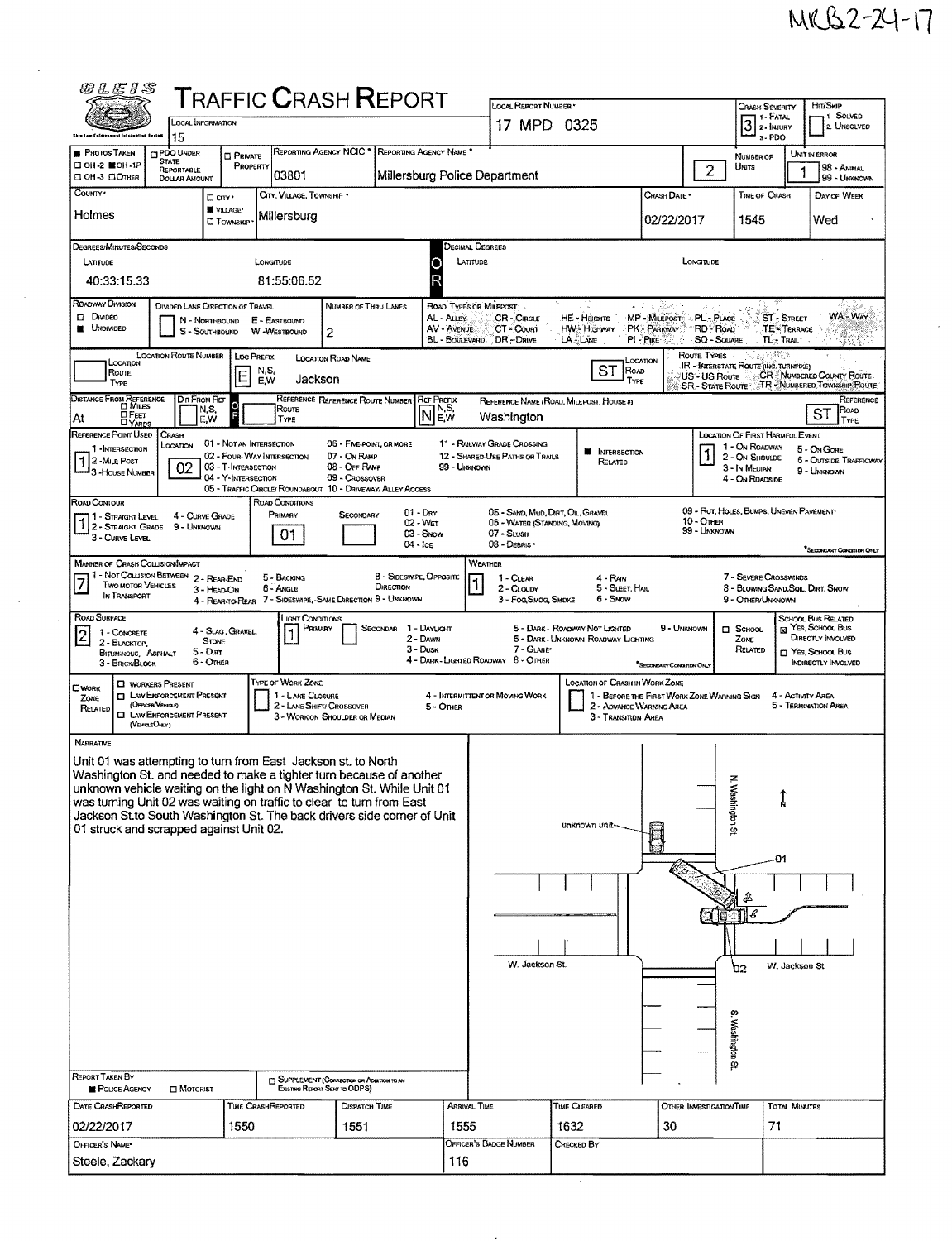|                                                         |                                                                                                 | $\sf J$ NIT                                                           |                                                         |                                                                                                                                                                                      |           |                                                                                                                                 |                                                                                                                               |                                                                            |                                                                                                |                                           | LOCAL REPORT NUMBER                                                                                                                          |                                                                                   |                                                   |                                                                                       |             |
|---------------------------------------------------------|-------------------------------------------------------------------------------------------------|-----------------------------------------------------------------------|---------------------------------------------------------|--------------------------------------------------------------------------------------------------------------------------------------------------------------------------------------|-----------|---------------------------------------------------------------------------------------------------------------------------------|-------------------------------------------------------------------------------------------------------------------------------|----------------------------------------------------------------------------|------------------------------------------------------------------------------------------------|-------------------------------------------|----------------------------------------------------------------------------------------------------------------------------------------------|-----------------------------------------------------------------------------------|---------------------------------------------------|---------------------------------------------------------------------------------------|-------------|
|                                                         |                                                                                                 |                                                                       |                                                         |                                                                                                                                                                                      |           |                                                                                                                                 |                                                                                                                               |                                                                            |                                                                                                |                                           |                                                                                                                                              | 17 MPD 0325                                                                       |                                                   |                                                                                       |             |
| UNIT NUMBER                                             |                                                                                                 | West Holmes Local School Dist                                         |                                                         | OWNER NAME: LAST, FIRST, MIDDLE ( C SAME AS DRIVER )                                                                                                                                 |           |                                                                                                                                 |                                                                                                                               |                                                                            |                                                                                                | <b>OWNER PHONE NUMBER</b><br>330-674-1600 |                                                                                                                                              | DAMAGE SCALE<br>1                                                                 | <b>DAMAGE AREA</b>                                | FRONT                                                                                 |             |
| OWNER ADDRESS: CITY, STATE, ZIP                         |                                                                                                 |                                                                       | <b>CISAME AS DRIVER</b> )                               |                                                                                                                                                                                      |           |                                                                                                                                 |                                                                                                                               |                                                                            |                                                                                                |                                           |                                                                                                                                              | $1 - None$                                                                        | ֩                                                 | □                                                                                     |             |
| 10901 SR 39, Millersburg, OH, 44654                     |                                                                                                 |                                                                       |                                                         |                                                                                                                                                                                      |           |                                                                                                                                 |                                                                                                                               |                                                                            |                                                                                                |                                           |                                                                                                                                              |                                                                                   |                                                   |                                                                                       |             |
| LP STATE LICENSE PLATE NUMBER                           |                                                                                                 |                                                                       |                                                         |                                                                                                                                                                                      |           | <b>VEHICLE IDENTIFICATION NUMBER</b>                                                                                            |                                                                                                                               |                                                                            |                                                                                                |                                           | # Occupants                                                                                                                                  | 2 - MINOR                                                                         |                                                   |                                                                                       |             |
| OН<br>05812                                             |                                                                                                 |                                                                       |                                                         |                                                                                                                                                                                      |           | 4DRBUAAN97B402705                                                                                                               |                                                                                                                               |                                                                            |                                                                                                |                                           | 28                                                                                                                                           | 3 - FUNCTIONAL                                                                    | О                                                 | $\Box$                                                                                | п           |
| <b>VEHICLE YEAR</b><br>2007                             | <b>VEHICLE MAKE</b>                                                                             | International Harvester Co.                                           |                                                         |                                                                                                                                                                                      |           | <b>VEHICLE MODEL</b><br>Bus                                                                                                     |                                                                                                                               |                                                                            | YEL                                                                                            | <b>VEHICLE COLOR</b>                      |                                                                                                                                              | 4 - DISABLING                                                                     |                                                   |                                                                                       |             |
| $P$ ROOF OF                                             | <b>INSURANCE COMPANY</b>                                                                        |                                                                       |                                                         |                                                                                                                                                                                      |           | POLICY NUMBER                                                                                                                   |                                                                                                                               | Towed By                                                                   |                                                                                                |                                           |                                                                                                                                              | 9 - UNKNOWN                                                                       | ■                                                 | $\Box$                                                                                | ם           |
| <b>INSURANCE</b><br>SHOWN                               |                                                                                                 | Argonaut Ins. Co.                                                     |                                                         |                                                                                                                                                                                      |           | PE-4625710-05                                                                                                                   |                                                                                                                               |                                                                            |                                                                                                |                                           |                                                                                                                                              |                                                                                   |                                                   | <b>REAR</b>                                                                           |             |
| CARRIER NAME, ADDRESS, CITY, STATE, ZIP                 |                                                                                                 |                                                                       |                                                         |                                                                                                                                                                                      |           |                                                                                                                                 |                                                                                                                               |                                                                            |                                                                                                |                                           |                                                                                                                                              |                                                                                   |                                                   | <b>CARRIER PHONE</b><br>330-674-1600                                                  |             |
| US DOT                                                  |                                                                                                 | VEHICLE WEIGHT GVWR/GCWR                                              |                                                         | West Holmes Local, 10901 SR 39, Millersburg, OH, 44654                                                                                                                               |           | CARGO BODY TYPE                                                                                                                 |                                                                                                                               |                                                                            |                                                                                                |                                           | <b>TRAFFICWAY DESCRIPTION</b>                                                                                                                |                                                                                   |                                                   |                                                                                       |             |
|                                                         |                                                                                                 |                                                                       |                                                         | $\begin{array}{ c c c c }\n\hline\n\text{1} & \text{1} & \text{Less}} \\ \hline\n\text{1} & \text{2} & \text{10} & \text{M} & \text{10} & \text{20} \\ \hline\n\end{array}$          | 03        | 01 - No CARGO BODY TYPE/NOT APPLICABL 09 - POLE<br>02 - Bus/VAN (9-15 SEATS, INC DRIVER) 10 - CARGO TANK                        |                                                                                                                               |                                                                            |                                                                                                |                                           | 1 2 - Two-Way, Not Divided, Continuous Left Turn Lane                                                                                        | 11 - Two-Way, Not Divided                                                         |                                                   |                                                                                       |             |
| HM PLACARD ID NO.                                       |                                                                                                 |                                                                       | 2 - 10,001 To 26,000K LBS<br>3 - MORE THAN 26,000K LBS. |                                                                                                                                                                                      |           | 03 - Bus (16+ SEATS, INC DRIVER)<br>04 - VEHICLE TOWING ANOTHER VEHICLE                                                         |                                                                                                                               | 11 - FLAT BEO<br>12 - Dump                                                 |                                                                                                |                                           |                                                                                                                                              | 3 - Two-Way, Divided. UNPROTECTEO (PAINTEO OR GRASS >4FT.) MEOIA                  |                                                   |                                                                                       |             |
|                                                         |                                                                                                 |                                                                       | <b>HAZARDOUS MATERIAL</b>                               |                                                                                                                                                                                      |           | 05 - Logging<br>06 - INTERMODAL CONTAINER CHASIS                                                                                |                                                                                                                               | 13 - CONCRETE MIXER<br><b>14 - AUTO TRANSPORTER</b>                        |                                                                                                |                                           | 5 - ONE-WAY TRAFFICWAY                                                                                                                       | 4 - TWO-WAY, DIVIDED, POSITIVE MEDIANBARRIER                                      |                                                   |                                                                                       |             |
|                                                         | <b>HM CLASS</b><br><b>NUMBER</b>                                                                | $\Box$ Related                                                        |                                                         |                                                                                                                                                                                      |           | 07 - CARGO VAN/ENCLOSED BOX<br>08 - GRAIN, CHIPS, GRAVEL                                                                        |                                                                                                                               | 15 - GARBAGE /REFUSE<br>99 - OTHER/UNKNOWN                                 |                                                                                                |                                           | <b>ID</b> HIT / SKIP UNIT                                                                                                                    |                                                                                   |                                                   |                                                                                       |             |
| NON-MOTORIST LOCATION PRIOR TO IMPACT                   |                                                                                                 |                                                                       |                                                         | <b>TYPE OF USE</b>                                                                                                                                                                   | UNIT TYPE |                                                                                                                                 |                                                                                                                               |                                                                            |                                                                                                |                                           |                                                                                                                                              |                                                                                   |                                                   |                                                                                       |             |
|                                                         |                                                                                                 | 01 - INTERSECTION - MARKED CROSSWAL<br>02 - Intersection No Crosswalk |                                                         | $\overline{\mathbf{c}}$                                                                                                                                                              |           | 22<br>01 - SUB-COMPACT                                                                                                          | PASSENGER VEHICLES (LESS THAN 9 PASSENGERS MEDIHEAVY TRUCKS OR COMBO UNITS > 10K LBS BUSIVAN LIMO(9 OR MORE INCLUDING DRIVER) |                                                                            |                                                                                                |                                           | 13 - SINGLE UNIT TRUCK OR VAN 2AXLE, 6 TIRES 21 - BUS/VAN (9-15 SEATS, INC DRIVER)                                                           |                                                                                   |                                                   |                                                                                       |             |
|                                                         | 03 - INTERSECTION OTHER                                                                         | 04 - MIDBLOCK - MARKEO CROSSWALK                                      |                                                         | 1 - PERSONAL                                                                                                                                                                         |           | 02 - COMPACT<br>99 - UNKNOWN 03 - MID SIZE                                                                                      |                                                                                                                               |                                                                            |                                                                                                |                                           | 14 - SINGLE UNIT TRUCK; 3+ AXLES                                                                                                             |                                                                                   |                                                   | 22 - Bus (16+ Seats, Inc Driver)                                                      |             |
|                                                         | 06 - BICYCLE LANE                                                                               | 05 - TRAVEL LANE - OTHER LOCATION                                     |                                                         | 2 - COMMERCIAL                                                                                                                                                                       |           | OR HIT/SKIP<br>04 - Full Size<br>05 - MINIVAN                                                                                   |                                                                                                                               |                                                                            |                                                                                                |                                           | 15 - SINGLE UNIT TRUCK / TRAILER<br>16 - TRUCK/TRACTOR (BOBTAIL)                                                                             |                                                                                   | NON-MOTORIST<br>23 - ANIMAL WITH RIDER            |                                                                                       |             |
|                                                         | 07 - Shoulder/Roadside<br>08 - Sidewalk                                                         |                                                                       |                                                         | 3 - GOVERNMENT                                                                                                                                                                       |           | 07 - PICKUP                                                                                                                     | 06 - SPORT UTILITY VEHICLE                                                                                                    |                                                                            |                                                                                                | 18 - TRACTOR/DOUBLE                       | 17 - TRACTOR/SEMI-TRAILER                                                                                                                    |                                                                                   | 25 - BICYCLE/PEDACYCLIST                          | 24 - ANIMAL WITH BUGGY, WAGON, SURREY                                                 |             |
|                                                         | 09 - MEDIAN/CROSSING ISLAND<br>10 - Drive way Access                                            |                                                                       |                                                         | <b>D</b> IN EMERGENCY                                                                                                                                                                |           | 08 - VAN                                                                                                                        |                                                                                                                               |                                                                            |                                                                                                | <b>19 - TRACTOR/TRIPLES</b>               | 20 - OTHER MED/HEAVY VEHICLE                                                                                                                 |                                                                                   | 26 - PEDESTRIAN/SKATER<br>27 - OTHER NON-MOTORIST |                                                                                       |             |
|                                                         | 12 - NON-TRAFFICWAY AREA                                                                        | 11 - SHARED-USE PATH OR TRAIL                                         |                                                         | RESPONSE                                                                                                                                                                             |           | 09 - MOTORCYCLE                                                                                                                 | 10 - MOTORIZEO BICYCLE                                                                                                        |                                                                            |                                                                                                |                                           |                                                                                                                                              |                                                                                   |                                                   |                                                                                       |             |
|                                                         | 99 - OTHER/UNKNOWN                                                                              |                                                                       |                                                         |                                                                                                                                                                                      |           | 11 - SNOWMOBILE/ATV                                                                                                             | 12 - OTHER PASSENGER VEHICLE                                                                                                  |                                                                            |                                                                                                |                                           | HAS HM PLACARD                                                                                                                               |                                                                                   |                                                   |                                                                                       |             |
| 04                                                      | 02 - TAXI<br>05 - Bus - Transit<br>06 - Bus - Charter<br>07 - Bus - SHUTTLE<br>08 - Bus - OTHER | 03 - RENTAL TRUCK (OVER 10KLBS)                                       |                                                         | $10 -$ Fire<br>11 - HIGHWAY/MAINTENANCE<br>04 - Bus - SCHOOL (PUBLIC OR PRIVATE) 12 - MILITARY<br>13 - Pouce<br>14 - Pueuc Umury<br>15 - OTHER GOVERNMENT<br>16 - CONSTRUCTION EQIP. |           | 18 - FARM EQUIPMENT<br>19 MOTORHOME<br>20 - Cour Cart<br>21 - Train<br>22 - OTHER (EXPLAININ NARRATIVE)                         | 07                                                                                                                            | 01 - None<br>Impact Are 04 - Right Side                                    | 02 - CENTER FRONT<br>03 - Right Front<br>05 - Right Rear<br>06 - REAR CENTER<br>07 - LEFT REAR |                                           | 08 - LEFT SIDE<br>09 - LEFT FRONT<br>10 - Top and Windows<br>11 - UNDERCARRIAGE<br>12 - LOAD/TRAILER<br>13 - TOTAL (ALL AREAS)<br>14 - Отнев | 99 - UNKNOWN                                                                      |                                                   | 3 1 - Non-Contact<br>3 - STRIKING<br>4 - Struck<br>5 - STRIKING/STRUCK<br>9 - UNKNOWN |             |
| PRE-CRASH ACTIONS<br>05                                 | <b>MOTORIST</b>                                                                                 |                                                                       |                                                         |                                                                                                                                                                                      |           |                                                                                                                                 |                                                                                                                               | NON-MOTORIST                                                               |                                                                                                |                                           |                                                                                                                                              |                                                                                   |                                                   |                                                                                       |             |
|                                                         |                                                                                                 | 01 - STRAIGHT AHEAD<br>02 - BACKING                                   |                                                         | 07 - MAKING U-TURN<br>08 - ENTERING TRAFFIC LANE                                                                                                                                     |           |                                                                                                                                 | 13 - Negotiating a Curve<br>14 - OTHER MOTORIST ACTIO                                                                         |                                                                            |                                                                                                |                                           | 15 - ENTERING OR CROSSING SPECIFIED LOCATIO<br>16 - WALKING, RUNNING, JOGGING, PLAYING, CYCLING                                              |                                                                                   |                                                   | 21 - OTHER NON-MOTORIST ACTION                                                        |             |
| 99 - Unknown                                            |                                                                                                 | 03 - CHANGING LANES<br>04 - OVERTAKING/PASSING                        |                                                         | 09 - LEAVING TRAFFIC LANE<br>10 - PARKEO                                                                                                                                             |           |                                                                                                                                 |                                                                                                                               |                                                                            | 17 - WORKING                                                                                   | 18 - PUSHING VEHICLE                      |                                                                                                                                              |                                                                                   |                                                   |                                                                                       |             |
|                                                         |                                                                                                 | 05 - MAKING RIGHT TURN<br>06 - MAKING LEFT TURN                       |                                                         | 11 - SLOWING OR STOPPED IN TRAFFIC<br>12 - DRIVERLESS                                                                                                                                |           |                                                                                                                                 |                                                                                                                               |                                                                            | 20 - STANDING                                                                                  |                                           | 19 - APPROACHING OR LEAVING VEHICLE                                                                                                          |                                                                                   |                                                   |                                                                                       |             |
| CONTRIBUTING CIRCUMSTANCE                               |                                                                                                 |                                                                       |                                                         |                                                                                                                                                                                      |           |                                                                                                                                 |                                                                                                                               |                                                                            |                                                                                                |                                           |                                                                                                                                              | VEHICLE DEFECTS                                                                   |                                                   |                                                                                       |             |
| PRIMARY                                                 | <b>MOTORIST</b><br>01 - None                                                                    |                                                                       |                                                         | 11 - IMPROPER BACKING                                                                                                                                                                |           |                                                                                                                                 |                                                                                                                               | NON-MOTORIST<br>22 - None                                                  |                                                                                                |                                           |                                                                                                                                              |                                                                                   | 01 - TURN SIGNALS<br>02 - HEAD LAMPS              |                                                                                       |             |
| 07                                                      |                                                                                                 | 02 - FAILURE TO YIELD<br>03 - RAN RED LIGHT                           |                                                         |                                                                                                                                                                                      |           | 12 - IMPROPER START FROM PARKED POSITION<br>13 - Stoppen or Parken ILLEGALLY                                                    |                                                                                                                               | 23 - IMPROPER CROSSING<br>24 - DARTING                                     |                                                                                                |                                           |                                                                                                                                              |                                                                                   | 03 - TAIL LAMPS<br>04 - BRAKES                    |                                                                                       |             |
| SECONDARY                                               |                                                                                                 | 04 - RAN STOP SIGN<br>05 - Exceeped Speed Limit                       |                                                         |                                                                                                                                                                                      |           | 14 - OPERATING VEHICLE IN NEGLIGENT MANNER<br>15 - SWERING TO AVOID (DUE TO EXTERNAL CONDITIONS)                                |                                                                                                                               | 25 - LYING AND/OR LLEGALLY IN ROADWAY<br>26 - FALURE TO YIELD RIGHT OF WAY |                                                                                                |                                           |                                                                                                                                              |                                                                                   | 05 - STEERING<br>06 - TIRE BLOWOUT                |                                                                                       |             |
|                                                         |                                                                                                 | 06 - UNSAFE SPEED<br>07 - IMPROPER TURN                               |                                                         | 17 - FALURE TO CONTROL                                                                                                                                                               |           | 16 - WRONG SIDE/WRONG WAY                                                                                                       |                                                                                                                               | 27 - NOT VISIBLE (DARK CLOTHING)<br>28 - INATTENTIVE                       |                                                                                                |                                           |                                                                                                                                              |                                                                                   | 07 - WORN OR SLICK TIRES                          | 08 - TRAILER EQUIPMENT DEFECTIVE                                                      |             |
|                                                         |                                                                                                 | 08 - LEFT OF CENTER<br>09 - FOLLOWED TOO CLOSELY/ACDA                 |                                                         | 18 - Vision Orstruction                                                                                                                                                              |           | 19 - OPERATING DEFECTIVE EQUIPMENT                                                                                              |                                                                                                                               | 29 - FAILURE TO OBEY TRAFFIC SIGNS<br>/SIGNALS/OFFICER                     |                                                                                                |                                           |                                                                                                                                              |                                                                                   | 09 - MOTOR TROUBLE                                | 10 - DISABLED FROM PRIOR ACCIDENT                                                     |             |
| 99 - UNKNOWN                                            |                                                                                                 | 10 - IMPROPER LANE CHANGE<br>/PASSING OFF ROAD                        |                                                         |                                                                                                                                                                                      |           | 20 - LOAD SHIFTING/FALLING/SPILLING<br>21 - OTHER IMPROPER ACTION                                                               |                                                                                                                               | 30 - WRONG SIDE OF THE ROAD<br>31 - OTHER NON-MOTORIST ACTION              |                                                                                                |                                           |                                                                                                                                              |                                                                                   | 11 - OTHER DEFECTS                                |                                                                                       |             |
| SEQUENCE OF EVENTS                                      |                                                                                                 |                                                                       |                                                         |                                                                                                                                                                                      |           | <b>NON-COLLISION EVENTS</b>                                                                                                     |                                                                                                                               |                                                                            |                                                                                                |                                           |                                                                                                                                              |                                                                                   |                                                   |                                                                                       |             |
| 20                                                      | 3                                                                                               |                                                                       |                                                         | 6<br>5                                                                                                                                                                               |           | 01 - OVERTURN/ROLLOVER<br>02 - FIRE/EXPLOSION                                                                                   |                                                                                                                               | 06 - EQUIPMENT FAILURE                                                     |                                                                                                | (BLOWN TIRE, BRAKE FALURE, ETC)           |                                                                                                                                              | 10 - Cross Median<br>11 - Cross CENTER LINE                                       |                                                   |                                                                                       |             |
| First<br>1<br><b>HARMFUL</b><br>Event                   | Most<br><b>HARMFUL</b><br><b>EVENT</b>                                                          |                                                                       |                                                         | 99 - UNKNOWN                                                                                                                                                                         |           | 03 - IMMERSION<br>04 - Jackknife<br>05 - CARGO/EQUIPMENT LOSS OR SHIFT 09 - RAN OFF ROAD LEFT                                   |                                                                                                                               | 07 - SEPARATION OF UNITS<br>08 - RAN OFF ROAD RIGHT                        |                                                                                                |                                           |                                                                                                                                              | OPPOSITE DIRECTION OF TRAVEL<br>12 - DOWNHILL RUNAWAY<br>13 - OTHER NON-COLLISION |                                                   |                                                                                       |             |
| COLLISION WITH PERSON, VEHICLE OR OBJECT NOT FIXED      |                                                                                                 |                                                                       |                                                         |                                                                                                                                                                                      |           | COLLISION WITH FIXED, OBJECT                                                                                                    |                                                                                                                               |                                                                            |                                                                                                |                                           |                                                                                                                                              |                                                                                   | <b>48 - TREE</b>                                  |                                                                                       |             |
| 14 - PEDESTRIAN                                         |                                                                                                 |                                                                       |                                                         | 21 - PARKED MOTOR VEHICLE<br>22 - WORK ZONE MAINTENANCE EQUIPMENT                                                                                                                    |           | 25 - IMPACT ATTENUATOR/CRASH CUSHION33 - MEDIAN CABLE BARRIER<br>26 - BRIDGE OVERHEAD STRUCTURE<br>27 - BRIDGE PIER OR ABUTMENT |                                                                                                                               | 34 - MEDIAN GUARDRAIL BARRIER<br>35 - MEDIAN CONCRETE BARRIER              |                                                                                                |                                           |                                                                                                                                              | 41 - OTHER POST, POLE<br>OR SUPPORT<br>42 - CULVERT                               |                                                   | 49 - FIRE HYDRANT<br>50 - WORK ZONE MAINTENANCE                                       |             |
| 15 - PEDALCYCLE<br>16 - RAILWAY VEHICLE (TRAIN, ENGINE) |                                                                                                 |                                                                       |                                                         | 23 - STRUCK BY FALLING, SHIFTING CARGO                                                                                                                                               |           | 28 - BRIDGE PARAPET<br>29 - BRIDGE RAIL                                                                                         |                                                                                                                               | 36 - MEDIAN OTHER BARRIER<br>37 - TRAFFIC SIGN POST                        |                                                                                                |                                           | 43 - CuRB<br>44 - Олсн                                                                                                                       |                                                                                   |                                                   | EQUIPMENT<br>51 - WALL, BUILDING, TUNNEL                                              |             |
| 17 - Animal - Farm<br>18 - Animal - Deer                |                                                                                                 |                                                                       | <b>MOTOR VEHICLE</b>                                    | OR ANYTHING SET IN MOTION BY A                                                                                                                                                       |           | 30 - GUARDRAIL FACE                                                                                                             |                                                                                                                               | 38 - Overhead Sign Post<br>39 - LIGHT/LUMINARIES SUPPORT                   |                                                                                                |                                           |                                                                                                                                              | 45 - EMBANKMENT                                                                   |                                                   | 52 - OTHER FIXED OBJECT                                                               |             |
| 19 - ANIMAL-OTHER<br>20 - MOTOR VEHICLE IN TRANSPORT    |                                                                                                 |                                                                       |                                                         | 24 - OTHER MOVABLE OBJECT                                                                                                                                                            |           | 31 - GUARDRALEND<br>32 - PORTABLE BARRIER                                                                                       |                                                                                                                               | 40 - Uπ⊔ry Poue                                                            |                                                                                                |                                           | 46 - FENCE<br>47 - MALBOX                                                                                                                    |                                                                                   |                                                   |                                                                                       |             |
| UNIT SPEED                                              |                                                                                                 | Posted Speed                                                          | <b>TRAFFIC CONTROL</b>                                  |                                                                                                                                                                                      |           |                                                                                                                                 |                                                                                                                               |                                                                            |                                                                                                |                                           | Unit Direction                                                                                                                               | 1 - North                                                                         | 5 - NORTHEAST                                     |                                                                                       | 9 - UNKNOWN |
| 5                                                       | 25                                                                                              |                                                                       | 04                                                      | 01 - No CONTROLS<br>02 - Stop Sign                                                                                                                                                   |           | 07 - RAILROAD CROSSBUCKS<br>08 - RAILROAD FLASHERS                                                                              |                                                                                                                               | 13 - Crosswalk Lines<br>14 - WALK/DON'T WALK                               |                                                                                                | FROM                                      | To<br>$\vert$ 1<br>3                                                                                                                         | 2 - South<br>3 - East                                                             | <b>6 - NORTHWEST</b><br>7 - SOUTHEAST             |                                                                                       |             |
| <b>D</b> STATED                                         |                                                                                                 |                                                                       |                                                         | 03 - YIELD SIGN<br>04 - TRAFFIC SIGNAL                                                                                                                                               |           | 09 - RAILROAD GATES<br>10 - Costruction Barricade                                                                               | 15 - O THER                                                                                                                   | 16 - Not Reported                                                          |                                                                                                |                                           |                                                                                                                                              | 4 - West                                                                          | 8 - Southwest                                     |                                                                                       |             |
| <b>E</b> ESTIMATED                                      |                                                                                                 |                                                                       |                                                         | 05 - TRAFFIC FLASHERS<br>06 - SCHOOL ZONE                                                                                                                                            |           | 11 - PERSON (FLAGGER, OFFICER<br><b>12 - PAVEMENT MARKINGS</b>                                                                  |                                                                                                                               |                                                                            |                                                                                                |                                           |                                                                                                                                              |                                                                                   |                                                   |                                                                                       |             |

 $\label{eq:2.1} \frac{1}{\sqrt{2}}\int_{\mathbb{R}^3}\frac{1}{\sqrt{2}}\left(\frac{1}{\sqrt{2}}\right)^2\frac{1}{\sqrt{2}}\left(\frac{1}{\sqrt{2}}\right)^2\frac{1}{\sqrt{2}}\left(\frac{1}{\sqrt{2}}\right)^2\frac{1}{\sqrt{2}}\left(\frac{1}{\sqrt{2}}\right)^2.$ 

 $\sim 10^{-1}$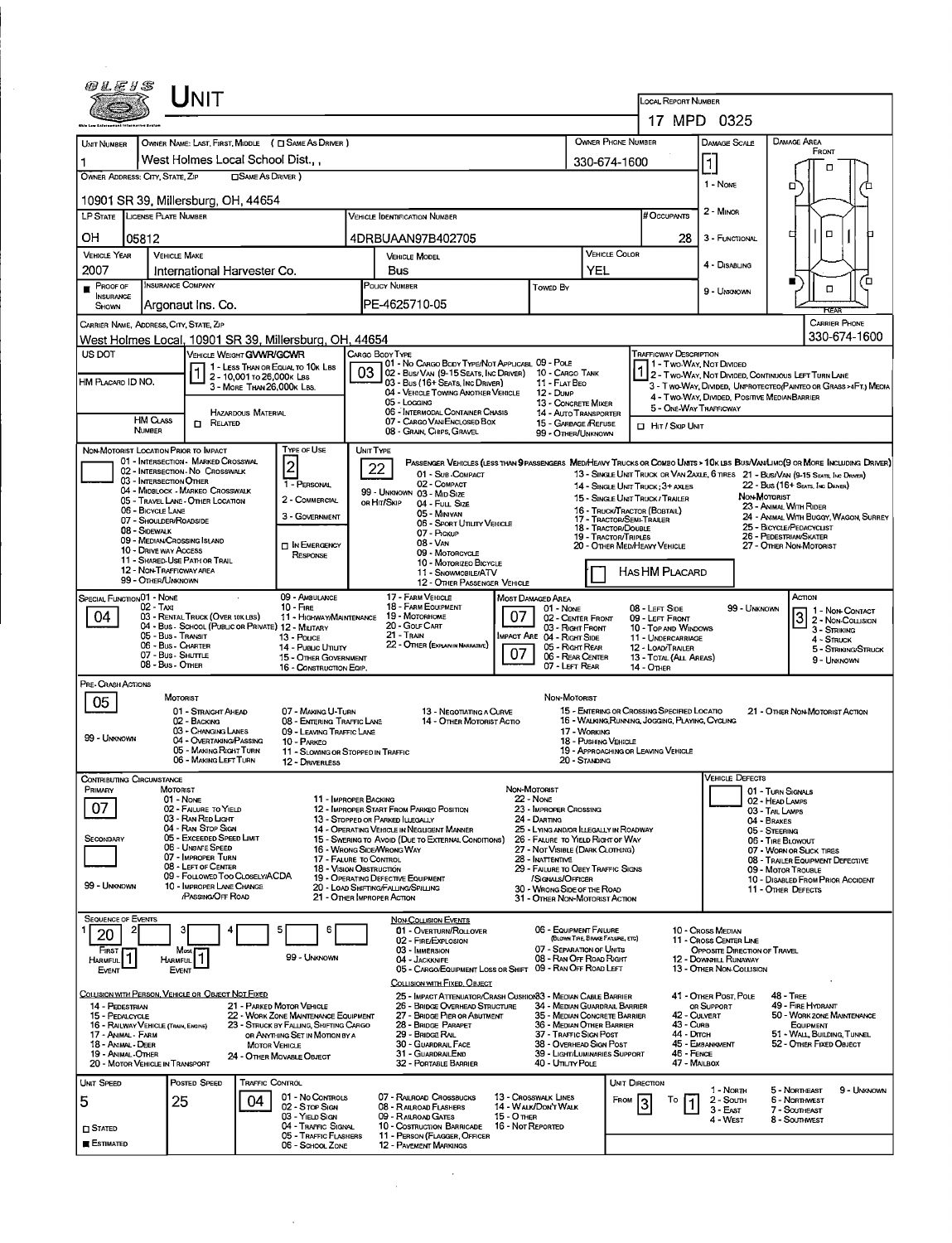|                                                                                                                                                                                                                                                                                                                                                                                                                                                                                                                                                                                                                                                                                                                                                                                                                                                                                                                                                                                                                                                                                                                                                                                                                                                                                                                                                                                                                                                                                                                                                                                                                                                                                                                                                                                                                                                                                                                                                                                                                                                                                                                                                                                                                                                                                                                                                                                                                                                                                                                                                                                                                                                                                                                                                                                                                                                                                                                                                                                                                                                                                                                                                                                                                                                                                                                                                                                                                                                                                                                                                                                                                                                                                                                                                                                                                                                                                                                                                                                                                                                                                                                                                                                                                                                                                                                                                                                                                                                                                                                                                                                                                                                                                                                                                                                                                                                                                                                                                                                                                                                                                                                                                                                                                                                                                                                                                                                                                                                                                                                                                                                                                                                                                                                                                                                                                                                                                                                                                                                                                                                                                                                                                                                                                                                                                                                                                                                                                                                                                                                                                                                                                                                                                                                                                                                                                                                                                                                                                                                                                                                                                                                                                                                                                                                                                                                                                                                                                                                                                                                                                                                                                                                                                                                                                                                                                                                                                                                                                                                                                                                                                                                                                                                                                                                                                                                                                                                                                                                                                   |                 |  |                     |                                                       |    |  |             |                | Front                       |
|-----------------------------------------------------------------------------------------------------------------------------------------------------------------------------------------------------------------------------------------------------------------------------------------------------------------------------------------------------------------------------------------------------------------------------------------------------------------------------------------------------------------------------------------------------------------------------------------------------------------------------------------------------------------------------------------------------------------------------------------------------------------------------------------------------------------------------------------------------------------------------------------------------------------------------------------------------------------------------------------------------------------------------------------------------------------------------------------------------------------------------------------------------------------------------------------------------------------------------------------------------------------------------------------------------------------------------------------------------------------------------------------------------------------------------------------------------------------------------------------------------------------------------------------------------------------------------------------------------------------------------------------------------------------------------------------------------------------------------------------------------------------------------------------------------------------------------------------------------------------------------------------------------------------------------------------------------------------------------------------------------------------------------------------------------------------------------------------------------------------------------------------------------------------------------------------------------------------------------------------------------------------------------------------------------------------------------------------------------------------------------------------------------------------------------------------------------------------------------------------------------------------------------------------------------------------------------------------------------------------------------------------------------------------------------------------------------------------------------------------------------------------------------------------------------------------------------------------------------------------------------------------------------------------------------------------------------------------------------------------------------------------------------------------------------------------------------------------------------------------------------------------------------------------------------------------------------------------------------------------------------------------------------------------------------------------------------------------------------------------------------------------------------------------------------------------------------------------------------------------------------------------------------------------------------------------------------------------------------------------------------------------------------------------------------------------------------------------------------------------------------------------------------------------------------------------------------------------------------------------------------------------------------------------------------------------------------------------------------------------------------------------------------------------------------------------------------------------------------------------------------------------------------------------------------------------------------------------------------------------------------------------------------------------------------------------------------------------------------------------------------------------------------------------------------------------------------------------------------------------------------------------------------------------------------------------------------------------------------------------------------------------------------------------------------------------------------------------------------------------------------------------------------------------------------------------------------------------------------------------------------------------------------------------------------------------------------------------------------------------------------------------------------------------------------------------------------------------------------------------------------------------------------------------------------------------------------------------------------------------------------------------------------------------------------------------------------------------------------------------------------------------------------------------------------------------------------------------------------------------------------------------------------------------------------------------------------------------------------------------------------------------------------------------------------------------------------------------------------------------------------------------------------------------------------------------------------------------------------------------------------------------------------------------------------------------------------------------------------------------------------------------------------------------------------------------------------------------------------------------------------------------------------------------------------------------------------------------------------------------------------------------------------------------------------------------------------------------------------------------------------------------------------------------------------------------------------------------------------------------------------------------------------------------------------------------------------------------------------------------------------------------------------------------------------------------------------------------------------------------------------------------------------------------------------------------------------------------------------------------------------------------------------------------------------------------------------------------------------------------------------------------------------------------------------------------------------------------------------------------------------------------------------------------------------------------------------------------------------------------------------------------------------------------------------------------------------------------------------------------------------------------------------------------------------------------------------------------------------------------------------------------------------------------------------------------------------------------------------------------------------------------------------------------------------------------------------------------------------------------------------------------------------------------------------------------------------------------------------------------------------------------------------------------------------------------------------------------------------------------------------------------------------------------------------------------------------------------------------------------------------------------------------------------------------------------------------------------------------------------------------------------------------------------------------------------------------------------------------------------------------------------------------------------------------------------------------------------------------------|-----------------|--|---------------------|-------------------------------------------------------|----|--|-------------|----------------|-----------------------------|
|                                                                                                                                                                                                                                                                                                                                                                                                                                                                                                                                                                                                                                                                                                                                                                                                                                                                                                                                                                                                                                                                                                                                                                                                                                                                                                                                                                                                                                                                                                                                                                                                                                                                                                                                                                                                                                                                                                                                                                                                                                                                                                                                                                                                                                                                                                                                                                                                                                                                                                                                                                                                                                                                                                                                                                                                                                                                                                                                                                                                                                                                                                                                                                                                                                                                                                                                                                                                                                                                                                                                                                                                                                                                                                                                                                                                                                                                                                                                                                                                                                                                                                                                                                                                                                                                                                                                                                                                                                                                                                                                                                                                                                                                                                                                                                                                                                                                                                                                                                                                                                                                                                                                                                                                                                                                                                                                                                                                                                                                                                                                                                                                                                                                                                                                                                                                                                                                                                                                                                                                                                                                                                                                                                                                                                                                                                                                                                                                                                                                                                                                                                                                                                                                                                                                                                                                                                                                                                                                                                                                                                                                                                                                                                                                                                                                                                                                                                                                                                                                                                                                                                                                                                                                                                                                                                                                                                                                                                                                                                                                                                                                                                                                                                                                                                                                                                                                                                                                                                                                                   |                 |  |                     |                                                       |    |  |             |                |                             |
|                                                                                                                                                                                                                                                                                                                                                                                                                                                                                                                                                                                                                                                                                                                                                                                                                                                                                                                                                                                                                                                                                                                                                                                                                                                                                                                                                                                                                                                                                                                                                                                                                                                                                                                                                                                                                                                                                                                                                                                                                                                                                                                                                                                                                                                                                                                                                                                                                                                                                                                                                                                                                                                                                                                                                                                                                                                                                                                                                                                                                                                                                                                                                                                                                                                                                                                                                                                                                                                                                                                                                                                                                                                                                                                                                                                                                                                                                                                                                                                                                                                                                                                                                                                                                                                                                                                                                                                                                                                                                                                                                                                                                                                                                                                                                                                                                                                                                                                                                                                                                                                                                                                                                                                                                                                                                                                                                                                                                                                                                                                                                                                                                                                                                                                                                                                                                                                                                                                                                                                                                                                                                                                                                                                                                                                                                                                                                                                                                                                                                                                                                                                                                                                                                                                                                                                                                                                                                                                                                                                                                                                                                                                                                                                                                                                                                                                                                                                                                                                                                                                                                                                                                                                                                                                                                                                                                                                                                                                                                                                                                                                                                                                                                                                                                                                                                                                                                                                                                                                                                   |                 |  |                     |                                                       |    |  |             |                |                             |
| <b>LP STATE</b>                                                                                                                                                                                                                                                                                                                                                                                                                                                                                                                                                                                                                                                                                                                                                                                                                                                                                                                                                                                                                                                                                                                                                                                                                                                                                                                                                                                                                                                                                                                                                                                                                                                                                                                                                                                                                                                                                                                                                                                                                                                                                                                                                                                                                                                                                                                                                                                                                                                                                                                                                                                                                                                                                                                                                                                                                                                                                                                                                                                                                                                                                                                                                                                                                                                                                                                                                                                                                                                                                                                                                                                                                                                                                                                                                                                                                                                                                                                                                                                                                                                                                                                                                                                                                                                                                                                                                                                                                                                                                                                                                                                                                                                                                                                                                                                                                                                                                                                                                                                                                                                                                                                                                                                                                                                                                                                                                                                                                                                                                                                                                                                                                                                                                                                                                                                                                                                                                                                                                                                                                                                                                                                                                                                                                                                                                                                                                                                                                                                                                                                                                                                                                                                                                                                                                                                                                                                                                                                                                                                                                                                                                                                                                                                                                                                                                                                                                                                                                                                                                                                                                                                                                                                                                                                                                                                                                                                                                                                                                                                                                                                                                                                                                                                                                                                                                                                                                                                                                                                                   |                 |  |                     |                                                       |    |  | # Occupants |                |                             |
| он                                                                                                                                                                                                                                                                                                                                                                                                                                                                                                                                                                                                                                                                                                                                                                                                                                                                                                                                                                                                                                                                                                                                                                                                                                                                                                                                                                                                                                                                                                                                                                                                                                                                                                                                                                                                                                                                                                                                                                                                                                                                                                                                                                                                                                                                                                                                                                                                                                                                                                                                                                                                                                                                                                                                                                                                                                                                                                                                                                                                                                                                                                                                                                                                                                                                                                                                                                                                                                                                                                                                                                                                                                                                                                                                                                                                                                                                                                                                                                                                                                                                                                                                                                                                                                                                                                                                                                                                                                                                                                                                                                                                                                                                                                                                                                                                                                                                                                                                                                                                                                                                                                                                                                                                                                                                                                                                                                                                                                                                                                                                                                                                                                                                                                                                                                                                                                                                                                                                                                                                                                                                                                                                                                                                                                                                                                                                                                                                                                                                                                                                                                                                                                                                                                                                                                                                                                                                                                                                                                                                                                                                                                                                                                                                                                                                                                                                                                                                                                                                                                                                                                                                                                                                                                                                                                                                                                                                                                                                                                                                                                                                                                                                                                                                                                                                                                                                                                                                                                                                                |                 |  |                     |                                                       |    |  |             | 3 - FUNCTIONAL | □<br>□                      |
|                                                                                                                                                                                                                                                                                                                                                                                                                                                                                                                                                                                                                                                                                                                                                                                                                                                                                                                                                                                                                                                                                                                                                                                                                                                                                                                                                                                                                                                                                                                                                                                                                                                                                                                                                                                                                                                                                                                                                                                                                                                                                                                                                                                                                                                                                                                                                                                                                                                                                                                                                                                                                                                                                                                                                                                                                                                                                                                                                                                                                                                                                                                                                                                                                                                                                                                                                                                                                                                                                                                                                                                                                                                                                                                                                                                                                                                                                                                                                                                                                                                                                                                                                                                                                                                                                                                                                                                                                                                                                                                                                                                                                                                                                                                                                                                                                                                                                                                                                                                                                                                                                                                                                                                                                                                                                                                                                                                                                                                                                                                                                                                                                                                                                                                                                                                                                                                                                                                                                                                                                                                                                                                                                                                                                                                                                                                                                                                                                                                                                                                                                                                                                                                                                                                                                                                                                                                                                                                                                                                                                                                                                                                                                                                                                                                                                                                                                                                                                                                                                                                                                                                                                                                                                                                                                                                                                                                                                                                                                                                                                                                                                                                                                                                                                                                                                                                                                                                                                                                                                   |                 |  |                     | <b>VEHICLE MODEL</b>                                  |    |  |             | 4 - DISABLING  |                             |
| PROOF OF                                                                                                                                                                                                                                                                                                                                                                                                                                                                                                                                                                                                                                                                                                                                                                                                                                                                                                                                                                                                                                                                                                                                                                                                                                                                                                                                                                                                                                                                                                                                                                                                                                                                                                                                                                                                                                                                                                                                                                                                                                                                                                                                                                                                                                                                                                                                                                                                                                                                                                                                                                                                                                                                                                                                                                                                                                                                                                                                                                                                                                                                                                                                                                                                                                                                                                                                                                                                                                                                                                                                                                                                                                                                                                                                                                                                                                                                                                                                                                                                                                                                                                                                                                                                                                                                                                                                                                                                                                                                                                                                                                                                                                                                                                                                                                                                                                                                                                                                                                                                                                                                                                                                                                                                                                                                                                                                                                                                                                                                                                                                                                                                                                                                                                                                                                                                                                                                                                                                                                                                                                                                                                                                                                                                                                                                                                                                                                                                                                                                                                                                                                                                                                                                                                                                                                                                                                                                                                                                                                                                                                                                                                                                                                                                                                                                                                                                                                                                                                                                                                                                                                                                                                                                                                                                                                                                                                                                                                                                                                                                                                                                                                                                                                                                                                                                                                                                                                                                                                                                          |                 |  |                     |                                                       |    |  |             |                | ο<br>ם                      |
| SHOWN                                                                                                                                                                                                                                                                                                                                                                                                                                                                                                                                                                                                                                                                                                                                                                                                                                                                                                                                                                                                                                                                                                                                                                                                                                                                                                                                                                                                                                                                                                                                                                                                                                                                                                                                                                                                                                                                                                                                                                                                                                                                                                                                                                                                                                                                                                                                                                                                                                                                                                                                                                                                                                                                                                                                                                                                                                                                                                                                                                                                                                                                                                                                                                                                                                                                                                                                                                                                                                                                                                                                                                                                                                                                                                                                                                                                                                                                                                                                                                                                                                                                                                                                                                                                                                                                                                                                                                                                                                                                                                                                                                                                                                                                                                                                                                                                                                                                                                                                                                                                                                                                                                                                                                                                                                                                                                                                                                                                                                                                                                                                                                                                                                                                                                                                                                                                                                                                                                                                                                                                                                                                                                                                                                                                                                                                                                                                                                                                                                                                                                                                                                                                                                                                                                                                                                                                                                                                                                                                                                                                                                                                                                                                                                                                                                                                                                                                                                                                                                                                                                                                                                                                                                                                                                                                                                                                                                                                                                                                                                                                                                                                                                                                                                                                                                                                                                                                                                                                                                                                             |                 |  |                     |                                                       |    |  |             |                | ETAR                        |
|                                                                                                                                                                                                                                                                                                                                                                                                                                                                                                                                                                                                                                                                                                                                                                                                                                                                                                                                                                                                                                                                                                                                                                                                                                                                                                                                                                                                                                                                                                                                                                                                                                                                                                                                                                                                                                                                                                                                                                                                                                                                                                                                                                                                                                                                                                                                                                                                                                                                                                                                                                                                                                                                                                                                                                                                                                                                                                                                                                                                                                                                                                                                                                                                                                                                                                                                                                                                                                                                                                                                                                                                                                                                                                                                                                                                                                                                                                                                                                                                                                                                                                                                                                                                                                                                                                                                                                                                                                                                                                                                                                                                                                                                                                                                                                                                                                                                                                                                                                                                                                                                                                                                                                                                                                                                                                                                                                                                                                                                                                                                                                                                                                                                                                                                                                                                                                                                                                                                                                                                                                                                                                                                                                                                                                                                                                                                                                                                                                                                                                                                                                                                                                                                                                                                                                                                                                                                                                                                                                                                                                                                                                                                                                                                                                                                                                                                                                                                                                                                                                                                                                                                                                                                                                                                                                                                                                                                                                                                                                                                                                                                                                                                                                                                                                                                                                                                                                                                                                                                                   |                 |  |                     |                                                       |    |  |             |                | <b>CARRIER PHONE</b>        |
| US DOT                                                                                                                                                                                                                                                                                                                                                                                                                                                                                                                                                                                                                                                                                                                                                                                                                                                                                                                                                                                                                                                                                                                                                                                                                                                                                                                                                                                                                                                                                                                                                                                                                                                                                                                                                                                                                                                                                                                                                                                                                                                                                                                                                                                                                                                                                                                                                                                                                                                                                                                                                                                                                                                                                                                                                                                                                                                                                                                                                                                                                                                                                                                                                                                                                                                                                                                                                                                                                                                                                                                                                                                                                                                                                                                                                                                                                                                                                                                                                                                                                                                                                                                                                                                                                                                                                                                                                                                                                                                                                                                                                                                                                                                                                                                                                                                                                                                                                                                                                                                                                                                                                                                                                                                                                                                                                                                                                                                                                                                                                                                                                                                                                                                                                                                                                                                                                                                                                                                                                                                                                                                                                                                                                                                                                                                                                                                                                                                                                                                                                                                                                                                                                                                                                                                                                                                                                                                                                                                                                                                                                                                                                                                                                                                                                                                                                                                                                                                                                                                                                                                                                                                                                                                                                                                                                                                                                                                                                                                                                                                                                                                                                                                                                                                                                                                                                                                                                                                                                                                                            |                 |  |                     |                                                       |    |  |             |                |                             |
|                                                                                                                                                                                                                                                                                                                                                                                                                                                                                                                                                                                                                                                                                                                                                                                                                                                                                                                                                                                                                                                                                                                                                                                                                                                                                                                                                                                                                                                                                                                                                                                                                                                                                                                                                                                                                                                                                                                                                                                                                                                                                                                                                                                                                                                                                                                                                                                                                                                                                                                                                                                                                                                                                                                                                                                                                                                                                                                                                                                                                                                                                                                                                                                                                                                                                                                                                                                                                                                                                                                                                                                                                                                                                                                                                                                                                                                                                                                                                                                                                                                                                                                                                                                                                                                                                                                                                                                                                                                                                                                                                                                                                                                                                                                                                                                                                                                                                                                                                                                                                                                                                                                                                                                                                                                                                                                                                                                                                                                                                                                                                                                                                                                                                                                                                                                                                                                                                                                                                                                                                                                                                                                                                                                                                                                                                                                                                                                                                                                                                                                                                                                                                                                                                                                                                                                                                                                                                                                                                                                                                                                                                                                                                                                                                                                                                                                                                                                                                                                                                                                                                                                                                                                                                                                                                                                                                                                                                                                                                                                                                                                                                                                                                                                                                                                                                                                                                                                                                                                                                   |                 |  |                     |                                                       |    |  |             |                |                             |
|                                                                                                                                                                                                                                                                                                                                                                                                                                                                                                                                                                                                                                                                                                                                                                                                                                                                                                                                                                                                                                                                                                                                                                                                                                                                                                                                                                                                                                                                                                                                                                                                                                                                                                                                                                                                                                                                                                                                                                                                                                                                                                                                                                                                                                                                                                                                                                                                                                                                                                                                                                                                                                                                                                                                                                                                                                                                                                                                                                                                                                                                                                                                                                                                                                                                                                                                                                                                                                                                                                                                                                                                                                                                                                                                                                                                                                                                                                                                                                                                                                                                                                                                                                                                                                                                                                                                                                                                                                                                                                                                                                                                                                                                                                                                                                                                                                                                                                                                                                                                                                                                                                                                                                                                                                                                                                                                                                                                                                                                                                                                                                                                                                                                                                                                                                                                                                                                                                                                                                                                                                                                                                                                                                                                                                                                                                                                                                                                                                                                                                                                                                                                                                                                                                                                                                                                                                                                                                                                                                                                                                                                                                                                                                                                                                                                                                                                                                                                                                                                                                                                                                                                                                                                                                                                                                                                                                                                                                                                                                                                                                                                                                                                                                                                                                                                                                                                                                                                                                                                                   |                 |  |                     | 05 - Locging                                          |    |  |             |                |                             |
|                                                                                                                                                                                                                                                                                                                                                                                                                                                                                                                                                                                                                                                                                                                                                                                                                                                                                                                                                                                                                                                                                                                                                                                                                                                                                                                                                                                                                                                                                                                                                                                                                                                                                                                                                                                                                                                                                                                                                                                                                                                                                                                                                                                                                                                                                                                                                                                                                                                                                                                                                                                                                                                                                                                                                                                                                                                                                                                                                                                                                                                                                                                                                                                                                                                                                                                                                                                                                                                                                                                                                                                                                                                                                                                                                                                                                                                                                                                                                                                                                                                                                                                                                                                                                                                                                                                                                                                                                                                                                                                                                                                                                                                                                                                                                                                                                                                                                                                                                                                                                                                                                                                                                                                                                                                                                                                                                                                                                                                                                                                                                                                                                                                                                                                                                                                                                                                                                                                                                                                                                                                                                                                                                                                                                                                                                                                                                                                                                                                                                                                                                                                                                                                                                                                                                                                                                                                                                                                                                                                                                                                                                                                                                                                                                                                                                                                                                                                                                                                                                                                                                                                                                                                                                                                                                                                                                                                                                                                                                                                                                                                                                                                                                                                                                                                                                                                                                                                                                                                                                   | <b>HM CLASS</b> |  |                     |                                                       |    |  |             |                |                             |
|                                                                                                                                                                                                                                                                                                                                                                                                                                                                                                                                                                                                                                                                                                                                                                                                                                                                                                                                                                                                                                                                                                                                                                                                                                                                                                                                                                                                                                                                                                                                                                                                                                                                                                                                                                                                                                                                                                                                                                                                                                                                                                                                                                                                                                                                                                                                                                                                                                                                                                                                                                                                                                                                                                                                                                                                                                                                                                                                                                                                                                                                                                                                                                                                                                                                                                                                                                                                                                                                                                                                                                                                                                                                                                                                                                                                                                                                                                                                                                                                                                                                                                                                                                                                                                                                                                                                                                                                                                                                                                                                                                                                                                                                                                                                                                                                                                                                                                                                                                                                                                                                                                                                                                                                                                                                                                                                                                                                                                                                                                                                                                                                                                                                                                                                                                                                                                                                                                                                                                                                                                                                                                                                                                                                                                                                                                                                                                                                                                                                                                                                                                                                                                                                                                                                                                                                                                                                                                                                                                                                                                                                                                                                                                                                                                                                                                                                                                                                                                                                                                                                                                                                                                                                                                                                                                                                                                                                                                                                                                                                                                                                                                                                                                                                                                                                                                                                                                                                                                                                                   |                 |  |                     |                                                       |    |  |             |                |                             |
|                                                                                                                                                                                                                                                                                                                                                                                                                                                                                                                                                                                                                                                                                                                                                                                                                                                                                                                                                                                                                                                                                                                                                                                                                                                                                                                                                                                                                                                                                                                                                                                                                                                                                                                                                                                                                                                                                                                                                                                                                                                                                                                                                                                                                                                                                                                                                                                                                                                                                                                                                                                                                                                                                                                                                                                                                                                                                                                                                                                                                                                                                                                                                                                                                                                                                                                                                                                                                                                                                                                                                                                                                                                                                                                                                                                                                                                                                                                                                                                                                                                                                                                                                                                                                                                                                                                                                                                                                                                                                                                                                                                                                                                                                                                                                                                                                                                                                                                                                                                                                                                                                                                                                                                                                                                                                                                                                                                                                                                                                                                                                                                                                                                                                                                                                                                                                                                                                                                                                                                                                                                                                                                                                                                                                                                                                                                                                                                                                                                                                                                                                                                                                                                                                                                                                                                                                                                                                                                                                                                                                                                                                                                                                                                                                                                                                                                                                                                                                                                                                                                                                                                                                                                                                                                                                                                                                                                                                                                                                                                                                                                                                                                                                                                                                                                                                                                                                                                                                                                                                   |                 |  |                     |                                                       |    |  |             |                |                             |
|                                                                                                                                                                                                                                                                                                                                                                                                                                                                                                                                                                                                                                                                                                                                                                                                                                                                                                                                                                                                                                                                                                                                                                                                                                                                                                                                                                                                                                                                                                                                                                                                                                                                                                                                                                                                                                                                                                                                                                                                                                                                                                                                                                                                                                                                                                                                                                                                                                                                                                                                                                                                                                                                                                                                                                                                                                                                                                                                                                                                                                                                                                                                                                                                                                                                                                                                                                                                                                                                                                                                                                                                                                                                                                                                                                                                                                                                                                                                                                                                                                                                                                                                                                                                                                                                                                                                                                                                                                                                                                                                                                                                                                                                                                                                                                                                                                                                                                                                                                                                                                                                                                                                                                                                                                                                                                                                                                                                                                                                                                                                                                                                                                                                                                                                                                                                                                                                                                                                                                                                                                                                                                                                                                                                                                                                                                                                                                                                                                                                                                                                                                                                                                                                                                                                                                                                                                                                                                                                                                                                                                                                                                                                                                                                                                                                                                                                                                                                                                                                                                                                                                                                                                                                                                                                                                                                                                                                                                                                                                                                                                                                                                                                                                                                                                                                                                                                                                                                                                                                                   |                 |  | 1 - PERSONAL        | 02 - COMPACT                                          |    |  |             |                |                             |
|                                                                                                                                                                                                                                                                                                                                                                                                                                                                                                                                                                                                                                                                                                                                                                                                                                                                                                                                                                                                                                                                                                                                                                                                                                                                                                                                                                                                                                                                                                                                                                                                                                                                                                                                                                                                                                                                                                                                                                                                                                                                                                                                                                                                                                                                                                                                                                                                                                                                                                                                                                                                                                                                                                                                                                                                                                                                                                                                                                                                                                                                                                                                                                                                                                                                                                                                                                                                                                                                                                                                                                                                                                                                                                                                                                                                                                                                                                                                                                                                                                                                                                                                                                                                                                                                                                                                                                                                                                                                                                                                                                                                                                                                                                                                                                                                                                                                                                                                                                                                                                                                                                                                                                                                                                                                                                                                                                                                                                                                                                                                                                                                                                                                                                                                                                                                                                                                                                                                                                                                                                                                                                                                                                                                                                                                                                                                                                                                                                                                                                                                                                                                                                                                                                                                                                                                                                                                                                                                                                                                                                                                                                                                                                                                                                                                                                                                                                                                                                                                                                                                                                                                                                                                                                                                                                                                                                                                                                                                                                                                                                                                                                                                                                                                                                                                                                                                                                                                                                                                                   |                 |  | 2 - COMMERCIAL      | 04 - Full Size                                        |    |  |             |                |                             |
|                                                                                                                                                                                                                                                                                                                                                                                                                                                                                                                                                                                                                                                                                                                                                                                                                                                                                                                                                                                                                                                                                                                                                                                                                                                                                                                                                                                                                                                                                                                                                                                                                                                                                                                                                                                                                                                                                                                                                                                                                                                                                                                                                                                                                                                                                                                                                                                                                                                                                                                                                                                                                                                                                                                                                                                                                                                                                                                                                                                                                                                                                                                                                                                                                                                                                                                                                                                                                                                                                                                                                                                                                                                                                                                                                                                                                                                                                                                                                                                                                                                                                                                                                                                                                                                                                                                                                                                                                                                                                                                                                                                                                                                                                                                                                                                                                                                                                                                                                                                                                                                                                                                                                                                                                                                                                                                                                                                                                                                                                                                                                                                                                                                                                                                                                                                                                                                                                                                                                                                                                                                                                                                                                                                                                                                                                                                                                                                                                                                                                                                                                                                                                                                                                                                                                                                                                                                                                                                                                                                                                                                                                                                                                                                                                                                                                                                                                                                                                                                                                                                                                                                                                                                                                                                                                                                                                                                                                                                                                                                                                                                                                                                                                                                                                                                                                                                                                                                                                                                                                   |                 |  |                     |                                                       |    |  |             |                |                             |
|                                                                                                                                                                                                                                                                                                                                                                                                                                                                                                                                                                                                                                                                                                                                                                                                                                                                                                                                                                                                                                                                                                                                                                                                                                                                                                                                                                                                                                                                                                                                                                                                                                                                                                                                                                                                                                                                                                                                                                                                                                                                                                                                                                                                                                                                                                                                                                                                                                                                                                                                                                                                                                                                                                                                                                                                                                                                                                                                                                                                                                                                                                                                                                                                                                                                                                                                                                                                                                                                                                                                                                                                                                                                                                                                                                                                                                                                                                                                                                                                                                                                                                                                                                                                                                                                                                                                                                                                                                                                                                                                                                                                                                                                                                                                                                                                                                                                                                                                                                                                                                                                                                                                                                                                                                                                                                                                                                                                                                                                                                                                                                                                                                                                                                                                                                                                                                                                                                                                                                                                                                                                                                                                                                                                                                                                                                                                                                                                                                                                                                                                                                                                                                                                                                                                                                                                                                                                                                                                                                                                                                                                                                                                                                                                                                                                                                                                                                                                                                                                                                                                                                                                                                                                                                                                                                                                                                                                                                                                                                                                                                                                                                                                                                                                                                                                                                                                                                                                                                                                                   |                 |  | <b>IN EMERGENCY</b> | 08 - VAN<br>09 - MOTORCYCLE                           |    |  |             |                |                             |
|                                                                                                                                                                                                                                                                                                                                                                                                                                                                                                                                                                                                                                                                                                                                                                                                                                                                                                                                                                                                                                                                                                                                                                                                                                                                                                                                                                                                                                                                                                                                                                                                                                                                                                                                                                                                                                                                                                                                                                                                                                                                                                                                                                                                                                                                                                                                                                                                                                                                                                                                                                                                                                                                                                                                                                                                                                                                                                                                                                                                                                                                                                                                                                                                                                                                                                                                                                                                                                                                                                                                                                                                                                                                                                                                                                                                                                                                                                                                                                                                                                                                                                                                                                                                                                                                                                                                                                                                                                                                                                                                                                                                                                                                                                                                                                                                                                                                                                                                                                                                                                                                                                                                                                                                                                                                                                                                                                                                                                                                                                                                                                                                                                                                                                                                                                                                                                                                                                                                                                                                                                                                                                                                                                                                                                                                                                                                                                                                                                                                                                                                                                                                                                                                                                                                                                                                                                                                                                                                                                                                                                                                                                                                                                                                                                                                                                                                                                                                                                                                                                                                                                                                                                                                                                                                                                                                                                                                                                                                                                                                                                                                                                                                                                                                                                                                                                                                                                                                                                                                                   |                 |  |                     |                                                       |    |  |             |                |                             |
|                                                                                                                                                                                                                                                                                                                                                                                                                                                                                                                                                                                                                                                                                                                                                                                                                                                                                                                                                                                                                                                                                                                                                                                                                                                                                                                                                                                                                                                                                                                                                                                                                                                                                                                                                                                                                                                                                                                                                                                                                                                                                                                                                                                                                                                                                                                                                                                                                                                                                                                                                                                                                                                                                                                                                                                                                                                                                                                                                                                                                                                                                                                                                                                                                                                                                                                                                                                                                                                                                                                                                                                                                                                                                                                                                                                                                                                                                                                                                                                                                                                                                                                                                                                                                                                                                                                                                                                                                                                                                                                                                                                                                                                                                                                                                                                                                                                                                                                                                                                                                                                                                                                                                                                                                                                                                                                                                                                                                                                                                                                                                                                                                                                                                                                                                                                                                                                                                                                                                                                                                                                                                                                                                                                                                                                                                                                                                                                                                                                                                                                                                                                                                                                                                                                                                                                                                                                                                                                                                                                                                                                                                                                                                                                                                                                                                                                                                                                                                                                                                                                                                                                                                                                                                                                                                                                                                                                                                                                                                                                                                                                                                                                                                                                                                                                                                                                                                                                                                                                                                   |                 |  | 09 - AMBULANCE      | 17 - FARM VEHICLE                                     |    |  |             |                | ACTION                      |
| 01                                                                                                                                                                                                                                                                                                                                                                                                                                                                                                                                                                                                                                                                                                                                                                                                                                                                                                                                                                                                                                                                                                                                                                                                                                                                                                                                                                                                                                                                                                                                                                                                                                                                                                                                                                                                                                                                                                                                                                                                                                                                                                                                                                                                                                                                                                                                                                                                                                                                                                                                                                                                                                                                                                                                                                                                                                                                                                                                                                                                                                                                                                                                                                                                                                                                                                                                                                                                                                                                                                                                                                                                                                                                                                                                                                                                                                                                                                                                                                                                                                                                                                                                                                                                                                                                                                                                                                                                                                                                                                                                                                                                                                                                                                                                                                                                                                                                                                                                                                                                                                                                                                                                                                                                                                                                                                                                                                                                                                                                                                                                                                                                                                                                                                                                                                                                                                                                                                                                                                                                                                                                                                                                                                                                                                                                                                                                                                                                                                                                                                                                                                                                                                                                                                                                                                                                                                                                                                                                                                                                                                                                                                                                                                                                                                                                                                                                                                                                                                                                                                                                                                                                                                                                                                                                                                                                                                                                                                                                                                                                                                                                                                                                                                                                                                                                                                                                                                                                                                                                                |                 |  |                     | 19 - MOTORHOME<br>20 - GOLF CART                      | 04 |  |             |                | $4 2 - \text{Non-Coullson}$ |
|                                                                                                                                                                                                                                                                                                                                                                                                                                                                                                                                                                                                                                                                                                                                                                                                                                                                                                                                                                                                                                                                                                                                                                                                                                                                                                                                                                                                                                                                                                                                                                                                                                                                                                                                                                                                                                                                                                                                                                                                                                                                                                                                                                                                                                                                                                                                                                                                                                                                                                                                                                                                                                                                                                                                                                                                                                                                                                                                                                                                                                                                                                                                                                                                                                                                                                                                                                                                                                                                                                                                                                                                                                                                                                                                                                                                                                                                                                                                                                                                                                                                                                                                                                                                                                                                                                                                                                                                                                                                                                                                                                                                                                                                                                                                                                                                                                                                                                                                                                                                                                                                                                                                                                                                                                                                                                                                                                                                                                                                                                                                                                                                                                                                                                                                                                                                                                                                                                                                                                                                                                                                                                                                                                                                                                                                                                                                                                                                                                                                                                                                                                                                                                                                                                                                                                                                                                                                                                                                                                                                                                                                                                                                                                                                                                                                                                                                                                                                                                                                                                                                                                                                                                                                                                                                                                                                                                                                                                                                                                                                                                                                                                                                                                                                                                                                                                                                                                                                                                                                                   |                 |  | 13 - Pouce          | 21 - TRAIN<br>22 - OTHER (EXPLAN IN NAFRATIVE)        |    |  |             |                | $4 -$ Struck                |
|                                                                                                                                                                                                                                                                                                                                                                                                                                                                                                                                                                                                                                                                                                                                                                                                                                                                                                                                                                                                                                                                                                                                                                                                                                                                                                                                                                                                                                                                                                                                                                                                                                                                                                                                                                                                                                                                                                                                                                                                                                                                                                                                                                                                                                                                                                                                                                                                                                                                                                                                                                                                                                                                                                                                                                                                                                                                                                                                                                                                                                                                                                                                                                                                                                                                                                                                                                                                                                                                                                                                                                                                                                                                                                                                                                                                                                                                                                                                                                                                                                                                                                                                                                                                                                                                                                                                                                                                                                                                                                                                                                                                                                                                                                                                                                                                                                                                                                                                                                                                                                                                                                                                                                                                                                                                                                                                                                                                                                                                                                                                                                                                                                                                                                                                                                                                                                                                                                                                                                                                                                                                                                                                                                                                                                                                                                                                                                                                                                                                                                                                                                                                                                                                                                                                                                                                                                                                                                                                                                                                                                                                                                                                                                                                                                                                                                                                                                                                                                                                                                                                                                                                                                                                                                                                                                                                                                                                                                                                                                                                                                                                                                                                                                                                                                                                                                                                                                                                                                                                                   |                 |  |                     |                                                       |    |  |             |                | 9 - Unknown                 |
|                                                                                                                                                                                                                                                                                                                                                                                                                                                                                                                                                                                                                                                                                                                                                                                                                                                                                                                                                                                                                                                                                                                                                                                                                                                                                                                                                                                                                                                                                                                                                                                                                                                                                                                                                                                                                                                                                                                                                                                                                                                                                                                                                                                                                                                                                                                                                                                                                                                                                                                                                                                                                                                                                                                                                                                                                                                                                                                                                                                                                                                                                                                                                                                                                                                                                                                                                                                                                                                                                                                                                                                                                                                                                                                                                                                                                                                                                                                                                                                                                                                                                                                                                                                                                                                                                                                                                                                                                                                                                                                                                                                                                                                                                                                                                                                                                                                                                                                                                                                                                                                                                                                                                                                                                                                                                                                                                                                                                                                                                                                                                                                                                                                                                                                                                                                                                                                                                                                                                                                                                                                                                                                                                                                                                                                                                                                                                                                                                                                                                                                                                                                                                                                                                                                                                                                                                                                                                                                                                                                                                                                                                                                                                                                                                                                                                                                                                                                                                                                                                                                                                                                                                                                                                                                                                                                                                                                                                                                                                                                                                                                                                                                                                                                                                                                                                                                                                                                                                                                                                   |                 |  |                     |                                                       |    |  |             |                |                             |
| 06                                                                                                                                                                                                                                                                                                                                                                                                                                                                                                                                                                                                                                                                                                                                                                                                                                                                                                                                                                                                                                                                                                                                                                                                                                                                                                                                                                                                                                                                                                                                                                                                                                                                                                                                                                                                                                                                                                                                                                                                                                                                                                                                                                                                                                                                                                                                                                                                                                                                                                                                                                                                                                                                                                                                                                                                                                                                                                                                                                                                                                                                                                                                                                                                                                                                                                                                                                                                                                                                                                                                                                                                                                                                                                                                                                                                                                                                                                                                                                                                                                                                                                                                                                                                                                                                                                                                                                                                                                                                                                                                                                                                                                                                                                                                                                                                                                                                                                                                                                                                                                                                                                                                                                                                                                                                                                                                                                                                                                                                                                                                                                                                                                                                                                                                                                                                                                                                                                                                                                                                                                                                                                                                                                                                                                                                                                                                                                                                                                                                                                                                                                                                                                                                                                                                                                                                                                                                                                                                                                                                                                                                                                                                                                                                                                                                                                                                                                                                                                                                                                                                                                                                                                                                                                                                                                                                                                                                                                                                                                                                                                                                                                                                                                                                                                                                                                                                                                                                                                                                                |                 |  |                     |                                                       |    |  |             |                |                             |
|                                                                                                                                                                                                                                                                                                                                                                                                                                                                                                                                                                                                                                                                                                                                                                                                                                                                                                                                                                                                                                                                                                                                                                                                                                                                                                                                                                                                                                                                                                                                                                                                                                                                                                                                                                                                                                                                                                                                                                                                                                                                                                                                                                                                                                                                                                                                                                                                                                                                                                                                                                                                                                                                                                                                                                                                                                                                                                                                                                                                                                                                                                                                                                                                                                                                                                                                                                                                                                                                                                                                                                                                                                                                                                                                                                                                                                                                                                                                                                                                                                                                                                                                                                                                                                                                                                                                                                                                                                                                                                                                                                                                                                                                                                                                                                                                                                                                                                                                                                                                                                                                                                                                                                                                                                                                                                                                                                                                                                                                                                                                                                                                                                                                                                                                                                                                                                                                                                                                                                                                                                                                                                                                                                                                                                                                                                                                                                                                                                                                                                                                                                                                                                                                                                                                                                                                                                                                                                                                                                                                                                                                                                                                                                                                                                                                                                                                                                                                                                                                                                                                                                                                                                                                                                                                                                                                                                                                                                                                                                                                                                                                                                                                                                                                                                                                                                                                                                                                                                                                                   |                 |  |                     |                                                       |    |  |             |                |                             |
|                                                                                                                                                                                                                                                                                                                                                                                                                                                                                                                                                                                                                                                                                                                                                                                                                                                                                                                                                                                                                                                                                                                                                                                                                                                                                                                                                                                                                                                                                                                                                                                                                                                                                                                                                                                                                                                                                                                                                                                                                                                                                                                                                                                                                                                                                                                                                                                                                                                                                                                                                                                                                                                                                                                                                                                                                                                                                                                                                                                                                                                                                                                                                                                                                                                                                                                                                                                                                                                                                                                                                                                                                                                                                                                                                                                                                                                                                                                                                                                                                                                                                                                                                                                                                                                                                                                                                                                                                                                                                                                                                                                                                                                                                                                                                                                                                                                                                                                                                                                                                                                                                                                                                                                                                                                                                                                                                                                                                                                                                                                                                                                                                                                                                                                                                                                                                                                                                                                                                                                                                                                                                                                                                                                                                                                                                                                                                                                                                                                                                                                                                                                                                                                                                                                                                                                                                                                                                                                                                                                                                                                                                                                                                                                                                                                                                                                                                                                                                                                                                                                                                                                                                                                                                                                                                                                                                                                                                                                                                                                                                                                                                                                                                                                                                                                                                                                                                                                                                                                                                   |                 |  |                     |                                                       |    |  |             |                |                             |
|                                                                                                                                                                                                                                                                                                                                                                                                                                                                                                                                                                                                                                                                                                                                                                                                                                                                                                                                                                                                                                                                                                                                                                                                                                                                                                                                                                                                                                                                                                                                                                                                                                                                                                                                                                                                                                                                                                                                                                                                                                                                                                                                                                                                                                                                                                                                                                                                                                                                                                                                                                                                                                                                                                                                                                                                                                                                                                                                                                                                                                                                                                                                                                                                                                                                                                                                                                                                                                                                                                                                                                                                                                                                                                                                                                                                                                                                                                                                                                                                                                                                                                                                                                                                                                                                                                                                                                                                                                                                                                                                                                                                                                                                                                                                                                                                                                                                                                                                                                                                                                                                                                                                                                                                                                                                                                                                                                                                                                                                                                                                                                                                                                                                                                                                                                                                                                                                                                                                                                                                                                                                                                                                                                                                                                                                                                                                                                                                                                                                                                                                                                                                                                                                                                                                                                                                                                                                                                                                                                                                                                                                                                                                                                                                                                                                                                                                                                                                                                                                                                                                                                                                                                                                                                                                                                                                                                                                                                                                                                                                                                                                                                                                                                                                                                                                                                                                                                                                                                                                                   |                 |  |                     |                                                       |    |  |             |                |                             |
| PRIMARY                                                                                                                                                                                                                                                                                                                                                                                                                                                                                                                                                                                                                                                                                                                                                                                                                                                                                                                                                                                                                                                                                                                                                                                                                                                                                                                                                                                                                                                                                                                                                                                                                                                                                                                                                                                                                                                                                                                                                                                                                                                                                                                                                                                                                                                                                                                                                                                                                                                                                                                                                                                                                                                                                                                                                                                                                                                                                                                                                                                                                                                                                                                                                                                                                                                                                                                                                                                                                                                                                                                                                                                                                                                                                                                                                                                                                                                                                                                                                                                                                                                                                                                                                                                                                                                                                                                                                                                                                                                                                                                                                                                                                                                                                                                                                                                                                                                                                                                                                                                                                                                                                                                                                                                                                                                                                                                                                                                                                                                                                                                                                                                                                                                                                                                                                                                                                                                                                                                                                                                                                                                                                                                                                                                                                                                                                                                                                                                                                                                                                                                                                                                                                                                                                                                                                                                                                                                                                                                                                                                                                                                                                                                                                                                                                                                                                                                                                                                                                                                                                                                                                                                                                                                                                                                                                                                                                                                                                                                                                                                                                                                                                                                                                                                                                                                                                                                                                                                                                                                                           |                 |  |                     |                                                       |    |  |             |                |                             |
|                                                                                                                                                                                                                                                                                                                                                                                                                                                                                                                                                                                                                                                                                                                                                                                                                                                                                                                                                                                                                                                                                                                                                                                                                                                                                                                                                                                                                                                                                                                                                                                                                                                                                                                                                                                                                                                                                                                                                                                                                                                                                                                                                                                                                                                                                                                                                                                                                                                                                                                                                                                                                                                                                                                                                                                                                                                                                                                                                                                                                                                                                                                                                                                                                                                                                                                                                                                                                                                                                                                                                                                                                                                                                                                                                                                                                                                                                                                                                                                                                                                                                                                                                                                                                                                                                                                                                                                                                                                                                                                                                                                                                                                                                                                                                                                                                                                                                                                                                                                                                                                                                                                                                                                                                                                                                                                                                                                                                                                                                                                                                                                                                                                                                                                                                                                                                                                                                                                                                                                                                                                                                                                                                                                                                                                                                                                                                                                                                                                                                                                                                                                                                                                                                                                                                                                                                                                                                                                                                                                                                                                                                                                                                                                                                                                                                                                                                                                                                                                                                                                                                                                                                                                                                                                                                                                                                                                                                                                                                                                                                                                                                                                                                                                                                                                                                                                                                                                                                                                                                   |                 |  |                     |                                                       |    |  |             |                |                             |
| <b>SECONDARY</b>                                                                                                                                                                                                                                                                                                                                                                                                                                                                                                                                                                                                                                                                                                                                                                                                                                                                                                                                                                                                                                                                                                                                                                                                                                                                                                                                                                                                                                                                                                                                                                                                                                                                                                                                                                                                                                                                                                                                                                                                                                                                                                                                                                                                                                                                                                                                                                                                                                                                                                                                                                                                                                                                                                                                                                                                                                                                                                                                                                                                                                                                                                                                                                                                                                                                                                                                                                                                                                                                                                                                                                                                                                                                                                                                                                                                                                                                                                                                                                                                                                                                                                                                                                                                                                                                                                                                                                                                                                                                                                                                                                                                                                                                                                                                                                                                                                                                                                                                                                                                                                                                                                                                                                                                                                                                                                                                                                                                                                                                                                                                                                                                                                                                                                                                                                                                                                                                                                                                                                                                                                                                                                                                                                                                                                                                                                                                                                                                                                                                                                                                                                                                                                                                                                                                                                                                                                                                                                                                                                                                                                                                                                                                                                                                                                                                                                                                                                                                                                                                                                                                                                                                                                                                                                                                                                                                                                                                                                                                                                                                                                                                                                                                                                                                                                                                                                                                                                                                                                                                  |                 |  |                     |                                                       |    |  |             |                |                             |
|                                                                                                                                                                                                                                                                                                                                                                                                                                                                                                                                                                                                                                                                                                                                                                                                                                                                                                                                                                                                                                                                                                                                                                                                                                                                                                                                                                                                                                                                                                                                                                                                                                                                                                                                                                                                                                                                                                                                                                                                                                                                                                                                                                                                                                                                                                                                                                                                                                                                                                                                                                                                                                                                                                                                                                                                                                                                                                                                                                                                                                                                                                                                                                                                                                                                                                                                                                                                                                                                                                                                                                                                                                                                                                                                                                                                                                                                                                                                                                                                                                                                                                                                                                                                                                                                                                                                                                                                                                                                                                                                                                                                                                                                                                                                                                                                                                                                                                                                                                                                                                                                                                                                                                                                                                                                                                                                                                                                                                                                                                                                                                                                                                                                                                                                                                                                                                                                                                                                                                                                                                                                                                                                                                                                                                                                                                                                                                                                                                                                                                                                                                                                                                                                                                                                                                                                                                                                                                                                                                                                                                                                                                                                                                                                                                                                                                                                                                                                                                                                                                                                                                                                                                                                                                                                                                                                                                                                                                                                                                                                                                                                                                                                                                                                                                                                                                                                                                                                                                                                                   |                 |  |                     |                                                       |    |  |             |                |                             |
|                                                                                                                                                                                                                                                                                                                                                                                                                                                                                                                                                                                                                                                                                                                                                                                                                                                                                                                                                                                                                                                                                                                                                                                                                                                                                                                                                                                                                                                                                                                                                                                                                                                                                                                                                                                                                                                                                                                                                                                                                                                                                                                                                                                                                                                                                                                                                                                                                                                                                                                                                                                                                                                                                                                                                                                                                                                                                                                                                                                                                                                                                                                                                                                                                                                                                                                                                                                                                                                                                                                                                                                                                                                                                                                                                                                                                                                                                                                                                                                                                                                                                                                                                                                                                                                                                                                                                                                                                                                                                                                                                                                                                                                                                                                                                                                                                                                                                                                                                                                                                                                                                                                                                                                                                                                                                                                                                                                                                                                                                                                                                                                                                                                                                                                                                                                                                                                                                                                                                                                                                                                                                                                                                                                                                                                                                                                                                                                                                                                                                                                                                                                                                                                                                                                                                                                                                                                                                                                                                                                                                                                                                                                                                                                                                                                                                                                                                                                                                                                                                                                                                                                                                                                                                                                                                                                                                                                                                                                                                                                                                                                                                                                                                                                                                                                                                                                                                                                                                                                                                   |                 |  |                     |                                                       |    |  |             |                |                             |
|                                                                                                                                                                                                                                                                                                                                                                                                                                                                                                                                                                                                                                                                                                                                                                                                                                                                                                                                                                                                                                                                                                                                                                                                                                                                                                                                                                                                                                                                                                                                                                                                                                                                                                                                                                                                                                                                                                                                                                                                                                                                                                                                                                                                                                                                                                                                                                                                                                                                                                                                                                                                                                                                                                                                                                                                                                                                                                                                                                                                                                                                                                                                                                                                                                                                                                                                                                                                                                                                                                                                                                                                                                                                                                                                                                                                                                                                                                                                                                                                                                                                                                                                                                                                                                                                                                                                                                                                                                                                                                                                                                                                                                                                                                                                                                                                                                                                                                                                                                                                                                                                                                                                                                                                                                                                                                                                                                                                                                                                                                                                                                                                                                                                                                                                                                                                                                                                                                                                                                                                                                                                                                                                                                                                                                                                                                                                                                                                                                                                                                                                                                                                                                                                                                                                                                                                                                                                                                                                                                                                                                                                                                                                                                                                                                                                                                                                                                                                                                                                                                                                                                                                                                                                                                                                                                                                                                                                                                                                                                                                                                                                                                                                                                                                                                                                                                                                                                                                                                                                                   |                 |  |                     |                                                       |    |  |             |                |                             |
|                                                                                                                                                                                                                                                                                                                                                                                                                                                                                                                                                                                                                                                                                                                                                                                                                                                                                                                                                                                                                                                                                                                                                                                                                                                                                                                                                                                                                                                                                                                                                                                                                                                                                                                                                                                                                                                                                                                                                                                                                                                                                                                                                                                                                                                                                                                                                                                                                                                                                                                                                                                                                                                                                                                                                                                                                                                                                                                                                                                                                                                                                                                                                                                                                                                                                                                                                                                                                                                                                                                                                                                                                                                                                                                                                                                                                                                                                                                                                                                                                                                                                                                                                                                                                                                                                                                                                                                                                                                                                                                                                                                                                                                                                                                                                                                                                                                                                                                                                                                                                                                                                                                                                                                                                                                                                                                                                                                                                                                                                                                                                                                                                                                                                                                                                                                                                                                                                                                                                                                                                                                                                                                                                                                                                                                                                                                                                                                                                                                                                                                                                                                                                                                                                                                                                                                                                                                                                                                                                                                                                                                                                                                                                                                                                                                                                                                                                                                                                                                                                                                                                                                                                                                                                                                                                                                                                                                                                                                                                                                                                                                                                                                                                                                                                                                                                                                                                                                                                                                                                   |                 |  |                     | <b>NON-COLLISION EVENTS</b><br>01 - OVERTURN/ROLLOVER |    |  |             |                |                             |
| Unit<br><b>LOCAL REPORT NUMBER</b><br>17 MPD 0325<br>OWNER PHONE NUMBER<br><b>DAMAGE AREA</b><br>OWNER NAME: LAST, FIRST, MIDDLE ( C SAME AS DRIVER )<br><b>DAMAGE SCALE</b><br><b>UNIT NUMBER</b><br>Akers, Ralph, J<br> 2<br>2<br>330-763-0659<br>OWNER ADDRESS: CITY, STATE, ZIP<br><b>CISAME AS DRIVER</b> )<br>1 - NONE<br>□<br>570 N Water St., Killbuck, OH, 44637<br>2 - Minon<br><b>LICENSE PLATE NUMBER</b><br><b>VEHICLE IDENTIFICATION NUMBER</b><br>GWY7873<br>1GNET16S146113042<br><b>VEHICLE COLOR</b><br><b>VEHICLE YEAR</b><br><b>VEHICLE MAKE</b><br>2004<br><b>BLU</b><br>Chevrolet<br>Trailblazer<br><b>INSURANCE COMPANY</b><br><b>POLICY NUMBER</b><br>Towen By<br>п<br>9 - UNKNOWN<br><b>INSURANCE</b><br>9029458B0235A<br>State Farm<br>Carrier Name, Address, City, State, Zip<br>VEHICLE WEIGHT GVWR/GCWR<br>CARGO BODY TYPE<br>Trafficway Description<br>01 - No CARGO BODY TYPE/NOT APPLICABL 09 - POLE<br>1 - Two-Way, Not Divided<br>1 - LESS THAN OR EQUAL TO 10K LBS<br>02 - Bus/ VAN (9-15 SEATS, INC DRIVER) 10 - CARGO TANK<br>2 - T WO-WAY, NOT DIVIDED, CONTINUOUS LEFT TURN LANE<br>2 - 10,001 To 26,000K LBS<br>HM PLACARD ID NO.<br>03 - Bus (16+ Seats, Inc Driver)<br>11 - Flat Bed<br>3 - T WO-WAY, DIVIDED, UNPROTECTED (PAINTED OR GRASS >4FT.) MEDIA<br>3 - MORE THAN 26,000K LBS.<br>04 - VEHICLE TOWING ANOTHER VEHICLE<br><b>12 - DUMP</b><br>4 - Two-Way, DIVIDED, POSITIVE MEDIANBARRIER<br>13 - CONCRETE MIXER<br>5 - One-Way Trafficway<br>06 - INTERMODAL CONTAINER CHASIS<br>HAZARDOUS MATERIAL<br>14 - AUTO TRANSPORTER<br>07 - CARGO VAN/ENCLOSED BOX<br>$\Box$ Related<br>15 - GARBAGE /REFUSE<br><b>I</b> Hr / Skip Unit<br>NUMBER<br>08 - GRAIN, CHIPS, GRAVEL<br>99 - OTHER/UNKNOWN<br>NON-MOTORIST LOCATION PRIOR TO IMPACT<br><b>TYPE OF USE</b><br>UNIT TYPE<br>01 - INTERSECTION - MARKED CROSSWAL<br>PASSENGER VEHICLES (LESS THAN 9 PASSENGERS MED/HEAVY TRUCKS DR COMBO UNITS > 10K LBS BUS/VAW LIMO (9 OR MORE INCLUDING DRIVER)<br>06<br>02 - INTERSECTION - NO CROSSWALK<br>01 - Sub COMPACT<br>13 - SINGLE UNIT TRUCK OR VAN 2AXLE, 6 TIRES 21 - BUS/VAN (9-15 SEATS, INC DRIVER)<br>03 - INTERSECTION OTHER<br>22 - Bus (16+ Seats, Inc. Driver)<br>14 - SINGLE UNIT TRUCK: 3+ AXLES<br>04 - MIDBLOCK - MARKED CROSSWALK<br>99 - UNKNOWN 03 - MID SIZE<br>NON-MOTORIST<br>15 - SINGLE UNIT TRUCK / TRAILER<br>05 - TRAVEL LANE - OTHER LOCATION<br>OR HIT/SKIP<br>23 - Animal With Rider<br>06 - BICYCLE LANE<br>16 - TRUCK/TRACTOR (BOBTAIL)<br>05 - MINIVAN<br>3 - GOVERNMENT<br>24 - ANIMAL WITH BUGGY, WAGDN, SURREY<br>17 - TRACTOR/SEMI-TRAILER<br>07 - Shoulder/Roadside<br>06 - Sport UTILITY VEHICLE<br>25 - BICYCLE/PEDACYCLIST<br>18 - TRACTOR/DOUBLE<br>08 - Sidewalk<br>07 - Pickup<br>26 - PEDESTRIAN SKATER<br>19 - TRACTOR/TRIPLES<br>09 - MEDIAN CROSSING ISLAND<br>27 - OTHER NON-MOTORIST<br>20 - OTHER MEDIHEAVY VEHICLE<br>10 - Druve way Access<br>RESPONSE<br>11 - SHARED USE PATH OR TRAIL<br>10 - MOTORIZED BICYCLE<br><b>12 - NON-TRAFFICWAY AREA</b><br><b>HAS HM PLACARD</b><br>11 - SNOWMOBILE/ATV<br>99 - OTHER/UNKNOWN<br>12 - OTHER PASSENGER VEHICLE<br>SPECIAL FUNCTION01 - NONE<br><b>MOST DAMAGED AREA</b><br>02 - Taxi<br>18 - FARM EQUIPMENT<br>$10 -$ Fire<br>08 - LEFT SIDE<br>99 - UNKNOWN<br>01 - None<br>1 - Non-Contact<br>03 - RENTAL TRUCK (OVER 10K LBS)<br>11 - HIGHWAY/MAINTENANCE<br>02 - CENTER FRONT<br>09 - LEFT FRONT<br>04 - Bus - SCHOOL (PUBLIC OR PRIVATE) 12 - MILITARY<br>03 - RIGHT FRONT<br>10 - TOP AND WINDOWS<br>3 - STRIKING<br>05 - Bus - Transit<br>IMPACT ARE 04 - RIGHT SIDE<br>11 - UNDERCARRIAGE<br>06 - Bus - Charter<br>05 - Right Rear<br>14 - Pusuc Utruty<br>12 - LOAD/TRAILER<br>5 - STRIKING/STRUCK<br>04<br>07 - Bus - SHUTTLE<br>06 - REAR CENTER<br>15 - OTHER GOVERNMENT<br>13 - TOTAL (ALL AREAS)<br>08 - Bus - OTHER<br>07 - LEFT REAR<br>16 - CONSTRUCTION EOIP.<br>14 - Отнев<br>PRE- CRASH ACTIONS<br>MOTORIST<br>NON-MOTORIST<br>15 - ENTERING OR CROSSING SPECIFIED LOCATIO<br>01 - STRAIGHT AHEAD<br>07 - MAKING U-TURN<br>13 - NEGOTIATING A CURVE<br>21 - OTHER NON-MOTORIST ACTION<br>UZ - BACKING<br>US - ENTERING I RAFFIC LANE<br>- Other Motorist Actio<br>TO - VVALKING, MUNNING, JOGGING, MLAYING, UYCLING<br>03 - CHANGING LANES<br>09 - LEAVING TRAFFIC LANE<br>17 - WORKING<br>99 - UNKNOWN<br>04 - OVERTAKING/PASSING<br>18 - Pushing Vehicle<br>10 - PARKED<br>05 - MAKING RIGHT TURN<br>19 - APPROACHING OR LEAVING VEHICLE<br>11 - SLOWING OR STOPPED IN TRAFFIC<br>06 - MAKING LEFT TURN<br>20 - Standing<br>12 - DRIVERLESS<br><b>VEHICLE DEFECTS</b><br>CONTRIBUTING CIRCUMSTANCE<br><b>MOTORIST</b><br>NON-MOTORIST<br>01 - TURN SIGNALS<br>01 - NONE<br>11 - IMPROPER BACKING<br><b>22 - NDNE</b><br>02 - HEAD LAMPS<br>01<br>02 - FAILURE TO YIELD<br>23 - IMPROPER CROSSING<br>12 - IMPROPER START FROM PARKED POSITION<br>03 - TAILLAMPS<br>03 - RAN RED LIGHT<br>13 - STOPPED OR PARKED ILLEGALLY<br>24 - DARTING<br>04 - Brakes<br>04 - RAN STOP SIGN<br>14 - OPERATING VEHICLE IN NEGLIGENT MANNER<br>25 - LYING AND/OR ILLEGALLY IN ROADWAY<br>05 - STEERING<br>05 - Exceeded Speed Limit<br>15 - SWERING TO AVOID (DUE TO EXTERNAL CONDITIONS)<br>26 - FALURE TO YIELD RIGHT OF WAY<br>06 - TIRE BLOWOUT<br>06 - UNSAFE SPEED<br>27 - NOT VISIBLE (DARK CLOTHING)<br><b>16 - WRONG SIDE/WRONG WAY</b><br>07 - WORN OR SLICK TIRES<br>07 - IMPROPER TURN<br>17 - FALURE TO CONTROL<br>28 - Inattentive<br>08 - TRAILER EQUIPMENT DEFECTIVE<br>08 - LEFT OF CENTER<br>29 - FAILURE TO OBEY TRAFFIC SIGNS<br>18 - VISION OBSTRUCTION<br>09 - MOTOR TROUBLE<br>09 - FOLLOWED TOO CLOSELY/ACDA<br>19 - OPERATING DEFECTIVE EQUIPMENT<br>/SIGNALS/OFFICER<br>10 - DISABLED FROM PRIOR ACCIDENT<br>99 - UNKNOWN<br>10 - IMPROPER LANE CHANGE<br>20 - LOAD SHIFTING/FALLING/SPILLING<br>30 - WRONG SIDE OF THE ROAD<br>11 - OTHER DEFECTS<br><b>PASSING/OFF ROAD</b><br>21 - OTHER IMPROPER ACTION<br>31 - OTHER NON-MOTORIST ACTION<br><b>SEQUENCE OF EVENTS</b><br>06 - EQUIPMENT FAILURE<br>10 - Cross Median<br>20<br>(BLOWN TIRE, BRAKE FAILURE, ETC)<br>02 - FIRE/EXPLOSION<br>11 - Cross CENTER LINE<br>07 - SEPARATION OF UNITS<br>FIRST<br>Most<br>03 - IMMERSION<br>OPPOSITE DIRECTION OF TRAVEL<br>1<br>1<br>99 - UNKNOWN<br>08 - RAN OFF ROAD RIGHT<br>HARMFUL<br>04 - Jackknife<br>12 - DOWNHILL RUNAWAY<br><b>HARMFUL</b><br>05 - CARGO/EQUIPMENT LOSS OR SHIFT 09 - RAN OFF ROAD LEFT<br>13 - OTHER NON-COLLISION<br>Event<br>Event<br>COLLISION WITH FIXED, OBJECT<br>COLLISION WITH PERSON, VEHICLE OR OBJECT NOT FIXED<br>25 - IMPACT ATTENUATOR/CRASH CUSHION33 - MEDIAN CABLE BARRIER<br>41 - OTHER POST, POLE<br><b>48 - TREE</b><br>14 - PEDESTRIAN<br>21 - PARKED MOTOR VEHICLE<br>26 - BRIDGE OVERHEAD STRUCTURE<br>34 - MEDIAN GUARDRAIL BARRIER<br>OR SUPPORT<br>49 - FIRE HYDRANT<br>15 - PEDALCYCLE<br>22 - WORK ZONE MAINTENANCE EQUIPMENT<br>27 - BRIDGE PIER OR ABUTMENT<br>35 - MEDIAN CONCRETE BARRIER<br>42 - CULVERT<br>50 - WORK ZONE MAINTENANCE<br>28 - BRIDGE PARAPET<br>36 - MEDIAN OTHER BARRIER<br>43 - Curb<br>16 - RAILWAY VEHICLE (TRAIN, EMOINE)<br>23 - STRUCK BY FALLING, SHIFTING CARGO<br>EQUIPMENT<br>29 - Bridge Rail<br>44 - Опсн<br>51 - WALL, BUILDING, TUNNEL<br>17 - Animal Farm<br>37 - TRAFFIC SIGN POST<br>OR ANYTHING SET IN MOTION BY A<br>30 - GUARDRAIL FACE<br>45 - EMBANKMENT<br>38 - Overhead Sign Post<br>52 - OTHER FIXED OBJECT<br>18 - Animal - Deer<br><b>MOTOR VEHICLE</b><br>39 - LIGHT/LUMINARIES SUPPORT<br>46 - FENCE<br>19 - ANIMAL - OTHER<br>31 - GUARDRAILEND<br>24 - OTHER MOVABLE OBJECT<br>47 - MALBOX<br>20 - MOTOR VEHICLE IN TRANSPORT<br>32 - PORTABLE BARRIER<br>40 - Unury Pole<br><b>UNT SPEED</b><br>POSTED SPEED<br><b>TRAFFIC CONTROL</b><br>UNIT DIRECTION<br>5 - NORTHEAST<br>9 - UNKNOWN<br>1 - North<br>01 - No CONTROLS<br>07 - RAILROAD CROSSBUCKS<br>13 - Crosswalk Lines<br>25<br>04<br>FROM<br>2 - South<br>6 - NORTHWEST<br>То<br>0<br>$\overline{2}$<br>02 - Stop Stav<br>08 - RAILROAD FLASHERS<br>14 - WAUK/DON'T WALK<br>$3 - E$ AST<br>7 - SouthEAST<br>03 - YIELD SIGN<br>09 - RAILROAD GATES<br>15 - О тнев<br>4 - West<br>8 - Southwest<br>10 - Costruction Barricade<br>16 - Not Reported<br>04 - TRAFFIC SIGNAL<br><b>STATED</b><br>05 - TRAFFIC FLASHERS<br>11 - PERSON (FLAGGER, OFFICER<br><b>CI ESTIMATED</b><br><b>12 - PAVEMENT MARKINGS</b><br>06 - SCHOOL ZONE |                 |  |                     |                                                       |    |  |             |                |                             |
|                                                                                                                                                                                                                                                                                                                                                                                                                                                                                                                                                                                                                                                                                                                                                                                                                                                                                                                                                                                                                                                                                                                                                                                                                                                                                                                                                                                                                                                                                                                                                                                                                                                                                                                                                                                                                                                                                                                                                                                                                                                                                                                                                                                                                                                                                                                                                                                                                                                                                                                                                                                                                                                                                                                                                                                                                                                                                                                                                                                                                                                                                                                                                                                                                                                                                                                                                                                                                                                                                                                                                                                                                                                                                                                                                                                                                                                                                                                                                                                                                                                                                                                                                                                                                                                                                                                                                                                                                                                                                                                                                                                                                                                                                                                                                                                                                                                                                                                                                                                                                                                                                                                                                                                                                                                                                                                                                                                                                                                                                                                                                                                                                                                                                                                                                                                                                                                                                                                                                                                                                                                                                                                                                                                                                                                                                                                                                                                                                                                                                                                                                                                                                                                                                                                                                                                                                                                                                                                                                                                                                                                                                                                                                                                                                                                                                                                                                                                                                                                                                                                                                                                                                                                                                                                                                                                                                                                                                                                                                                                                                                                                                                                                                                                                                                                                                                                                                                                                                                                                                   |                 |  |                     |                                                       |    |  |             |                |                             |
|                                                                                                                                                                                                                                                                                                                                                                                                                                                                                                                                                                                                                                                                                                                                                                                                                                                                                                                                                                                                                                                                                                                                                                                                                                                                                                                                                                                                                                                                                                                                                                                                                                                                                                                                                                                                                                                                                                                                                                                                                                                                                                                                                                                                                                                                                                                                                                                                                                                                                                                                                                                                                                                                                                                                                                                                                                                                                                                                                                                                                                                                                                                                                                                                                                                                                                                                                                                                                                                                                                                                                                                                                                                                                                                                                                                                                                                                                                                                                                                                                                                                                                                                                                                                                                                                                                                                                                                                                                                                                                                                                                                                                                                                                                                                                                                                                                                                                                                                                                                                                                                                                                                                                                                                                                                                                                                                                                                                                                                                                                                                                                                                                                                                                                                                                                                                                                                                                                                                                                                                                                                                                                                                                                                                                                                                                                                                                                                                                                                                                                                                                                                                                                                                                                                                                                                                                                                                                                                                                                                                                                                                                                                                                                                                                                                                                                                                                                                                                                                                                                                                                                                                                                                                                                                                                                                                                                                                                                                                                                                                                                                                                                                                                                                                                                                                                                                                                                                                                                                                                   |                 |  |                     |                                                       |    |  |             |                |                             |
|                                                                                                                                                                                                                                                                                                                                                                                                                                                                                                                                                                                                                                                                                                                                                                                                                                                                                                                                                                                                                                                                                                                                                                                                                                                                                                                                                                                                                                                                                                                                                                                                                                                                                                                                                                                                                                                                                                                                                                                                                                                                                                                                                                                                                                                                                                                                                                                                                                                                                                                                                                                                                                                                                                                                                                                                                                                                                                                                                                                                                                                                                                                                                                                                                                                                                                                                                                                                                                                                                                                                                                                                                                                                                                                                                                                                                                                                                                                                                                                                                                                                                                                                                                                                                                                                                                                                                                                                                                                                                                                                                                                                                                                                                                                                                                                                                                                                                                                                                                                                                                                                                                                                                                                                                                                                                                                                                                                                                                                                                                                                                                                                                                                                                                                                                                                                                                                                                                                                                                                                                                                                                                                                                                                                                                                                                                                                                                                                                                                                                                                                                                                                                                                                                                                                                                                                                                                                                                                                                                                                                                                                                                                                                                                                                                                                                                                                                                                                                                                                                                                                                                                                                                                                                                                                                                                                                                                                                                                                                                                                                                                                                                                                                                                                                                                                                                                                                                                                                                                                                   |                 |  |                     |                                                       |    |  |             |                |                             |
|                                                                                                                                                                                                                                                                                                                                                                                                                                                                                                                                                                                                                                                                                                                                                                                                                                                                                                                                                                                                                                                                                                                                                                                                                                                                                                                                                                                                                                                                                                                                                                                                                                                                                                                                                                                                                                                                                                                                                                                                                                                                                                                                                                                                                                                                                                                                                                                                                                                                                                                                                                                                                                                                                                                                                                                                                                                                                                                                                                                                                                                                                                                                                                                                                                                                                                                                                                                                                                                                                                                                                                                                                                                                                                                                                                                                                                                                                                                                                                                                                                                                                                                                                                                                                                                                                                                                                                                                                                                                                                                                                                                                                                                                                                                                                                                                                                                                                                                                                                                                                                                                                                                                                                                                                                                                                                                                                                                                                                                                                                                                                                                                                                                                                                                                                                                                                                                                                                                                                                                                                                                                                                                                                                                                                                                                                                                                                                                                                                                                                                                                                                                                                                                                                                                                                                                                                                                                                                                                                                                                                                                                                                                                                                                                                                                                                                                                                                                                                                                                                                                                                                                                                                                                                                                                                                                                                                                                                                                                                                                                                                                                                                                                                                                                                                                                                                                                                                                                                                                                                   |                 |  |                     |                                                       |    |  |             |                |                             |
|                                                                                                                                                                                                                                                                                                                                                                                                                                                                                                                                                                                                                                                                                                                                                                                                                                                                                                                                                                                                                                                                                                                                                                                                                                                                                                                                                                                                                                                                                                                                                                                                                                                                                                                                                                                                                                                                                                                                                                                                                                                                                                                                                                                                                                                                                                                                                                                                                                                                                                                                                                                                                                                                                                                                                                                                                                                                                                                                                                                                                                                                                                                                                                                                                                                                                                                                                                                                                                                                                                                                                                                                                                                                                                                                                                                                                                                                                                                                                                                                                                                                                                                                                                                                                                                                                                                                                                                                                                                                                                                                                                                                                                                                                                                                                                                                                                                                                                                                                                                                                                                                                                                                                                                                                                                                                                                                                                                                                                                                                                                                                                                                                                                                                                                                                                                                                                                                                                                                                                                                                                                                                                                                                                                                                                                                                                                                                                                                                                                                                                                                                                                                                                                                                                                                                                                                                                                                                                                                                                                                                                                                                                                                                                                                                                                                                                                                                                                                                                                                                                                                                                                                                                                                                                                                                                                                                                                                                                                                                                                                                                                                                                                                                                                                                                                                                                                                                                                                                                                                                   |                 |  |                     |                                                       |    |  |             |                |                             |
|                                                                                                                                                                                                                                                                                                                                                                                                                                                                                                                                                                                                                                                                                                                                                                                                                                                                                                                                                                                                                                                                                                                                                                                                                                                                                                                                                                                                                                                                                                                                                                                                                                                                                                                                                                                                                                                                                                                                                                                                                                                                                                                                                                                                                                                                                                                                                                                                                                                                                                                                                                                                                                                                                                                                                                                                                                                                                                                                                                                                                                                                                                                                                                                                                                                                                                                                                                                                                                                                                                                                                                                                                                                                                                                                                                                                                                                                                                                                                                                                                                                                                                                                                                                                                                                                                                                                                                                                                                                                                                                                                                                                                                                                                                                                                                                                                                                                                                                                                                                                                                                                                                                                                                                                                                                                                                                                                                                                                                                                                                                                                                                                                                                                                                                                                                                                                                                                                                                                                                                                                                                                                                                                                                                                                                                                                                                                                                                                                                                                                                                                                                                                                                                                                                                                                                                                                                                                                                                                                                                                                                                                                                                                                                                                                                                                                                                                                                                                                                                                                                                                                                                                                                                                                                                                                                                                                                                                                                                                                                                                                                                                                                                                                                                                                                                                                                                                                                                                                                                                                   |                 |  |                     |                                                       |    |  |             |                |                             |
|                                                                                                                                                                                                                                                                                                                                                                                                                                                                                                                                                                                                                                                                                                                                                                                                                                                                                                                                                                                                                                                                                                                                                                                                                                                                                                                                                                                                                                                                                                                                                                                                                                                                                                                                                                                                                                                                                                                                                                                                                                                                                                                                                                                                                                                                                                                                                                                                                                                                                                                                                                                                                                                                                                                                                                                                                                                                                                                                                                                                                                                                                                                                                                                                                                                                                                                                                                                                                                                                                                                                                                                                                                                                                                                                                                                                                                                                                                                                                                                                                                                                                                                                                                                                                                                                                                                                                                                                                                                                                                                                                                                                                                                                                                                                                                                                                                                                                                                                                                                                                                                                                                                                                                                                                                                                                                                                                                                                                                                                                                                                                                                                                                                                                                                                                                                                                                                                                                                                                                                                                                                                                                                                                                                                                                                                                                                                                                                                                                                                                                                                                                                                                                                                                                                                                                                                                                                                                                                                                                                                                                                                                                                                                                                                                                                                                                                                                                                                                                                                                                                                                                                                                                                                                                                                                                                                                                                                                                                                                                                                                                                                                                                                                                                                                                                                                                                                                                                                                                                                                   |                 |  |                     |                                                       |    |  |             |                |                             |
|                                                                                                                                                                                                                                                                                                                                                                                                                                                                                                                                                                                                                                                                                                                                                                                                                                                                                                                                                                                                                                                                                                                                                                                                                                                                                                                                                                                                                                                                                                                                                                                                                                                                                                                                                                                                                                                                                                                                                                                                                                                                                                                                                                                                                                                                                                                                                                                                                                                                                                                                                                                                                                                                                                                                                                                                                                                                                                                                                                                                                                                                                                                                                                                                                                                                                                                                                                                                                                                                                                                                                                                                                                                                                                                                                                                                                                                                                                                                                                                                                                                                                                                                                                                                                                                                                                                                                                                                                                                                                                                                                                                                                                                                                                                                                                                                                                                                                                                                                                                                                                                                                                                                                                                                                                                                                                                                                                                                                                                                                                                                                                                                                                                                                                                                                                                                                                                                                                                                                                                                                                                                                                                                                                                                                                                                                                                                                                                                                                                                                                                                                                                                                                                                                                                                                                                                                                                                                                                                                                                                                                                                                                                                                                                                                                                                                                                                                                                                                                                                                                                                                                                                                                                                                                                                                                                                                                                                                                                                                                                                                                                                                                                                                                                                                                                                                                                                                                                                                                                                                   |                 |  |                     |                                                       |    |  |             |                |                             |
|                                                                                                                                                                                                                                                                                                                                                                                                                                                                                                                                                                                                                                                                                                                                                                                                                                                                                                                                                                                                                                                                                                                                                                                                                                                                                                                                                                                                                                                                                                                                                                                                                                                                                                                                                                                                                                                                                                                                                                                                                                                                                                                                                                                                                                                                                                                                                                                                                                                                                                                                                                                                                                                                                                                                                                                                                                                                                                                                                                                                                                                                                                                                                                                                                                                                                                                                                                                                                                                                                                                                                                                                                                                                                                                                                                                                                                                                                                                                                                                                                                                                                                                                                                                                                                                                                                                                                                                                                                                                                                                                                                                                                                                                                                                                                                                                                                                                                                                                                                                                                                                                                                                                                                                                                                                                                                                                                                                                                                                                                                                                                                                                                                                                                                                                                                                                                                                                                                                                                                                                                                                                                                                                                                                                                                                                                                                                                                                                                                                                                                                                                                                                                                                                                                                                                                                                                                                                                                                                                                                                                                                                                                                                                                                                                                                                                                                                                                                                                                                                                                                                                                                                                                                                                                                                                                                                                                                                                                                                                                                                                                                                                                                                                                                                                                                                                                                                                                                                                                                                                   |                 |  |                     |                                                       |    |  |             |                |                             |

 $\mathcal{L}^{\text{max}}_{\text{max}}$  , where  $\mathcal{L}^{\text{max}}_{\text{max}}$ 

 $\label{eq:2.1} \mathbf{x} = \mathbf{y} + \mathbf{y}$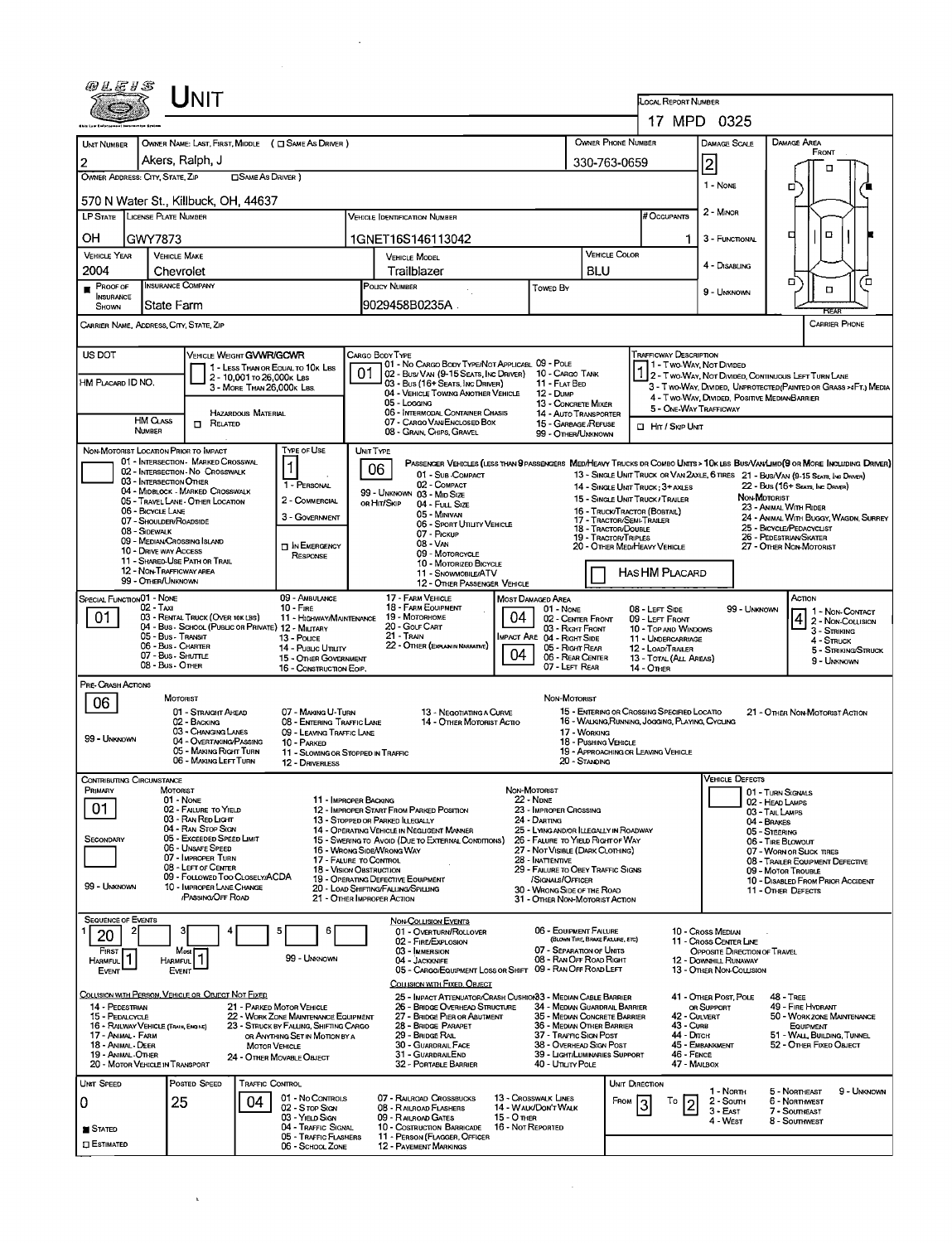|              |                                                                        |                                                                                               | <b>MOTORIST / NON-MOTORIST / OCCUPANT</b> |                                                    |                                                                                    |                                                                                                                       |                                       |                                       |                              |                                                                                                         |               | LOCAL REPORT NUMBER                                                   |                              |                                         |                                                               |                             |  |
|--------------|------------------------------------------------------------------------|-----------------------------------------------------------------------------------------------|-------------------------------------------|----------------------------------------------------|------------------------------------------------------------------------------------|-----------------------------------------------------------------------------------------------------------------------|---------------------------------------|---------------------------------------|------------------------------|---------------------------------------------------------------------------------------------------------|---------------|-----------------------------------------------------------------------|------------------------------|-----------------------------------------|---------------------------------------------------------------|-----------------------------|--|
|              |                                                                        |                                                                                               |                                           |                                                    |                                                                                    |                                                                                                                       |                                       |                                       |                              |                                                                                                         |               | 17 MPD 0325                                                           |                              |                                         |                                                               |                             |  |
|              |                                                                        | UNIT NUMBER NAME: LAST, FIRST, MIDDLE                                                         |                                           |                                                    |                                                                                    |                                                                                                                       |                                       |                                       |                              | Date of Birth                                                                                           |               |                                                                       |                              | AGE                                     | <b>GENDER</b>                                                 | F - FEMALE                  |  |
|              |                                                                        | Nathaniel, Thomas, B                                                                          |                                           |                                                    |                                                                                    |                                                                                                                       |                                       |                                       |                              | 05/21/1968                                                                                              |               |                                                                       |                              | 48                                      |                                                               | M - MALE                    |  |
|              |                                                                        | ADDRESS, CITY, STATE, ZIP                                                                     |                                           |                                                    |                                                                                    |                                                                                                                       |                                       |                                       |                              |                                                                                                         |               |                                                                       |                              | CONTACT PHONE - INCLUDE AREA CODE       |                                                               |                             |  |
|              | INJURIES                                                               | 6927 TWP Rd 466, Lakeville, OH, 44638<br>INJURED TAKEN BY EMS AGENCY                          |                                           |                                                    |                                                                                    | MEDICAL FACILITY INJURED TAKEN TO                                                                                     |                                       |                                       | <b>SAFETY EQUIPMENT USED</b> |                                                                                                         |               | 330-763-1927                                                          |                              |                                         | DOT COMPLIANT SEATING POSITION AIR BAG USAGE EJECTION TRAPPED |                             |  |
|              | $\mathbf{1}$                                                           |                                                                                               |                                           |                                                    |                                                                                    |                                                                                                                       | 99                                    |                                       |                              | <b>D</b> MOTORCYCLE<br>HELMET                                                                           |               | 01                                                                    |                              | 1.                                      | 1                                                             |                             |  |
| MOTORIST/NON | OL STATE                                                               | OPERATOR LICENSE NUMBER                                                                       | OL CLASS<br>No<br>$\Pi$ VAUD              | M/C<br>$\square$ $_{\text{EVD}}$                   | CONDITION                                                                          | ALCOHOL/DRUG SUSPECTED ALCOHOL TEST STATUS ALCOHOL TEST TYPE ALCOHOL TEST VALUE DRUG TEST STATUS DRUG TEST TYPE       |                                       |                                       |                              |                                                                                                         |               |                                                                       |                              |                                         |                                                               |                             |  |
|              | OН                                                                     | RH682482                                                                                      | $\overline{c}$<br>DL.                     |                                                    | lĪ.                                                                                | 1                                                                                                                     | $\vert$ 1                             |                                       |                              |                                                                                                         |               |                                                                       |                              | 1                                       |                                                               |                             |  |
|              |                                                                        | OFFENSE CHARGED ( [ LOCAL CODE)                                                               | <b>OFFENSE DESCRIPTION</b>                |                                                    |                                                                                    |                                                                                                                       |                                       |                                       | <b>CITATION NUMBER</b>       |                                                                                                         |               |                                                                       | $D$ Device<br>Usen           | <b>HANDS-FREE</b>                       |                                                               | <b>DRIVER DISTRACTED BY</b> |  |
|              |                                                                        | Unit Number   Name: Last, First, Middle                                                       |                                           |                                                    |                                                                                    |                                                                                                                       |                                       |                                       |                              | Date of Birth                                                                                           |               |                                                                       |                              | AGE                                     | Gender                                                        | F - FEMALE                  |  |
|              |                                                                        | Akers, Kimberly, S<br>ADDRESS, CITY, STATE, ZIP                                               |                                           |                                                    |                                                                                    |                                                                                                                       |                                       |                                       |                              | 05/17/1968                                                                                              |               |                                                                       |                              | 48                                      | F                                                             | M - MALE                    |  |
|              |                                                                        | 570 N Water St. , Killbuck, OH, 44637                                                         |                                           |                                                    |                                                                                    |                                                                                                                       |                                       |                                       |                              |                                                                                                         |               | CONTACT PHONE - INCLUDE AREA CODE<br>330-763-0706                     |                              |                                         |                                                               |                             |  |
|              | INJURIES                                                               | INJURED TAKEN BY EMS AGENCY                                                                   |                                           |                                                    |                                                                                    | MEDICAL FACILITY INJURED TAKEN TO                                                                                     |                                       |                                       | <b>SAFETY EQUIPMENT USED</b> |                                                                                                         |               |                                                                       |                              |                                         | DOT COMPLIANT SEATING POSITION AIR BAG USAGE EJECTION         | TRAPPED                     |  |
|              | 1                                                                      | $\vert$ 1                                                                                     |                                           |                                                    |                                                                                    |                                                                                                                       | 04                                    |                                       |                              | MOTORCYCLE<br>HELMET                                                                                    |               | 01                                                                    |                              | $\mathbf{1}$                            | $\vert$ 1                                                     | 1                           |  |
|              | OL STATE                                                               | <b>OPERATOR LICENSE NUMBER</b>                                                                | OL CLASS<br>No<br>ם∨שמ<br>4               | <b>M/C</b><br>$\blacksquare$ $_{\sf END}$          | CONDITION<br>$\overline{1}$                                                        | ALCOHOL/DRUG SUSPECTED ALCOHOL TEST STATUS ALCOHOL TEST TYPE ALCOHOL TEST VALUE DRUG TEST STATUS DRUG TEST TYPE<br>11 | 1                                     |                                       |                              |                                                                                                         |               |                                                                       |                              |                                         |                                                               |                             |  |
|              | OH                                                                     | RN614506<br>OFFENSE CHARGED ( CLOCAL CODE)                                                    | DL.<br><b>OFFENSE DESCRIPTION</b>         |                                                    |                                                                                    |                                                                                                                       |                                       |                                       | <b>CITATION NUMBER</b>       |                                                                                                         |               |                                                                       |                              | 1<br><b>HANDS-FREE</b>                  |                                                               | <b>DRIVER DISTRACTED BY</b> |  |
|              |                                                                        |                                                                                               |                                           |                                                    |                                                                                    |                                                                                                                       |                                       |                                       |                              |                                                                                                         |               |                                                                       | $\Box$ Device<br><b>USED</b> |                                         |                                                               |                             |  |
|              | <b>INJURIES</b>                                                        | INJURED TAKEN BY                                                                              |                                           | <b>SAFETY EQUIPMENT USED</b>                       |                                                                                    |                                                                                                                       | 99 - UNKNOWN SAFETY EQUIPMENT         |                                       |                              |                                                                                                         |               |                                                                       |                              |                                         |                                                               |                             |  |
|              | $2 - P$ ossible                                                        | 1 - No INJURY / NONE REPORTE<br><b>TREATED AT SCENE</b><br>2 - EMS.<br>3 - NON-INCAPACITATING | 1 - Not Transported /                     | <b>MOTORIST</b>                                    |                                                                                    | 01 - None Used - Vehicle Occupant                                                                                     |                                       |                                       |                              | 05 - CHILD RESTRAINT SYSTEM-FORWARD FACING 09 - NONE USED                                               |               | <b>NON-MOTORIST</b>                                                   |                              |                                         | 12 - REFLECTIVE COATING                                       |                             |  |
|              | 4 - Incapacitating<br>5 - FATAL                                        | $3 - \text{Pouce}$<br>4 - OTHER                                                               |                                           |                                                    | 02 - SHOULDER BELT ONLY USED<br>03 - LAP BELT ONLY USED                            | 04 - Shoulder And Lap Belt Only Used                                                                                  | 07 + BOOSTER SEAT<br>08 - HELMET USED |                                       |                              | 06 - Child Restraint System Rear Facing.                                                                |               | 10 - Helmet Used<br>11 - Protective Pads Used<br>(EUBOWS, KNEES, ETC) |                              |                                         | 13 - Lighting<br>14 - Отнев                                   |                             |  |
|              | <b>SEATING POSITION</b>                                                | 9 - UNKNOWN                                                                                   |                                           |                                                    |                                                                                    |                                                                                                                       |                                       |                                       |                              |                                                                                                         |               |                                                                       |                              | AIR BAG USAGE                           |                                                               |                             |  |
|              |                                                                        | 01 - FRONT - LEFT SIDE (MOTORCYCLE DRIVER)<br>02 - FRONT MIDDLE                               | 08 - Third Middle                         |                                                    | 07 - THIRD - LEFT SIDE (MOTORCYCLE SIDE CAR)                                       |                                                                                                                       | 13 - Trailing Unit-                   |                                       |                              | 12 - PASSENGER IN UNENCLOSED CARGO AREA                                                                 |               |                                                                       |                              | 1 Not Deployed<br>2 - DEPLOYED FRONT.   |                                                               |                             |  |
|              |                                                                        | 03 - Front - Right Side<br>04 - SECOND - LEFT SIDE (MOTOROYGLE PASSENGER)                     |                                           | 09 - Thiro - Right Side                            | 10 - SLEEPER SECTION OF CAB (TRUCK)<br>11 - PASSENGER IN OTHER ENCLOSED CARGO AREA |                                                                                                                       | 15 - Non-Motorist                     |                                       |                              | 14 - RIDING ON VEHICLE EXTERIOR (NON-TRAILING LINET)                                                    |               |                                                                       |                              | 3 - DEPLOYED SIDE<br>5 - NOT APPLICABLE | 4 - DEPLOYED BOTH FRONT/SIDE                                  |                             |  |
|              |                                                                        | 05 - Second - Middle<br>06 - Second - Right Side                                              |                                           |                                                    | (NON-TRAILING UNIT SUCH AS A BUS, PICK UP WITH CAP)                                |                                                                                                                       | 16 - Other<br>99 - Unknown            |                                       |                              |                                                                                                         |               |                                                                       |                              |                                         | -93<br>9 - DEPLOYMENT UNKNOWN                                 |                             |  |
|              | EJECTION                                                               | TRAPPED                                                                                       |                                           | <b>OPERATOR LICENSE CLASS</b>                      |                                                                                    | CONDITION                                                                                                             |                                       |                                       |                              |                                                                                                         |               |                                                                       |                              | ALCOHOL/DRUG SUSPECTED                  |                                                               |                             |  |
|              | 1 - Not EJECTED<br>2 - TOTALLY EJECTED<br><b>3 - PARTIALLY EJECTED</b> | 1 - NOT TRAPPED<br>2 - EXTRICATED BY<br>MECHANICAL MEANS                                      | 1 - CLASS A<br>2 - CLASS B<br>3 - CLASS C |                                                    |                                                                                    | 1 - Apparently Normal<br>2 - PHYSICAL IMPAIRMENT<br>3 - EMOTIONI (DEPRESSED, ANGRY, DISTURBE                          |                                       |                                       |                              | 5 - FELL ASLEEP, FAINTED, FATIGUE 1 - NONE<br>6 - UNDER THE INFLUENCE OF<br>MEDICATIONS, DRUGS, ALCOHOL |               |                                                                       |                              | 3 - Yes-HBD NOTIMPAIRED                 | 2 - YES - ALCOHOL SUSPECTED                                   |                             |  |
|              | 4 - NOT APPLICABLE                                                     | 3 - EXTRICATED BY.<br>NON-MECHANICAL ME                                                       |                                           | 4 - REGULAR CLASS (OHOLS TOT)<br>5 - MC/Moped Only |                                                                                    | 4 - ILLNESS                                                                                                           |                                       |                                       |                              | 7 - OTHER                                                                                               |               |                                                                       |                              | 4 - YES DRUGS SUSPECTED                 | 5 - YES ALCOHOL AND DRUGS SUSPECTED.                          |                             |  |
|              | <b>ALCOHOL TEST STATUS</b><br>1 - NONE GIVEN                           |                                                                                               | ALCOHOL TEST TYPE                         |                                                    | <b>DRUG TEST STATUS</b>                                                            |                                                                                                                       |                                       |                                       | DRUG TEST TYPE               | <b>DRIVER DISTRACTED BY</b>                                                                             |               |                                                                       |                              |                                         |                                                               |                             |  |
|              | 2 - Test Refused                                                       | 3 - TEST GIVEN, CONTAMINATED SAMPLE/UNUSABL                                                   | 1 - NONE<br>$2 - B$ LOOD<br>$3 -$ URINE   |                                                    | 1 - Nove Given<br>2 - Test Refused                                                 | 3 - Test Given, Contaminated Sample/Unusabl                                                                           |                                       | 1 - None<br>$2 - B$ LOOD<br>3 - Unive |                              | 1 - No DISTRACTION REPORTED<br>2 - PHONE<br>3 - Texting /Emailing                                       |               |                                                                       |                              |                                         | 6 - OTHER INSIDE THE VEHICLE<br>7 EXTERNAL DISTRACTION        |                             |  |
|              |                                                                        | 4 - Test Given, Results Known<br>5 - Test Given: Results Unknown                              | 4 - BREATH<br>$5 -$ Omen                  |                                                    |                                                                                    | 4 - TEST GIVEN, RESULTS KNOWN<br>5 - TEST GIVEN, RESULTS UNKNOWN                                                      |                                       | 4 - OTHER                             |                              | 4 - ELCTRONIC COMMUNICATION DEVICE<br>5 - OTHER ELECTRONIC DEVICE<br>(NAVIGATION DEVICE, RADIO, DVD)    |               |                                                                       |                              |                                         |                                                               |                             |  |
|              |                                                                        | UNIT NUMBER NAME: LAST, FIRST, MIDDLE                                                         |                                           |                                                    |                                                                                    |                                                                                                                       |                                       |                                       |                              |                                                                                                         | DATE OF BIRTH |                                                                       |                              | AGE                                     | GENDER                                                        | F - FEMALE                  |  |
|              |                                                                        | Patten, Chloe<br>ADDRESS, CITY, STATE, ZIP                                                    |                                           |                                                    |                                                                                    |                                                                                                                       |                                       |                                       |                              |                                                                                                         | 08/31/2005    | CONTACT PHONE - INCLUDE AREA CODE                                     |                              | 11                                      | F                                                             | M - MALE                    |  |
|              |                                                                        | 6578 CR 333, Millersburg, OH, 44654                                                           |                                           |                                                    |                                                                                    |                                                                                                                       |                                       |                                       |                              |                                                                                                         |               | 330-231-0672                                                          |                              |                                         |                                                               |                             |  |
|              | NJURIES                                                                | INJURED TAKEN BY<br><b>EMS AGENCY</b>                                                         |                                           |                                                    |                                                                                    | MEDICAL FACILITY INJURED TAKEN TO                                                                                     |                                       |                                       | <b>SAFETY EQUIPMENT USED</b> | <b>DOT</b><br>$\blacksquare$ COMPLIANT                                                                  |               | <b>SEATING POSITION</b>                                               |                              |                                         | AIR BAG USAGE EJECTION                                        | TRAPPED                     |  |
|              | $\vert$ 1 $\vert$                                                      |                                                                                               |                                           |                                                    |                                                                                    |                                                                                                                       | 01                                    |                                       |                              | MOTORCYCLE<br>HELMET                                                                                    |               | 11                                                                    |                              | $\vert$ 1 $\vert$                       | 1                                                             | 1                           |  |
|              |                                                                        | UNIT NUMBER NAME: LAST, FIRST, MIDDLE                                                         |                                           |                                                    |                                                                                    |                                                                                                                       |                                       |                                       |                              |                                                                                                         | DATE OF BIRTH |                                                                       |                              | Age                                     | GENDER<br>M                                                   | F - FEMALE                  |  |
|              |                                                                        | Patten, William<br>Address, City, State, Zip                                                  |                                           |                                                    |                                                                                    |                                                                                                                       |                                       |                                       |                              |                                                                                                         | 09/05/2008    | CONTACT PHONE - INCLUDE AREA CODE                                     |                              | 8                                       |                                                               | M - MALE                    |  |
|              |                                                                        | 6578 CR 333, Millersburg, OH, 44654                                                           |                                           |                                                    |                                                                                    |                                                                                                                       |                                       |                                       |                              |                                                                                                         |               | 330-231-0672                                                          |                              |                                         |                                                               |                             |  |
|              | NJURIES                                                                | INJURED TAKEN BY EMS AGENCY                                                                   |                                           |                                                    |                                                                                    | MEDICAL FACILITY INJURED TAKEN TO                                                                                     |                                       |                                       | <b>SAFETY EQUIPMENT USED</b> | <b>DOT</b><br>COMPLIANT                                                                                 |               |                                                                       |                              |                                         | SEATING POSITION AIR BAG USAGE EJECTION                       | TRAPPED                     |  |
|              | 1.                                                                     |                                                                                               |                                           |                                                    |                                                                                    |                                                                                                                       | 01                                    |                                       |                              | MOTORCYCLE<br>HELMET                                                                                    |               | 11                                                                    |                              | $\vert$ 1                               | ∣1                                                            | 1                           |  |
|              |                                                                        |                                                                                               |                                           |                                                    |                                                                                    |                                                                                                                       |                                       |                                       |                              |                                                                                                         |               |                                                                       |                              |                                         |                                                               |                             |  |

 $\mathcal{L}$ 

 $\frac{1}{2}$ 

 $\mathcal{L}_{\mathcal{A}}$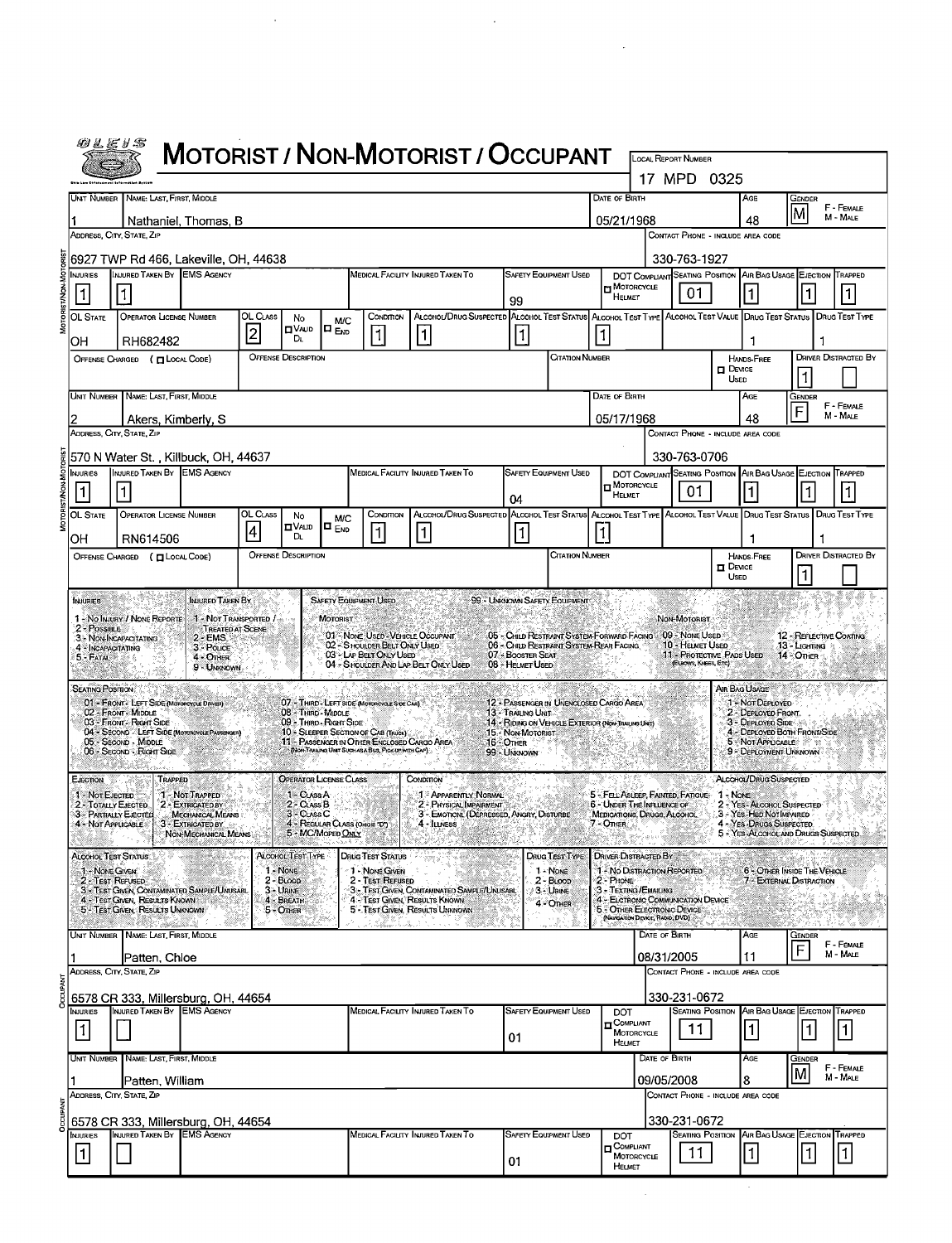|                     |                                                                                                  |                                                               | <b>OCCUPANT / WITNESS ADDENDUM</b>                                                                                                            |                                                                                                                              |                                                         |                    | LOCAL REPORT NUMBER<br>17 MPD 0325                                                |                   |                                           |                        |
|---------------------|--------------------------------------------------------------------------------------------------|---------------------------------------------------------------|-----------------------------------------------------------------------------------------------------------------------------------------------|------------------------------------------------------------------------------------------------------------------------------|---------------------------------------------------------|--------------------|-----------------------------------------------------------------------------------|-------------------|-------------------------------------------|------------------------|
|                     | UNIT NUMBER NAME: LAST, FIRST, MIDDLE                                                            |                                                               |                                                                                                                                               |                                                                                                                              | DATE OF BIRTH                                           |                    |                                                                                   | AGE               | Gender                                    | F - FEMALE             |
|                     | Miller, Grant,<br>ADDRESS, CITY, STATE, ZIP                                                      |                                                               |                                                                                                                                               |                                                                                                                              | 07/13/2005                                              |                    | CONTACT PHONE - INCLUDE AREA CODE                                                 | 11                |                                           | M - MALE               |
|                     |                                                                                                  | 5483 CR 314, Millersburg, OH, 44654                           |                                                                                                                                               |                                                                                                                              |                                                         |                    | 330-674-2684                                                                      |                   |                                           |                        |
| <b>NJURIES</b>      | INJURED TAKEN BY EMS AGENCY                                                                      |                                                               | MEDICAL FACILITY INJURED TAKEN TO                                                                                                             | <b>SAFETY EQUIPMENT USED</b>                                                                                                 | DOT<br><b>D</b> COMPLIANT                               |                    | SEATING POSITION AIR BAG USAGE EJECTION                                           |                   |                                           | TRAPPED                |
|                     |                                                                                                  |                                                               |                                                                                                                                               | 01                                                                                                                           | MOTORCYCLE<br>HELMET                                    |                    | 11                                                                                | $\vert$ 1 $\vert$ | ∣1                                        | 1                      |
|                     | Unit Number   Name: Last, First, Middle<br>Lepley, Kriske,                                       |                                                               |                                                                                                                                               |                                                                                                                              | DATE OF BIRTH<br>06/08/2011                             |                    |                                                                                   | AGE<br>5          | Gender<br>lм                              | F - FEMALE<br>M - MALE |
|                     | ADDRESS, CITY, STATE, ZIP                                                                        |                                                               |                                                                                                                                               |                                                                                                                              |                                                         |                    | CONTACT PHONE - INCLUDE AREA CODE                                                 |                   |                                           |                        |
|                     |                                                                                                  | 7685 CR 558, Holmesville, OH, 44633                           |                                                                                                                                               |                                                                                                                              |                                                         |                    | 330-231-1718                                                                      |                   |                                           |                        |
| <b>NJURIES</b><br>1 | <b>INJURED TAKEN BY EMS AGENCY</b>                                                               |                                                               | MEDICAL FACILITY INJURED TAKEN TO                                                                                                             | <b>SAFETY EQUIPMENT USED</b><br>01                                                                                           | DOT<br>n Compliant<br>MOTORCYCLE                        |                    | SEATING POSITION AIR BAG USAGE EJECTION TRAPPED<br>$11^{\circ}$                   | 1                 | $\vert$                                   | 1                      |
|                     | Unit Number   Name; Last, First, Middle                                                          |                                                               |                                                                                                                                               |                                                                                                                              | Ho MET<br>DATE OF BIRTH                                 |                    |                                                                                   | AGE               | Gender                                    |                        |
|                     | Lepley, Kaden,                                                                                   |                                                               |                                                                                                                                               |                                                                                                                              | 11/02/2005                                              |                    |                                                                                   | 11                | lм                                        | F - FEMALE<br>M - MALE |
|                     | Address, City, State, Zip                                                                        | 7685 CR 558, Holmesville, OH, 44633                           |                                                                                                                                               |                                                                                                                              |                                                         |                    | CONTACT PHONE - INCLUDE AREA CODE<br>330-231-1718                                 |                   |                                           |                        |
| <b>INJURIES</b>     | INJURED TAKEN BY EMS AGENCY                                                                      |                                                               | MEDICAL FACILITY INJURED TAKEN TO                                                                                                             | <b>SAFETY EQUIPMENT USED</b><br>01                                                                                           | <b>DOT</b><br>COMPLIANT<br>MOTORCYCLE                   |                    | Seating Position<br>11                                                            | $\vert$ 1 $\vert$ | AIR BAG USAGE EJECTION<br>1               | TRAPPED<br>1           |
|                     | UNIT NUMBER   NAME: LAST, FIRST, MIDDLE                                                          |                                                               |                                                                                                                                               |                                                                                                                              | <b>HELMET</b><br>DATE OF BIRTH                          |                    |                                                                                   | AGE               | GENDER                                    |                        |
|                     | Smith, Hayden,                                                                                   |                                                               |                                                                                                                                               |                                                                                                                              | 06/05/2006                                              |                    |                                                                                   | 10                |                                           | F - FEMALE<br>M - MALE |
|                     | ADDRESS, CITY, STATE, ZIP                                                                        | 5699 CR 349, Millersburg, OH, 44654                           |                                                                                                                                               |                                                                                                                              |                                                         |                    | CONTACT PHONE - INCLUDE AREA CODE<br>330-763-3394                                 |                   |                                           |                        |
| NJURIES             | INJURED TAKEN BY EMS AGENCY                                                                      |                                                               | MEDICAL FACILITY INJURED TAKEN TO                                                                                                             | <b>SAFETY EQUIPMENT USED</b>                                                                                                 | <b>DOT</b>                                              |                    | Seating Position   Air Bag Usage Ejection   Trapped                               |                   |                                           |                        |
|                     |                                                                                                  |                                                               |                                                                                                                                               | 01                                                                                                                           | <b>D</b> COMPLIANT<br>MOTORCYCLE<br><b>HELMET</b>       |                    | 11                                                                                | 11                | 1                                         | $\mathbf{1}$           |
|                     | UNIT NUMBER NAME: LAST, FIRST MIDDLE<br>Al-Sultan, Lillian,                                      |                                                               |                                                                                                                                               |                                                                                                                              | DATE OF BIRTH<br>04/07/2008                             |                    |                                                                                   | AGE<br>8          | Gender<br>lм                              | F - FEMALE<br>M - MALE |
|                     | ADDRESS, CITY, STATE, ZIP                                                                        | 6525 TR 346, Millersburg, OH, 44654                           |                                                                                                                                               |                                                                                                                              |                                                         |                    | CONTACT PHONE - INCLUDE AREA CODE<br>330-231-0193                                 |                   |                                           |                        |
| NJURIES             | INJURED TAKEN BY EMS AGENCY                                                                      |                                                               | MEDICAL FACILITY INJURED TAKEN TO                                                                                                             | <b>SAFETY EQUIPMENT USED</b>                                                                                                 | DOT                                                     |                    | SEATING POSITION AIR BAG USAGE EJECTION TRAPPED                                   |                   |                                           |                        |
| 1                   |                                                                                                  |                                                               |                                                                                                                                               | 01                                                                                                                           | $\blacksquare$ Compliant<br>MOTORCYCLE<br>HELMET        |                    | 11                                                                                | $\vert$ 1         | 1                                         |                        |
|                     | UNIT NUMBER NAME: LAST FIRST, MIDDLE<br>Al-Sultan, Ebrahim                                       |                                                               |                                                                                                                                               |                                                                                                                              | DATE OF BIRTH<br>05/08/2010                             |                    |                                                                                   | AGE<br>6          | Gender                                    | F - FEMALE<br>M - MALE |
|                     | ADDRESS, CITY, STATE, ZIP                                                                        | 6525 TR 346, Millersburg, OH, 44654                           |                                                                                                                                               |                                                                                                                              |                                                         |                    | CONTACT PHONE - INCLUDE AREA CODE<br>330-231-0193                                 |                   |                                           |                        |
| NJURIES             | <b>INJURED TAKEN BY EMS AGENCY</b>                                                               |                                                               | MEDICAL FACILITY INJURED TAKEN TO                                                                                                             | <b>SAFETY EQUIPMENT USED</b>                                                                                                 | <b>DOT</b>                                              |                    | Seating Position                                                                  |                   | AIR BAG USAGE EJECTION                    | TRAPPED                |
|                     |                                                                                                  |                                                               |                                                                                                                                               | 01                                                                                                                           | $\blacksquare$ Compliant<br>MOTORCYCLE<br><b>HELMET</b> |                    | 11                                                                                |                   |                                           | 1                      |
| <b>INJURIES</b>     |                                                                                                  | INJURED TAKEN BY                                              | <b>SAFETY EQUIPMENT US</b>                                                                                                                    | 99 - UNKNOWN SAFETY EQUIPMENT                                                                                                | e e gre                                                 |                    |                                                                                   |                   |                                           |                        |
| $2 - PossIBLE$      | 1 - NO INJURY / NONE REPORTE<br>3 - NON-INCAPACITATING                                           | 1 - Not Transported I<br><b>TREATED AT SCENE</b><br>$2 - EMS$ | MOTORIST<br>01 - NONE USED - VEHICLE OCCUPANT                                                                                                 | 05 - Child Restraint System-Forward Fac                                                                                      |                                                         |                    | NON-MOTORIST<br>09 - Nove Useo                                                    |                   | 12 - REFLECTIVE COATING                   |                        |
| $5 - FATAL$         | 4 - INCAPACITATING                                                                               | $3 - \text{POLVE}$<br>$4 -$ Other                             | 02 - SHOULDER BELT ONLY USED<br>03 - LAP BELT ONLY USED<br>04 - SHOULDER AND LAP BELT ONLY USE                                                | 06 - CHILD RESTRAINT SYSTEM-REAR FACING<br>07 - BOOSTER SEAT<br>08 - HELMET USED                                             |                                                         |                    | 10 - HELMET USED<br>11 - Protective PADS USED 14 - OTHER<br>(ELBOWS, KNEES, ETC). |                   | 13 - Lighting                             |                        |
| e sano              |                                                                                                  | 9 - UNKNOWN<br>Marketti (San Ta                               | ISA SANG ALAM SENGGAN WA                                                                                                                      | nalaratin                                                                                                                    |                                                         |                    | an wa                                                                             | matan ing         |                                           |                        |
|                     | <b>SEATING POSITION</b><br>---                                                                   |                                                               | AIR BAG USAGE                                                                                                                                 |                                                                                                                              |                                                         | EJECTION-          |                                                                                   |                   | TRAPPED<br>1 - NOT TRAPPED                |                        |
|                     | 01 - FRONT - LEFT SIDE (MOTORCYCLE DRIVER)<br>02 - FRONT - MIDDLE<br>03 - FRONT - RIGHT SIDE     |                                                               | 11 - PASSENGER IN OTHER ENCLOSED CARGO AREA<br>(NON-TRAILING UNIT SUCH AS A BUS, PICK UP WITH CAP)<br>12 - PASSENGER IN UNENCLOSED CARGO AREA | 1 - Not DEPLOYED<br>2 - DEPLOYED FRONT<br>3 - DEPLOYED SIDE                                                                  |                                                         | 1 - NOT EJECTED    | 2 - TOTALLY EJECTED<br>3 - PARTIALLY EJECTED                                      |                   | 2 - EXTRICATED BY<br>MECHANICAL MEANS     |                        |
|                     | 04 - SECOND - LEFT SIDE IMOTOROYOLE PASSENCE<br>05 - Second - Middle<br>06 - SECOND - RIGHT SIDE | 13 - TRAILING UNIT<br>15 - NON-MOTORIST                       | 14 - RIDING ON VEHICLE EXTERIOR (NON-TRAILING UNIT)                                                                                           | 4 - DEPLOYED BOTH FRONT/SIDE<br>5 - NOT APPLICABLE<br>9 - DEPLOYMENT UNKNOWN                                                 |                                                         | 4 - NOT APPLICABLE |                                                                                   |                   | 3 - EXTRICATED BY<br>NON-MECHANICAL MEANS |                        |
|                     | 07 - THIRD - LEFT SIDE (MOTORCYCLE SIDE CAR)<br>08 - THIRD - MIDDLE                              | 16 - Отнев<br>99 - UNKNOWN                                    |                                                                                                                                               |                                                                                                                              |                                                         |                    |                                                                                   |                   |                                           |                        |
|                     | 09 - THERD - RIGHT SIDE<br>10 - SLEEPER SECTION OF CAB (TRUCK)                                   |                                                               |                                                                                                                                               | ang manaka<br>The Company of the Company of the Company of the Company of the Company of the Company of the Company of the C |                                                         |                    |                                                                                   |                   |                                           |                        |

 $\vec{v}$ 

Ŷ,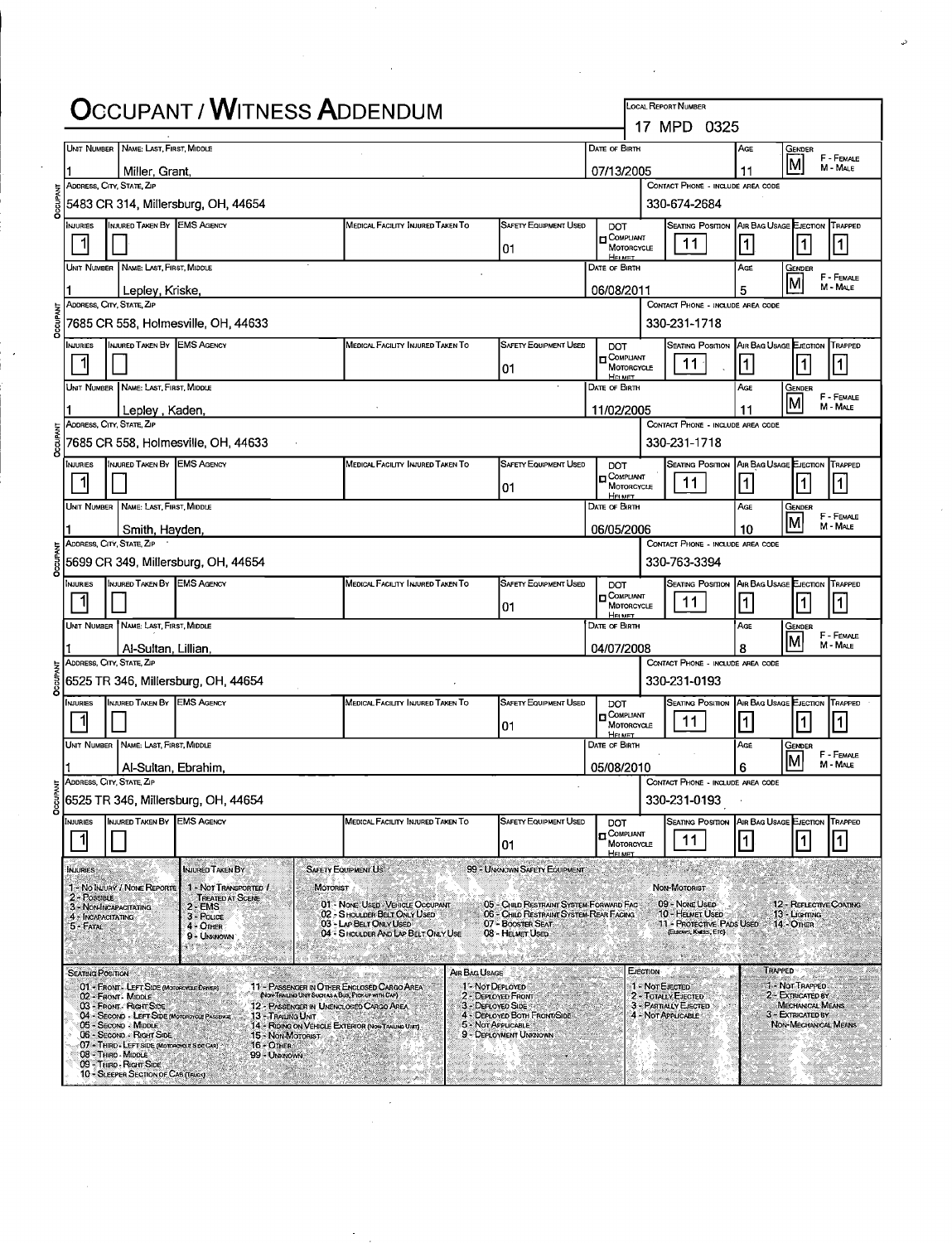|      |                                   |                                                                                                  | <b>OCCUPANT / WITNESS ADDENDUM</b>                                                                 |                                                                                                  |                                         |                                                                                   |                                  |                   | <b>LOCAL REPORT NUMBER</b>                                            |                        |                                                               |                        |
|------|-----------------------------------|--------------------------------------------------------------------------------------------------|----------------------------------------------------------------------------------------------------|--------------------------------------------------------------------------------------------------|-----------------------------------------|-----------------------------------------------------------------------------------|----------------------------------|-------------------|-----------------------------------------------------------------------|------------------------|---------------------------------------------------------------|------------------------|
|      |                                   | UNIT NUMBER NAME: LAST FIRST, MIDDLE                                                             |                                                                                                    |                                                                                                  |                                         |                                                                                   | DATE OF BIRTH                    |                   | 17 MPD 0325                                                           | Age                    |                                                               |                        |
|      |                                   |                                                                                                  |                                                                                                    |                                                                                                  |                                         |                                                                                   | 09/22/2010                       |                   |                                                                       | 6                      | Gender<br>F                                                   | F - FEMALE<br>M - MALE |
|      |                                   | Studer, Bailey,<br>ADDRESS, CITY, STATE, ZIP                                                     |                                                                                                    |                                                                                                  |                                         |                                                                                   |                                  |                   | CONTACT PHONE - INCLUDE AREA CODE                                     |                        |                                                               |                        |
|      |                                   |                                                                                                  | 4370 CR 58 Unit 215, Millersburg, OH, 44654                                                        |                                                                                                  |                                         |                                                                                   |                                  |                   | 330-275-9731                                                          |                        |                                                               |                        |
|      | Injuries                          | INJURED TAKEN BY EMS AGENCY                                                                      |                                                                                                    | MEDICAL FACILITY INJURED TAKEN TO                                                                |                                         | <b>SAFETY EQUIPMENT USED</b>                                                      | <b>DOT</b><br><b>T</b> COMPLIANT |                   | SEATING POSITION AIR BAG USAGE EJECTION                               |                        |                                                               | TRAPPED                |
|      |                                   |                                                                                                  |                                                                                                    |                                                                                                  |                                         | 01                                                                                |                                  | <b>MOTORCYCLE</b> | 11.                                                                   | 1                      | 1                                                             | 1                      |
|      | UNIT NUMBER                       | NAME: LAST, FIRST, MIDDLE                                                                        |                                                                                                    |                                                                                                  |                                         |                                                                                   | DATE OF BIRTH                    |                   |                                                                       | AGE                    | Gender<br>$\overline{F}$                                      | F - FEMALE             |
|      |                                   | Rowan, Kimberly<br>ADDRESS, CITY, STATE, ZIP                                                     |                                                                                                    |                                                                                                  |                                         |                                                                                   | 11/07/2005                       |                   | CONTACT PHONE - INCLUDE AREA CODE                                     | 11                     |                                                               | M - MALE               |
|      |                                   |                                                                                                  | 4370 CR 58 Unit 215, Millersburg, OH, 44654                                                        |                                                                                                  |                                         |                                                                                   |                                  |                   | 330-275-9731                                                          |                        |                                                               |                        |
|      | <b>NJURIES</b>                    | INJURED TAKEN BY EMS AGENCY                                                                      |                                                                                                    | MEDICAL FACILITY INJURED TAKEN TO                                                                |                                         | SAFETY EQUIPMENT USED                                                             | <b>DOT</b>                       |                   | <b>SEATING POSITION AIR BAG USAGE EJECTION</b>                        |                        |                                                               | TRAPPED                |
|      |                                   |                                                                                                  |                                                                                                    |                                                                                                  |                                         | 01                                                                                | <b>D</b> COMPLIANT<br>Hersten    | MOTORCYCLE        | 11                                                                    | 1                      | $\vert$ 1                                                     | 1                      |
|      |                                   | UNIT NUMBER NAME: LAST, FIRST, MIDDLE                                                            |                                                                                                    |                                                                                                  |                                         |                                                                                   | DATE OF BIRTH                    |                   |                                                                       | Age                    | GENDER                                                        | F - Female             |
|      |                                   | Martie, Cadence.<br>ADDRESS, CITY, STATE, ZIP                                                    |                                                                                                    |                                                                                                  |                                         |                                                                                   | 06/03/2010                       |                   | CONTACT PHONE - INCLUDE AREA CODE                                     | 6                      | F                                                             | M - MALE               |
|      |                                   |                                                                                                  | 5915 CR 52, Big Prairie, OH, 44611                                                                 |                                                                                                  |                                         |                                                                                   |                                  |                   | 330-231-1343                                                          |                        |                                                               |                        |
|      | Injuries                          | INJURED TAKEN BY EMS AGENCY                                                                      |                                                                                                    | MEDICAL FACILITY INJURED TAKEN TO                                                                |                                         | <b>SAFETY EQUIPMENT USED</b>                                                      | <b>DOT</b>                       |                   | <b>SEATING POSITION AIR BAG USAGE EJECTION</b>                        |                        |                                                               | TRAPPED                |
|      |                                   |                                                                                                  |                                                                                                    |                                                                                                  |                                         | 101                                                                               | <b>D</b> COMPLIANT               | MOTORCYCLE        | 11                                                                    | 1                      | $\mathbf{1}$                                                  | 11                     |
|      |                                   | Unit Number   Name: Last, First, Middle                                                          |                                                                                                    |                                                                                                  |                                         |                                                                                   | <b>HELMET</b><br>DATE OF BIRTH   |                   |                                                                       | AGE                    | Gender                                                        | F - FEMALE             |
|      |                                   | Atkinson III, Larry,                                                                             |                                                                                                    |                                                                                                  |                                         |                                                                                   | 02/28/2008                       |                   |                                                                       | ጸ                      | ΙM                                                            | M - MALE               |
|      |                                   | ADDRESS, CITY, STATE. ZIP                                                                        | 186 N Mad Anthony St, Millersburg, OH, 44654                                                       |                                                                                                  |                                         |                                                                                   |                                  |                   | CONTACT PHONE - INCLUDE AREA CODE<br>330-473-5244                     |                        |                                                               |                        |
|      | <b>NJURIES</b>                    | INJURED TAKEN BY EMS AGENCY                                                                      |                                                                                                    | MEDICAL FACILITY INJURED TAKEN TO                                                                |                                         | <b>SAFETY EQUIPMENT USED</b>                                                      | <b>DOT</b>                       |                   | SEATING POSITION AIR BAG USAGE EJECTION TRAPPED                       |                        |                                                               |                        |
|      |                                   |                                                                                                  |                                                                                                    |                                                                                                  |                                         | 101                                                                               | $\mathsf{\Pi}$ Compliant         | MOTORCYCLE        | 11                                                                    | 1                      | $\mathbf{1}$                                                  | $\vert$ 1              |
|      |                                   | UNT NUMBER   NAME: LAST, FIRST MIDDLE                                                            |                                                                                                    |                                                                                                  |                                         |                                                                                   | House<br>DATE OF BIRTH           |                   |                                                                       | Age                    | Gender                                                        |                        |
|      |                                   | Brown, Breslyn,                                                                                  |                                                                                                    |                                                                                                  |                                         |                                                                                   | 09/29/2008                       |                   |                                                                       | 8                      | F                                                             | F - Female<br>M - MALE |
|      |                                   | ADDRESS, CITY, STATE, ZIP                                                                        |                                                                                                    |                                                                                                  |                                         |                                                                                   |                                  |                   | CONTACT PHONE - INCLUDE AREA CODE                                     |                        |                                                               |                        |
|      |                                   | INJURED TAKEN BY EMS AGENCY                                                                      | 5675 CR 249, Millersburg, OH, 44654                                                                |                                                                                                  |                                         | SAFETY EQUIPMENT USED                                                             |                                  |                   | 330-763-0231<br>Seating Position   Air Bag Usage Ejection             |                        |                                                               |                        |
|      | <b>NJURIES</b><br>1               |                                                                                                  |                                                                                                    | <b>MEDICAL FACILITY INJURED TAKEN TO</b>                                                         |                                         |                                                                                   | <b>DOT</b><br><b>OOMPLIANT</b>   | MOTORCYCLE        | 11                                                                    | 1                      | $\vert$ 1                                                     | TRAPPED<br>11          |
|      |                                   | UNIT NUMBER NAME: LAST, FIRST, MIDDLE                                                            |                                                                                                    |                                                                                                  |                                         | 101                                                                               | Herver<br>Date of Birth          |                   |                                                                       | Age                    | Gender                                                        |                        |
|      |                                   | Hunter, Zachary,                                                                                 |                                                                                                    |                                                                                                  |                                         |                                                                                   | 08/27/2010                       |                   |                                                                       | 6                      | ΙMΙ                                                           | F - FEMALE<br>M - MALE |
| PANT |                                   | ADDRESS, CITY, STATE, ZIP                                                                        |                                                                                                    |                                                                                                  |                                         |                                                                                   |                                  |                   | CONTACT PHONE - INCLUDE AREA CODE                                     |                        |                                                               |                        |
|      |                                   |                                                                                                  | 6456 TR 346, Millersburg, OH, 44654                                                                |                                                                                                  |                                         |                                                                                   |                                  |                   | 330-275-5638                                                          |                        |                                                               |                        |
|      | <b>INJURIES</b>                   | INJURED TAKEN BY EMS AGENCY                                                                      |                                                                                                    | MEDICAL FACILITY INJURED TAKEN TO                                                                |                                         | <b>SAFETY EQUIPMENT USED</b>                                                      | <b>DOT</b><br><b>D</b> COMPLIANT |                   | Seating Position<br>11                                                | AIR BAG USAGE EJECTION | 1                                                             | TRAPPED<br>$\vert$ 1   |
|      |                                   |                                                                                                  |                                                                                                    |                                                                                                  |                                         | 01                                                                                | <b>HELMET</b>                    | MOTORCYCLE        |                                                                       |                        |                                                               |                        |
|      | <b>INJURIES</b>                   | 1 - No INJURY / NONE REPORTE                                                                     | <b>INJURED TAKEN BY</b><br>1 - NOT TRANSPORTED /                                                   | <b>SAFETY EQUIPMENT US</b>                                                                       |                                         | 99 - UNKNOWN SAFETY EQUIPMENT                                                     |                                  |                   | NON-MOTORIST                                                          |                        |                                                               |                        |
|      | $2 - PossIBLE$                    | 3 - NON-INCAPACITATING                                                                           | <b>MOTORIST</b><br><b>TREATED AT SCENE.</b><br>$2 - EMS$                                           | 01 - NONE USED - VEHICLE OCCUPANT                                                                |                                         | 05 - CHILD RESTRAINT SYSTEM-FORWARD FAC                                           |                                  |                   | 09 - NONE USED                                                        |                        | 12 - REFLECTIVE COATING                                       |                        |
|      | 4 - INCAPACITATING<br>5 - FATAL . |                                                                                                  | $3 - \text{POLCE}$<br>4 - OTHER                                                                    | 02 - S HOULDER BELT ONLY USED<br>03 - LAP BELT ONLY USED<br>04 - S HOULDER AND LAP BELT ONLY USE |                                         | 06 - CHILD RESTRAINT SYSTEM-REAR FACING.<br>07 - BOOSTER SEAT<br>08 - HELMET USED |                                  |                   | 10 - HELMET USED<br>11 - Protective Pads Used<br>(ELBOWS, KNEES, ETC) |                        | 13 - Lighting<br>14 - Onier                                   |                        |
|      |                                   |                                                                                                  | 9 - UNKNOWN                                                                                        |                                                                                                  |                                         |                                                                                   |                                  |                   |                                                                       |                        |                                                               |                        |
|      | <b>SEATING POSITION:</b>          |                                                                                                  |                                                                                                    |                                                                                                  | AIR BAG USAGE                           |                                                                                   |                                  | EJECTION          |                                                                       | <b>TRAPPED</b>         |                                                               |                        |
|      |                                   | 01 - FRONT - LEFT SIDE (MOTOROYCLE DRIVER)<br>02 - FRONT - MIDDLE                                | 11 - PASSENGER IN OTHER ENCLOSED CARGO AREA<br>(NON-TRAILING UNIT SUCH AS A BUS, PICK-UP WITH CAP) |                                                                                                  | 1 - Not Deployed<br>2 - DEPLOYED FRONT  |                                                                                   |                                  | 1 Not EJECTED     | 2 - TOTALLY EJECTED                                                   |                        | 1 - Not Trapped<br>2 - EXTRICATED BY                          |                        |
|      |                                   | 03 - Front - Right Side<br>04 - SECOND - LEFT SIDE (MOTOROYCLE PASSENGE)<br>05 - SECOND - MIDDLE | 12 - Passenger in Unenclosed Cargo Area<br>13 - Trailing Unit                                      |                                                                                                  | 3 - DEPLOYED SIDE<br>5 - Not Applicable | 4 - DEPLOYED BOTH FRONT/SIDE                                                      |                                  |                   | 3 - PARTIALLY EJECTED<br>4 - NOT APPLICABLE                           |                        | MECHANICAL MEANS<br>3 - EXTRICATED BY<br>NON-MECHANICAL MEANS |                        |
|      |                                   | 06 - SECOND - RIGHT SIDE<br>07 - THIRD - LEFT SIDE (MOTOROYCLE SIDE CAR)                         | 14 - RIDING ON VEHICLE EXTERIOR (NON-TRAILING UNIT)<br>15 - NON-MOTORIST<br>16 - Отнен             |                                                                                                  |                                         | 9 - DEPLOYMENT UNKNOWN.                                                           |                                  |                   |                                                                       |                        |                                                               |                        |
|      |                                   | 08 - Third - Middle<br>09 - THIRD - RIGHT SIDE                                                   | 99 - Unknown                                                                                       |                                                                                                  | Waasi                                   |                                                                                   |                                  |                   |                                                                       |                        |                                                               |                        |
|      |                                   | 10 - SLEEPER SECTION OF CAB (TRUCK)                                                              |                                                                                                    |                                                                                                  | en antara d                             |                                                                                   |                                  |                   |                                                                       |                        |                                                               |                        |

 $\sim 10^{-10}$ 

 $\label{eq:2.1} \frac{1}{\sqrt{2}}\int_{\mathbb{R}^3}\frac{1}{\sqrt{2}}\left(\frac{1}{\sqrt{2}}\right)^2\frac{1}{\sqrt{2}}\left(\frac{1}{\sqrt{2}}\right)^2\frac{1}{\sqrt{2}}\left(\frac{1}{\sqrt{2}}\right)^2\frac{1}{\sqrt{2}}\left(\frac{1}{\sqrt{2}}\right)^2\frac{1}{\sqrt{2}}\left(\frac{1}{\sqrt{2}}\right)^2\frac{1}{\sqrt{2}}\frac{1}{\sqrt{2}}\frac{1}{\sqrt{2}}\frac{1}{\sqrt{2}}\frac{1}{\sqrt{2}}\frac{1}{\sqrt{2}}$ 

 $\frac{1}{2} \sum_{i=1}^{n} \frac{1}{2} \sum_{j=1}^{n} \frac{1}{2} \sum_{j=1}^{n} \frac{1}{2} \sum_{j=1}^{n} \frac{1}{2} \sum_{j=1}^{n} \frac{1}{2} \sum_{j=1}^{n} \frac{1}{2} \sum_{j=1}^{n} \frac{1}{2} \sum_{j=1}^{n} \frac{1}{2} \sum_{j=1}^{n} \frac{1}{2} \sum_{j=1}^{n} \frac{1}{2} \sum_{j=1}^{n} \frac{1}{2} \sum_{j=1}^{n} \frac{1}{2} \sum_{j=1}^{n$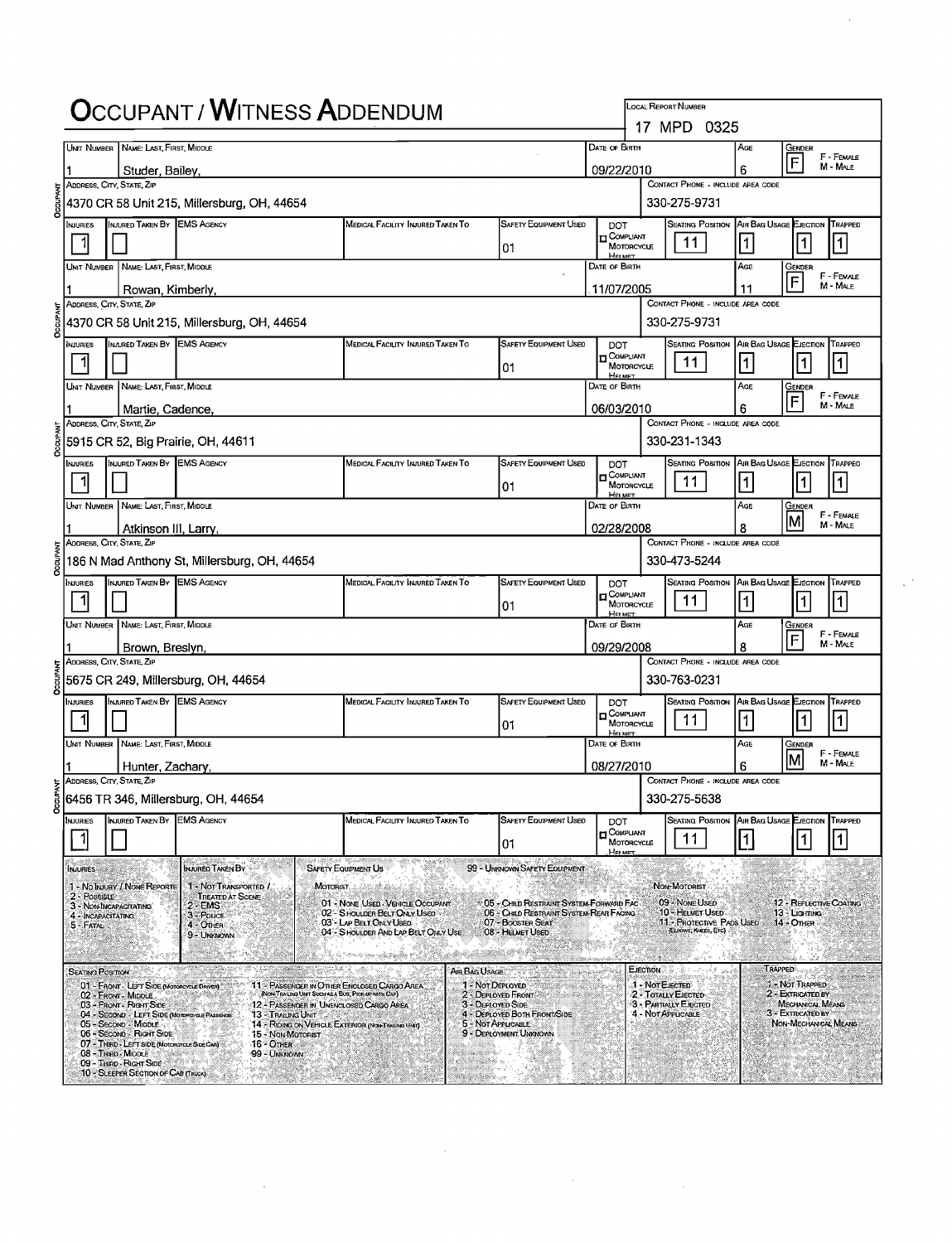|      |                  |                                                                                           | <b>OCCUPANT / WITNESS ADDENDUM</b>                                                                                  |                                                                                            |                                           |                                                                                                         |                                                       |              | LOCAL REPORT NUMBER                                                 |                                |                                       |                                  |
|------|------------------|-------------------------------------------------------------------------------------------|---------------------------------------------------------------------------------------------------------------------|--------------------------------------------------------------------------------------------|-------------------------------------------|---------------------------------------------------------------------------------------------------------|-------------------------------------------------------|--------------|---------------------------------------------------------------------|--------------------------------|---------------------------------------|----------------------------------|
|      |                  | UNIT NUMBER NAME: LAST, FIRST, MIDDLE                                                     |                                                                                                                     |                                                                                            |                                           |                                                                                                         | <b>DATE OF BIRTH</b>                                  |              | 17 MPD 0325                                                         | Ace                            | Gender                                |                                  |
|      |                  | Fair, Matilyn,                                                                            |                                                                                                                     |                                                                                            |                                           |                                                                                                         | 02/04/2009                                            |              |                                                                     | 8                              | F                                     | F - FEMALE<br>M - MALE           |
|      |                  | ADDRESS, CITY, STATE, ZIP                                                                 |                                                                                                                     |                                                                                            |                                           |                                                                                                         |                                                       |              | CONTACT PHONE - INCLUDE AREA CODE                                   |                                |                                       |                                  |
|      |                  |                                                                                           | 5215 CR0349, Millersburg, OH, 44654                                                                                 |                                                                                            |                                           |                                                                                                         |                                                       | 330-674-6657 |                                                                     |                                |                                       |                                  |
|      | MJURIES          | INJURED TAKEN BY EMS AGENCY                                                               |                                                                                                                     | MEDICAL FACILITY INJURED TAKEN TO                                                          |                                           | <b>SAFETY EQUIPMENT USED</b><br>01                                                                      | DOT<br>$\mathbf{r}$ COMPLIANT<br>MOTORCYCLE           |              | SEATING POSITION AIR BAG USAGE EJECTION TRAPPED<br>11               | $\vert$ 1                      | 1                                     | 1                                |
|      |                  | Unit Number   Name: Last, First, Middle                                                   |                                                                                                                     |                                                                                            |                                           |                                                                                                         | House<br>DATE OF BIRTH                                |              |                                                                     | AGE                            | GENDER                                | F - FEMALE                       |
|      |                  | Fair, McKenzie,                                                                           |                                                                                                                     |                                                                                            |                                           |                                                                                                         | 05/26/2006                                            |              |                                                                     | 10                             | F                                     | M - MALE                         |
|      |                  | ADDRESS, CITY, STATE, ZIP                                                                 | 5215 CR 349, Millersburg, OH, 44654                                                                                 |                                                                                            |                                           |                                                                                                         |                                                       |              | CONTACT PHONE - INCLUDE AREA CODE<br>330-674-6657                   |                                |                                       |                                  |
|      | INJURIES         | INJURED TAKEN BY EMS AGENCY                                                               |                                                                                                                     | MEDICAL FACILITY INJURED TAKEN TO                                                          |                                           | <b>SAFETY EQUIPMENT USED</b>                                                                            | DOT                                                   |              | <b>SEATING POSITION</b>                                             | AIR BAG USAGE EJECTION TRAPPED |                                       |                                  |
|      | 11               |                                                                                           |                                                                                                                     |                                                                                            |                                           | 01                                                                                                      | $\mathsf{n}$ Compliant<br>MOTORCYCLE<br><b>HELMET</b> |              | 11                                                                  | 1                              | $\vert$ 1                             | 11                               |
|      |                  | UNIT NUMBER   NAME: LAST, FIRST, MIDDLE                                                   |                                                                                                                     |                                                                                            |                                           |                                                                                                         | DATE OF BIRTH                                         |              |                                                                     | AGE                            | Gender                                | F - Female                       |
|      |                  | Wagler, Shawn,                                                                            |                                                                                                                     |                                                                                            |                                           |                                                                                                         | 05/02/2006                                            |              |                                                                     | 10                             | iΜ                                    | M - MALE                         |
|      |                  | ADDRESS, CITY, STATE, ZIP                                                                 | 5310 CR 314, Millersburg, OH, 44654                                                                                 |                                                                                            |                                           |                                                                                                         |                                                       |              | CONTACT PHONE - INCLUDE AREA CODE<br>330-674-0258                   |                                |                                       |                                  |
|      | Injuries         | INJURED TAKEN BY EMS AGENCY                                                               |                                                                                                                     | MEDICAL FACILITY INJURED TAKEN TO                                                          |                                           | <b>SAFETY EQUIPMENT USED</b>                                                                            | DOT<br><b>T</b> COMPUANT                              |              | <b>SEATING POSITION</b>                                             | AIR BAG USAGE EJECTION TRAPPED |                                       |                                  |
|      |                  |                                                                                           |                                                                                                                     |                                                                                            |                                           | 01                                                                                                      | MOTORCYCLE<br><b>HELLET</b>                           |              | 11                                                                  | $\vert$ 1                      | $\vert$ 1                             | 1                                |
|      |                  | Unit Number   Name: Last, First, Middle                                                   |                                                                                                                     |                                                                                            |                                           |                                                                                                         | DATE OF BIRTH                                         |              |                                                                     | AGE                            | GENDER                                | F - FEMALE                       |
|      |                  | Rickly, Maverick,<br>ADDRESS, CITY, STATE, ZIP                                            |                                                                                                                     |                                                                                            |                                           |                                                                                                         | 11/10/2006                                            |              | CONTACT PHONE - INCLUDE AREA CODE                                   | 10                             |                                       | M - MALE                         |
|      |                  |                                                                                           | 10163 TR 262, Millersburg, OH, 44654                                                                                |                                                                                            |                                           |                                                                                                         |                                                       |              | 330-674-5551                                                        |                                |                                       |                                  |
|      | NJURIES          | INJURED TAKEN BY EMS AGENCY                                                               |                                                                                                                     | MEDICAL FACILITY INJURED TAKEN TO                                                          |                                           | <b>SAFETY EQUIPMENT USED</b>                                                                            | DOT<br>$\Box_{\text{Motorcycle}}^{\text{Complant}}$   |              | SEATING POSITION AIR BAG USAGE EJECTION TRAPPED                     |                                |                                       |                                  |
|      |                  |                                                                                           |                                                                                                                     |                                                                                            |                                           | 01                                                                                                      | <b>HELMET</b>                                         |              | 11.                                                                 | $\vert$ 1 $\vert$              |                                       | 1                                |
|      |                  | Unit Number   Name: Last, First, Middle                                                   |                                                                                                                     |                                                                                            |                                           |                                                                                                         | DATE OF BIRTH                                         |              |                                                                     | Age                            | GENDER<br>F                           | F - FEMALE<br>M - MALE           |
|      |                  | Kaufman, Tori,<br>ADDRESS, CITY, STATE, ZIP                                               |                                                                                                                     |                                                                                            |                                           |                                                                                                         | 07/08/2010                                            |              | CONTACT PHONE - INCLUDE AREA CODE                                   | 6                              |                                       |                                  |
|      |                  |                                                                                           | 6219 TR 265, Millersburg, OH, 44654                                                                                 |                                                                                            |                                           |                                                                                                         |                                                       |              | 330-231-1211                                                        |                                |                                       |                                  |
|      | <b>NJURIES</b>   | INJURED TAKEN BY EMS AGENCY                                                               |                                                                                                                     | MEDICAL FACILITY INJURED TAKEN TO                                                          |                                           | SAFETY EQUIPMENT USED                                                                                   | DOT.<br><del>it</del> Compliant                       |              | <b>SEATING POSITION</b>                                             | A/R BAG USAGE EJECTION TRAPPED |                                       |                                  |
|      | 1                |                                                                                           |                                                                                                                     |                                                                                            |                                           | 01                                                                                                      | MOTORCYCLE<br>HELMET                                  |              | 11.                                                                 | 1                              | $\vert$ 1                             | 1                                |
|      |                  | UNIT NUMBER NAME: LAST, FIRST, MIDDLE                                                     |                                                                                                                     |                                                                                            |                                           |                                                                                                         | DATE OF BIRTH                                         |              |                                                                     | AGE                            | GENDER<br>IΜ                          | F - FEMALE<br>M-MALE             |
|      |                  | ADDRESS, CITY, STATE, ZIP                                                                 | McCulggage, Westen,                                                                                                 |                                                                                            |                                           |                                                                                                         | 06/02/2009                                            |              | CONTACT PHONE - INCLUDE AREA CODE                                   |                                |                                       |                                  |
| ENRT |                  |                                                                                           | 6156 TR 323, Millersburg, OH, 44654                                                                                 |                                                                                            |                                           |                                                                                                         |                                                       |              | 330-473-7968                                                        |                                |                                       |                                  |
|      | <b>INJURIES</b>  | INJURED TAKEN BY EMS AGENCY                                                               |                                                                                                                     | MEDICAL FACILITY INJURED TAKEN TO                                                          |                                           | SAFETY EQUIPMENT USED                                                                                   | DOT                                                   |              | <b>SEATING POSITION</b>                                             | AIR BAG USAGE EJECTION         |                                       | TRAPPED                          |
|      |                  |                                                                                           |                                                                                                                     |                                                                                            |                                           | 01                                                                                                      | <b>TT</b> COMPLIANT<br>MOTORCYCLE<br>HELMET.          |              | 11.                                                                 | 1                              |                                       |                                  |
|      | <b>INJURIES</b>  |                                                                                           | <b>INJURED TAKEN BY</b>                                                                                             | <b>SAFETY EQUIPMENT US</b>                                                                 |                                           | 99 - UNKNOWN SAFETY EQUIPMENT                                                                           |                                                       |              |                                                                     |                                |                                       |                                  |
|      | 2 - POSSIBLE     | 1 - No INJURY / NONE REPORTE                                                              | <b>1. Not Transported /</b><br>MOTORIST<br><b>TREATED AT SCENE</b>                                                  |                                                                                            |                                           |                                                                                                         |                                                       |              | NON-MOTORIST                                                        |                                | ₩                                     |                                  |
|      |                  | 3 - NON-INCAPACITATING<br>4 - INCAPACITATING                                              | $2 - EMS$<br>3- Pouce :                                                                                             | 01 - NONE USED VEHICLE OCCUPANT<br>02 - SHOULDER BELT ONLY USED<br>03 - LAP BELT ONLY USED |                                           | 05 - CHILD RESTRAINT SYSTEM-FORWARD FAC<br>06 - CHILD RESTRAINT SYSTEM-REAR FACING<br>07 - BOOSTER SEAT |                                                       |              | 09 - None Usen<br>10 - HELMET USED<br>11. PROTECTIVE PADS USED.     |                                | 13 - Liaimna<br>14 - OTHER            | 12 - REFLECTIVE COATING          |
|      | 5 - FATAL        |                                                                                           | 4 - Onen<br>9 UNIGNOVAY                                                                                             | 04 - S HOULDER AND LAP BELT ONLY USE                                                       | $\mathcal{O}(\mathbb{R}^2)$               | 08 - HELMET USED                                                                                        |                                                       |              | (Eurows, Krees, Erc)                                                |                                |                                       |                                  |
|      |                  |                                                                                           |                                                                                                                     |                                                                                            |                                           |                                                                                                         |                                                       |              |                                                                     |                                |                                       | TRAPPED and there is the mission |
|      | SEATING POSITION | 01-FRONT: LEFT SIDE (MORORCYCLE DRIVER)                                                   | $\approx 11 - P$ ASSENCER IN OTHER ENCLOSED CARGO AREA                                                              |                                                                                            | Air Bag Usage<br><b>14 - Not Deployed</b> |                                                                                                         |                                                       | EJECTION     | $1 -$ Not E lected                                                  |                                | <b>1 - Not Traffed War</b>            |                                  |
|      |                  | 02 - Front Middle<br>03 - Frient Right Side<br>04 - SECOND - LEFT SIDE (MOTORYGE PASSENGE | (NON-TRAILING UNIT SUCH AS A BUS, PROCUP WITH CAP)<br>12 - PASSENGER IN UNENCLOSED CARGO AREA<br>13 - Trailing Unit | $\mathcal{R}_{\rm max}$<br>5 kr                                                            | 3 - DEPLOYED SIDE                         | 2 - DEPLOYED FRONT<br>r Jakob San<br>Italia mila zola f<br>4 - DEPLOYED BOTH FRONT/SIDE                 |                                                       |              | 2 - Totally Ejected.<br>3 - PARTIALLY EJECTED<br>4 - NOT APPLICABLE |                                | MECHANICAL MEANS<br>3 - EXTRICATED BY | 2 - EXTRIGATED BY AND SALL       |
|      |                  | 05 - Second - MIDDLE<br>06 - Second - Right Side                                          | 14 - RIDING ON VEHICLE EXTERIOR (NON-TRAILING UNIT)<br>and a complete and<br>19 Martin<br>15 - Non-Motorist         | 그에 도움없다.                                                                                   | 5 - NOT APPUCABLE                         | 9 - DEPLOYMENT UNKNOWN                                                                                  |                                                       |              |                                                                     |                                | NON-MECHANICAL MEANS                  |                                  |
|      |                  | 07 - THIRD - LEFT SIDE (Momecycle Side CAR)<br>08 - THIRD - MIDDLE                        | $16 -$ OTHER<br>99 - UNKNOWN                                                                                        |                                                                                            |                                           |                                                                                                         |                                                       |              |                                                                     | visi                           |                                       |                                  |
|      |                  | 09 - Third - Right Side ^<br>10 SLEEPER SECTION OF CAB (TRUOK)                            | ందిం<br>관상                                                                                                          |                                                                                            |                                           |                                                                                                         |                                                       |              |                                                                     |                                | W.<br>16,617                          | بالمحر ومؤونين                   |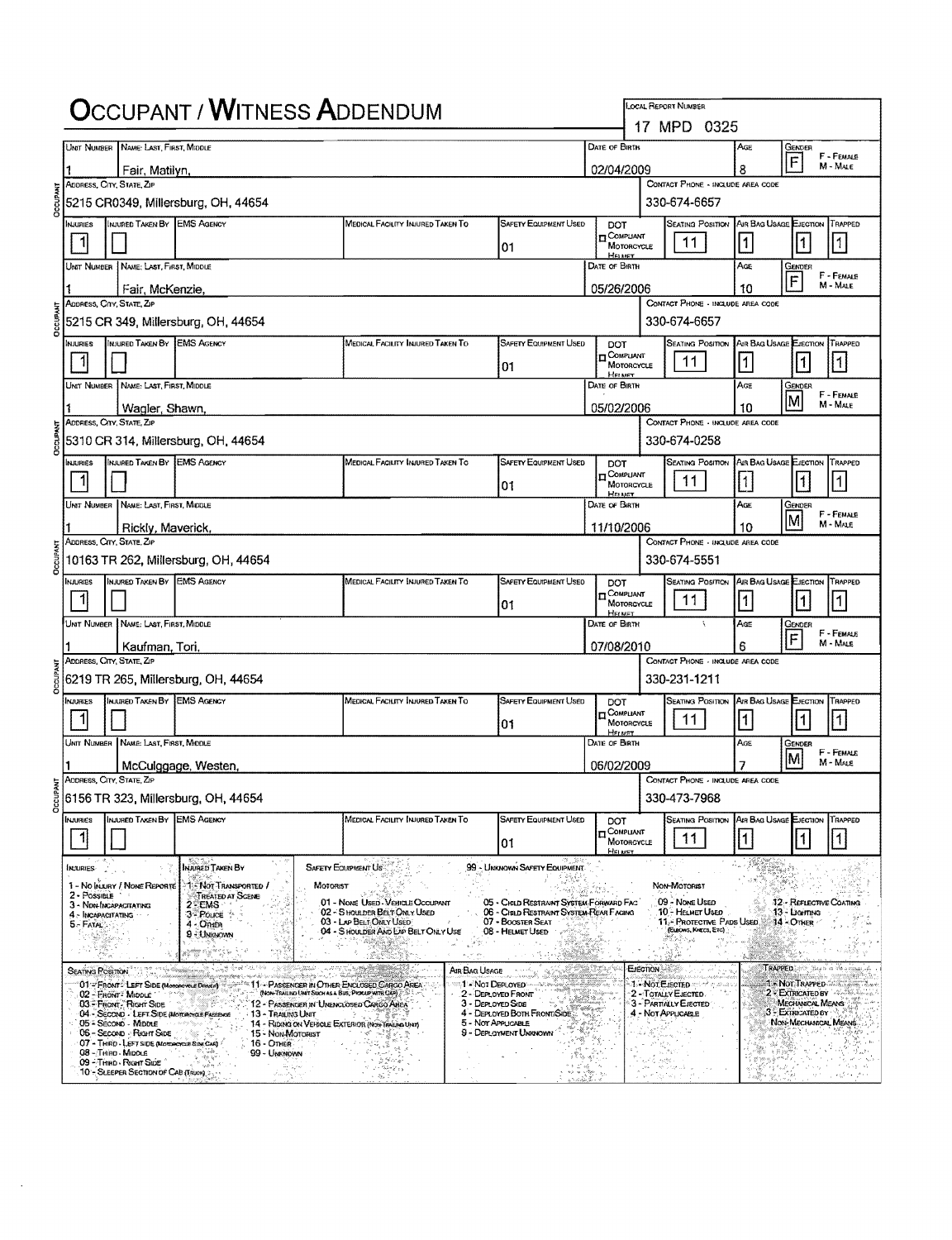|                                                                                                                                                                                                                                                                                                                                                                                                                                                                                                                                                                                                                                                                                                                                                                                                                                                                                                                                                                                                                                                                                                                                                                                                                                                                                                                                                                                                                                                                                                                                                                                                                                                                                                                                                                                                                                                                                                                                                                                                                                                                                                                                                                                                                                                                                                                                                                                                                                                                                                                                                                                                                                                                                                                                                                                                                                                                                                                                                                                                                                                                                                                                                                                                                                                                                                                                                                                                                                                                                                                                                                                                                                                                                                                                                                                                                                                                                                                                                                                                                                                                                                                                                                                                                                                                                                                                                                                                                                                                                                                                                                                                                                                                                                                                                                                         |                |  |                    |  |  |                              |            |                         | AGE | Gember |                |
|-----------------------------------------------------------------------------------------------------------------------------------------------------------------------------------------------------------------------------------------------------------------------------------------------------------------------------------------------------------------------------------------------------------------------------------------------------------------------------------------------------------------------------------------------------------------------------------------------------------------------------------------------------------------------------------------------------------------------------------------------------------------------------------------------------------------------------------------------------------------------------------------------------------------------------------------------------------------------------------------------------------------------------------------------------------------------------------------------------------------------------------------------------------------------------------------------------------------------------------------------------------------------------------------------------------------------------------------------------------------------------------------------------------------------------------------------------------------------------------------------------------------------------------------------------------------------------------------------------------------------------------------------------------------------------------------------------------------------------------------------------------------------------------------------------------------------------------------------------------------------------------------------------------------------------------------------------------------------------------------------------------------------------------------------------------------------------------------------------------------------------------------------------------------------------------------------------------------------------------------------------------------------------------------------------------------------------------------------------------------------------------------------------------------------------------------------------------------------------------------------------------------------------------------------------------------------------------------------------------------------------------------------------------------------------------------------------------------------------------------------------------------------------------------------------------------------------------------------------------------------------------------------------------------------------------------------------------------------------------------------------------------------------------------------------------------------------------------------------------------------------------------------------------------------------------------------------------------------------------------------------------------------------------------------------------------------------------------------------------------------------------------------------------------------------------------------------------------------------------------------------------------------------------------------------------------------------------------------------------------------------------------------------------------------------------------------------------------------------------------------------------------------------------------------------------------------------------------------------------------------------------------------------------------------------------------------------------------------------------------------------------------------------------------------------------------------------------------------------------------------------------------------------------------------------------------------------------------------------------------------------------------------------------------------------------------------------------------------------------------------------------------------------------------------------------------------------------------------------------------------------------------------------------------------------------------------------------------------------------------------------------------------------------------------------------------------------------------------------------------------------------------------------------------|----------------|--|--------------------|--|--|------------------------------|------------|-------------------------|-----|--------|----------------|
|                                                                                                                                                                                                                                                                                                                                                                                                                                                                                                                                                                                                                                                                                                                                                                                                                                                                                                                                                                                                                                                                                                                                                                                                                                                                                                                                                                                                                                                                                                                                                                                                                                                                                                                                                                                                                                                                                                                                                                                                                                                                                                                                                                                                                                                                                                                                                                                                                                                                                                                                                                                                                                                                                                                                                                                                                                                                                                                                                                                                                                                                                                                                                                                                                                                                                                                                                                                                                                                                                                                                                                                                                                                                                                                                                                                                                                                                                                                                                                                                                                                                                                                                                                                                                                                                                                                                                                                                                                                                                                                                                                                                                                                                                                                                                                                         |                |  |                    |  |  |                              |            |                         | 10  |        |                |
|                                                                                                                                                                                                                                                                                                                                                                                                                                                                                                                                                                                                                                                                                                                                                                                                                                                                                                                                                                                                                                                                                                                                                                                                                                                                                                                                                                                                                                                                                                                                                                                                                                                                                                                                                                                                                                                                                                                                                                                                                                                                                                                                                                                                                                                                                                                                                                                                                                                                                                                                                                                                                                                                                                                                                                                                                                                                                                                                                                                                                                                                                                                                                                                                                                                                                                                                                                                                                                                                                                                                                                                                                                                                                                                                                                                                                                                                                                                                                                                                                                                                                                                                                                                                                                                                                                                                                                                                                                                                                                                                                                                                                                                                                                                                                                                         |                |  |                    |  |  |                              |            |                         |     |        |                |
|                                                                                                                                                                                                                                                                                                                                                                                                                                                                                                                                                                                                                                                                                                                                                                                                                                                                                                                                                                                                                                                                                                                                                                                                                                                                                                                                                                                                                                                                                                                                                                                                                                                                                                                                                                                                                                                                                                                                                                                                                                                                                                                                                                                                                                                                                                                                                                                                                                                                                                                                                                                                                                                                                                                                                                                                                                                                                                                                                                                                                                                                                                                                                                                                                                                                                                                                                                                                                                                                                                                                                                                                                                                                                                                                                                                                                                                                                                                                                                                                                                                                                                                                                                                                                                                                                                                                                                                                                                                                                                                                                                                                                                                                                                                                                                                         | NJURIES        |  |                    |  |  | <b>SAFETY EQUIPMENT USED</b> | DOT        |                         |     |        |                |
|                                                                                                                                                                                                                                                                                                                                                                                                                                                                                                                                                                                                                                                                                                                                                                                                                                                                                                                                                                                                                                                                                                                                                                                                                                                                                                                                                                                                                                                                                                                                                                                                                                                                                                                                                                                                                                                                                                                                                                                                                                                                                                                                                                                                                                                                                                                                                                                                                                                                                                                                                                                                                                                                                                                                                                                                                                                                                                                                                                                                                                                                                                                                                                                                                                                                                                                                                                                                                                                                                                                                                                                                                                                                                                                                                                                                                                                                                                                                                                                                                                                                                                                                                                                                                                                                                                                                                                                                                                                                                                                                                                                                                                                                                                                                                                                         |                |  |                    |  |  | 01                           |            | 11                      |     |        |                |
|                                                                                                                                                                                                                                                                                                                                                                                                                                                                                                                                                                                                                                                                                                                                                                                                                                                                                                                                                                                                                                                                                                                                                                                                                                                                                                                                                                                                                                                                                                                                                                                                                                                                                                                                                                                                                                                                                                                                                                                                                                                                                                                                                                                                                                                                                                                                                                                                                                                                                                                                                                                                                                                                                                                                                                                                                                                                                                                                                                                                                                                                                                                                                                                                                                                                                                                                                                                                                                                                                                                                                                                                                                                                                                                                                                                                                                                                                                                                                                                                                                                                                                                                                                                                                                                                                                                                                                                                                                                                                                                                                                                                                                                                                                                                                                                         |                |  |                    |  |  |                              |            |                         | Age | GENDER |                |
|                                                                                                                                                                                                                                                                                                                                                                                                                                                                                                                                                                                                                                                                                                                                                                                                                                                                                                                                                                                                                                                                                                                                                                                                                                                                                                                                                                                                                                                                                                                                                                                                                                                                                                                                                                                                                                                                                                                                                                                                                                                                                                                                                                                                                                                                                                                                                                                                                                                                                                                                                                                                                                                                                                                                                                                                                                                                                                                                                                                                                                                                                                                                                                                                                                                                                                                                                                                                                                                                                                                                                                                                                                                                                                                                                                                                                                                                                                                                                                                                                                                                                                                                                                                                                                                                                                                                                                                                                                                                                                                                                                                                                                                                                                                                                                                         |                |  |                    |  |  |                              |            |                         |     |        |                |
|                                                                                                                                                                                                                                                                                                                                                                                                                                                                                                                                                                                                                                                                                                                                                                                                                                                                                                                                                                                                                                                                                                                                                                                                                                                                                                                                                                                                                                                                                                                                                                                                                                                                                                                                                                                                                                                                                                                                                                                                                                                                                                                                                                                                                                                                                                                                                                                                                                                                                                                                                                                                                                                                                                                                                                                                                                                                                                                                                                                                                                                                                                                                                                                                                                                                                                                                                                                                                                                                                                                                                                                                                                                                                                                                                                                                                                                                                                                                                                                                                                                                                                                                                                                                                                                                                                                                                                                                                                                                                                                                                                                                                                                                                                                                                                                         |                |  |                    |  |  |                              |            |                         |     |        |                |
|                                                                                                                                                                                                                                                                                                                                                                                                                                                                                                                                                                                                                                                                                                                                                                                                                                                                                                                                                                                                                                                                                                                                                                                                                                                                                                                                                                                                                                                                                                                                                                                                                                                                                                                                                                                                                                                                                                                                                                                                                                                                                                                                                                                                                                                                                                                                                                                                                                                                                                                                                                                                                                                                                                                                                                                                                                                                                                                                                                                                                                                                                                                                                                                                                                                                                                                                                                                                                                                                                                                                                                                                                                                                                                                                                                                                                                                                                                                                                                                                                                                                                                                                                                                                                                                                                                                                                                                                                                                                                                                                                                                                                                                                                                                                                                                         |                |  |                    |  |  |                              |            |                         |     |        |                |
|                                                                                                                                                                                                                                                                                                                                                                                                                                                                                                                                                                                                                                                                                                                                                                                                                                                                                                                                                                                                                                                                                                                                                                                                                                                                                                                                                                                                                                                                                                                                                                                                                                                                                                                                                                                                                                                                                                                                                                                                                                                                                                                                                                                                                                                                                                                                                                                                                                                                                                                                                                                                                                                                                                                                                                                                                                                                                                                                                                                                                                                                                                                                                                                                                                                                                                                                                                                                                                                                                                                                                                                                                                                                                                                                                                                                                                                                                                                                                                                                                                                                                                                                                                                                                                                                                                                                                                                                                                                                                                                                                                                                                                                                                                                                                                                         | <b>NJURIES</b> |  |                    |  |  | <b>SAFETY EQUIPMENT USED</b> | <b>DOT</b> | <b>SEATING POSITION</b> |     |        |                |
|                                                                                                                                                                                                                                                                                                                                                                                                                                                                                                                                                                                                                                                                                                                                                                                                                                                                                                                                                                                                                                                                                                                                                                                                                                                                                                                                                                                                                                                                                                                                                                                                                                                                                                                                                                                                                                                                                                                                                                                                                                                                                                                                                                                                                                                                                                                                                                                                                                                                                                                                                                                                                                                                                                                                                                                                                                                                                                                                                                                                                                                                                                                                                                                                                                                                                                                                                                                                                                                                                                                                                                                                                                                                                                                                                                                                                                                                                                                                                                                                                                                                                                                                                                                                                                                                                                                                                                                                                                                                                                                                                                                                                                                                                                                                                                                         | 1              |  |                    |  |  |                              |            | 11                      |     | 1      | 11.            |
|                                                                                                                                                                                                                                                                                                                                                                                                                                                                                                                                                                                                                                                                                                                                                                                                                                                                                                                                                                                                                                                                                                                                                                                                                                                                                                                                                                                                                                                                                                                                                                                                                                                                                                                                                                                                                                                                                                                                                                                                                                                                                                                                                                                                                                                                                                                                                                                                                                                                                                                                                                                                                                                                                                                                                                                                                                                                                                                                                                                                                                                                                                                                                                                                                                                                                                                                                                                                                                                                                                                                                                                                                                                                                                                                                                                                                                                                                                                                                                                                                                                                                                                                                                                                                                                                                                                                                                                                                                                                                                                                                                                                                                                                                                                                                                                         |                |  |                    |  |  |                              |            |                         | AGE | GENDER |                |
|                                                                                                                                                                                                                                                                                                                                                                                                                                                                                                                                                                                                                                                                                                                                                                                                                                                                                                                                                                                                                                                                                                                                                                                                                                                                                                                                                                                                                                                                                                                                                                                                                                                                                                                                                                                                                                                                                                                                                                                                                                                                                                                                                                                                                                                                                                                                                                                                                                                                                                                                                                                                                                                                                                                                                                                                                                                                                                                                                                                                                                                                                                                                                                                                                                                                                                                                                                                                                                                                                                                                                                                                                                                                                                                                                                                                                                                                                                                                                                                                                                                                                                                                                                                                                                                                                                                                                                                                                                                                                                                                                                                                                                                                                                                                                                                         |                |  |                    |  |  |                              |            |                         |     | M      |                |
|                                                                                                                                                                                                                                                                                                                                                                                                                                                                                                                                                                                                                                                                                                                                                                                                                                                                                                                                                                                                                                                                                                                                                                                                                                                                                                                                                                                                                                                                                                                                                                                                                                                                                                                                                                                                                                                                                                                                                                                                                                                                                                                                                                                                                                                                                                                                                                                                                                                                                                                                                                                                                                                                                                                                                                                                                                                                                                                                                                                                                                                                                                                                                                                                                                                                                                                                                                                                                                                                                                                                                                                                                                                                                                                                                                                                                                                                                                                                                                                                                                                                                                                                                                                                                                                                                                                                                                                                                                                                                                                                                                                                                                                                                                                                                                                         |                |  |                    |  |  |                              |            |                         |     |        |                |
|                                                                                                                                                                                                                                                                                                                                                                                                                                                                                                                                                                                                                                                                                                                                                                                                                                                                                                                                                                                                                                                                                                                                                                                                                                                                                                                                                                                                                                                                                                                                                                                                                                                                                                                                                                                                                                                                                                                                                                                                                                                                                                                                                                                                                                                                                                                                                                                                                                                                                                                                                                                                                                                                                                                                                                                                                                                                                                                                                                                                                                                                                                                                                                                                                                                                                                                                                                                                                                                                                                                                                                                                                                                                                                                                                                                                                                                                                                                                                                                                                                                                                                                                                                                                                                                                                                                                                                                                                                                                                                                                                                                                                                                                                                                                                                                         |                |  |                    |  |  |                              |            |                         |     |        |                |
|                                                                                                                                                                                                                                                                                                                                                                                                                                                                                                                                                                                                                                                                                                                                                                                                                                                                                                                                                                                                                                                                                                                                                                                                                                                                                                                                                                                                                                                                                                                                                                                                                                                                                                                                                                                                                                                                                                                                                                                                                                                                                                                                                                                                                                                                                                                                                                                                                                                                                                                                                                                                                                                                                                                                                                                                                                                                                                                                                                                                                                                                                                                                                                                                                                                                                                                                                                                                                                                                                                                                                                                                                                                                                                                                                                                                                                                                                                                                                                                                                                                                                                                                                                                                                                                                                                                                                                                                                                                                                                                                                                                                                                                                                                                                                                                         | NJURIES        |  |                    |  |  | <b>SAFETY EQUIPMENT USED</b> | <b>DOT</b> | <b>SEATING POSITION</b> |     |        |                |
|                                                                                                                                                                                                                                                                                                                                                                                                                                                                                                                                                                                                                                                                                                                                                                                                                                                                                                                                                                                                                                                                                                                                                                                                                                                                                                                                                                                                                                                                                                                                                                                                                                                                                                                                                                                                                                                                                                                                                                                                                                                                                                                                                                                                                                                                                                                                                                                                                                                                                                                                                                                                                                                                                                                                                                                                                                                                                                                                                                                                                                                                                                                                                                                                                                                                                                                                                                                                                                                                                                                                                                                                                                                                                                                                                                                                                                                                                                                                                                                                                                                                                                                                                                                                                                                                                                                                                                                                                                                                                                                                                                                                                                                                                                                                                                                         |                |  |                    |  |  |                              |            | 11                      |     | 1      |                |
|                                                                                                                                                                                                                                                                                                                                                                                                                                                                                                                                                                                                                                                                                                                                                                                                                                                                                                                                                                                                                                                                                                                                                                                                                                                                                                                                                                                                                                                                                                                                                                                                                                                                                                                                                                                                                                                                                                                                                                                                                                                                                                                                                                                                                                                                                                                                                                                                                                                                                                                                                                                                                                                                                                                                                                                                                                                                                                                                                                                                                                                                                                                                                                                                                                                                                                                                                                                                                                                                                                                                                                                                                                                                                                                                                                                                                                                                                                                                                                                                                                                                                                                                                                                                                                                                                                                                                                                                                                                                                                                                                                                                                                                                                                                                                                                         |                |  |                    |  |  |                              |            |                         |     |        |                |
|                                                                                                                                                                                                                                                                                                                                                                                                                                                                                                                                                                                                                                                                                                                                                                                                                                                                                                                                                                                                                                                                                                                                                                                                                                                                                                                                                                                                                                                                                                                                                                                                                                                                                                                                                                                                                                                                                                                                                                                                                                                                                                                                                                                                                                                                                                                                                                                                                                                                                                                                                                                                                                                                                                                                                                                                                                                                                                                                                                                                                                                                                                                                                                                                                                                                                                                                                                                                                                                                                                                                                                                                                                                                                                                                                                                                                                                                                                                                                                                                                                                                                                                                                                                                                                                                                                                                                                                                                                                                                                                                                                                                                                                                                                                                                                                         |                |  |                    |  |  |                              |            |                         |     | İM     |                |
|                                                                                                                                                                                                                                                                                                                                                                                                                                                                                                                                                                                                                                                                                                                                                                                                                                                                                                                                                                                                                                                                                                                                                                                                                                                                                                                                                                                                                                                                                                                                                                                                                                                                                                                                                                                                                                                                                                                                                                                                                                                                                                                                                                                                                                                                                                                                                                                                                                                                                                                                                                                                                                                                                                                                                                                                                                                                                                                                                                                                                                                                                                                                                                                                                                                                                                                                                                                                                                                                                                                                                                                                                                                                                                                                                                                                                                                                                                                                                                                                                                                                                                                                                                                                                                                                                                                                                                                                                                                                                                                                                                                                                                                                                                                                                                                         |                |  |                    |  |  |                              |            |                         |     |        |                |
|                                                                                                                                                                                                                                                                                                                                                                                                                                                                                                                                                                                                                                                                                                                                                                                                                                                                                                                                                                                                                                                                                                                                                                                                                                                                                                                                                                                                                                                                                                                                                                                                                                                                                                                                                                                                                                                                                                                                                                                                                                                                                                                                                                                                                                                                                                                                                                                                                                                                                                                                                                                                                                                                                                                                                                                                                                                                                                                                                                                                                                                                                                                                                                                                                                                                                                                                                                                                                                                                                                                                                                                                                                                                                                                                                                                                                                                                                                                                                                                                                                                                                                                                                                                                                                                                                                                                                                                                                                                                                                                                                                                                                                                                                                                                                                                         |                |  |                    |  |  |                              |            |                         |     |        |                |
|                                                                                                                                                                                                                                                                                                                                                                                                                                                                                                                                                                                                                                                                                                                                                                                                                                                                                                                                                                                                                                                                                                                                                                                                                                                                                                                                                                                                                                                                                                                                                                                                                                                                                                                                                                                                                                                                                                                                                                                                                                                                                                                                                                                                                                                                                                                                                                                                                                                                                                                                                                                                                                                                                                                                                                                                                                                                                                                                                                                                                                                                                                                                                                                                                                                                                                                                                                                                                                                                                                                                                                                                                                                                                                                                                                                                                                                                                                                                                                                                                                                                                                                                                                                                                                                                                                                                                                                                                                                                                                                                                                                                                                                                                                                                                                                         |                |  |                    |  |  | <b>SAFETY EQUIPMENT USED</b> |            | Seating Position        |     |        |                |
|                                                                                                                                                                                                                                                                                                                                                                                                                                                                                                                                                                                                                                                                                                                                                                                                                                                                                                                                                                                                                                                                                                                                                                                                                                                                                                                                                                                                                                                                                                                                                                                                                                                                                                                                                                                                                                                                                                                                                                                                                                                                                                                                                                                                                                                                                                                                                                                                                                                                                                                                                                                                                                                                                                                                                                                                                                                                                                                                                                                                                                                                                                                                                                                                                                                                                                                                                                                                                                                                                                                                                                                                                                                                                                                                                                                                                                                                                                                                                                                                                                                                                                                                                                                                                                                                                                                                                                                                                                                                                                                                                                                                                                                                                                                                                                                         |                |  |                    |  |  |                              |            | 11                      |     |        |                |
|                                                                                                                                                                                                                                                                                                                                                                                                                                                                                                                                                                                                                                                                                                                                                                                                                                                                                                                                                                                                                                                                                                                                                                                                                                                                                                                                                                                                                                                                                                                                                                                                                                                                                                                                                                                                                                                                                                                                                                                                                                                                                                                                                                                                                                                                                                                                                                                                                                                                                                                                                                                                                                                                                                                                                                                                                                                                                                                                                                                                                                                                                                                                                                                                                                                                                                                                                                                                                                                                                                                                                                                                                                                                                                                                                                                                                                                                                                                                                                                                                                                                                                                                                                                                                                                                                                                                                                                                                                                                                                                                                                                                                                                                                                                                                                                         |                |  |                    |  |  |                              |            |                         |     |        |                |
|                                                                                                                                                                                                                                                                                                                                                                                                                                                                                                                                                                                                                                                                                                                                                                                                                                                                                                                                                                                                                                                                                                                                                                                                                                                                                                                                                                                                                                                                                                                                                                                                                                                                                                                                                                                                                                                                                                                                                                                                                                                                                                                                                                                                                                                                                                                                                                                                                                                                                                                                                                                                                                                                                                                                                                                                                                                                                                                                                                                                                                                                                                                                                                                                                                                                                                                                                                                                                                                                                                                                                                                                                                                                                                                                                                                                                                                                                                                                                                                                                                                                                                                                                                                                                                                                                                                                                                                                                                                                                                                                                                                                                                                                                                                                                                                         |                |  |                    |  |  |                              |            |                         |     | M      |                |
|                                                                                                                                                                                                                                                                                                                                                                                                                                                                                                                                                                                                                                                                                                                                                                                                                                                                                                                                                                                                                                                                                                                                                                                                                                                                                                                                                                                                                                                                                                                                                                                                                                                                                                                                                                                                                                                                                                                                                                                                                                                                                                                                                                                                                                                                                                                                                                                                                                                                                                                                                                                                                                                                                                                                                                                                                                                                                                                                                                                                                                                                                                                                                                                                                                                                                                                                                                                                                                                                                                                                                                                                                                                                                                                                                                                                                                                                                                                                                                                                                                                                                                                                                                                                                                                                                                                                                                                                                                                                                                                                                                                                                                                                                                                                                                                         |                |  |                    |  |  |                              |            |                         |     |        |                |
|                                                                                                                                                                                                                                                                                                                                                                                                                                                                                                                                                                                                                                                                                                                                                                                                                                                                                                                                                                                                                                                                                                                                                                                                                                                                                                                                                                                                                                                                                                                                                                                                                                                                                                                                                                                                                                                                                                                                                                                                                                                                                                                                                                                                                                                                                                                                                                                                                                                                                                                                                                                                                                                                                                                                                                                                                                                                                                                                                                                                                                                                                                                                                                                                                                                                                                                                                                                                                                                                                                                                                                                                                                                                                                                                                                                                                                                                                                                                                                                                                                                                                                                                                                                                                                                                                                                                                                                                                                                                                                                                                                                                                                                                                                                                                                                         |                |  |                    |  |  |                              |            |                         |     |        |                |
|                                                                                                                                                                                                                                                                                                                                                                                                                                                                                                                                                                                                                                                                                                                                                                                                                                                                                                                                                                                                                                                                                                                                                                                                                                                                                                                                                                                                                                                                                                                                                                                                                                                                                                                                                                                                                                                                                                                                                                                                                                                                                                                                                                                                                                                                                                                                                                                                                                                                                                                                                                                                                                                                                                                                                                                                                                                                                                                                                                                                                                                                                                                                                                                                                                                                                                                                                                                                                                                                                                                                                                                                                                                                                                                                                                                                                                                                                                                                                                                                                                                                                                                                                                                                                                                                                                                                                                                                                                                                                                                                                                                                                                                                                                                                                                                         | <b>NJURIES</b> |  |                    |  |  | <b>SAFETY EQUIPMENT USED</b> | <b>DOT</b> |                         |     |        |                |
|                                                                                                                                                                                                                                                                                                                                                                                                                                                                                                                                                                                                                                                                                                                                                                                                                                                                                                                                                                                                                                                                                                                                                                                                                                                                                                                                                                                                                                                                                                                                                                                                                                                                                                                                                                                                                                                                                                                                                                                                                                                                                                                                                                                                                                                                                                                                                                                                                                                                                                                                                                                                                                                                                                                                                                                                                                                                                                                                                                                                                                                                                                                                                                                                                                                                                                                                                                                                                                                                                                                                                                                                                                                                                                                                                                                                                                                                                                                                                                                                                                                                                                                                                                                                                                                                                                                                                                                                                                                                                                                                                                                                                                                                                                                                                                                         | 1              |  |                    |  |  |                              |            | 11                      |     |        |                |
|                                                                                                                                                                                                                                                                                                                                                                                                                                                                                                                                                                                                                                                                                                                                                                                                                                                                                                                                                                                                                                                                                                                                                                                                                                                                                                                                                                                                                                                                                                                                                                                                                                                                                                                                                                                                                                                                                                                                                                                                                                                                                                                                                                                                                                                                                                                                                                                                                                                                                                                                                                                                                                                                                                                                                                                                                                                                                                                                                                                                                                                                                                                                                                                                                                                                                                                                                                                                                                                                                                                                                                                                                                                                                                                                                                                                                                                                                                                                                                                                                                                                                                                                                                                                                                                                                                                                                                                                                                                                                                                                                                                                                                                                                                                                                                                         |                |  |                    |  |  |                              |            |                         |     |        |                |
|                                                                                                                                                                                                                                                                                                                                                                                                                                                                                                                                                                                                                                                                                                                                                                                                                                                                                                                                                                                                                                                                                                                                                                                                                                                                                                                                                                                                                                                                                                                                                                                                                                                                                                                                                                                                                                                                                                                                                                                                                                                                                                                                                                                                                                                                                                                                                                                                                                                                                                                                                                                                                                                                                                                                                                                                                                                                                                                                                                                                                                                                                                                                                                                                                                                                                                                                                                                                                                                                                                                                                                                                                                                                                                                                                                                                                                                                                                                                                                                                                                                                                                                                                                                                                                                                                                                                                                                                                                                                                                                                                                                                                                                                                                                                                                                         |                |  |                    |  |  |                              |            |                         |     | lΜ     |                |
|                                                                                                                                                                                                                                                                                                                                                                                                                                                                                                                                                                                                                                                                                                                                                                                                                                                                                                                                                                                                                                                                                                                                                                                                                                                                                                                                                                                                                                                                                                                                                                                                                                                                                                                                                                                                                                                                                                                                                                                                                                                                                                                                                                                                                                                                                                                                                                                                                                                                                                                                                                                                                                                                                                                                                                                                                                                                                                                                                                                                                                                                                                                                                                                                                                                                                                                                                                                                                                                                                                                                                                                                                                                                                                                                                                                                                                                                                                                                                                                                                                                                                                                                                                                                                                                                                                                                                                                                                                                                                                                                                                                                                                                                                                                                                                                         |                |  |                    |  |  |                              |            |                         |     |        |                |
|                                                                                                                                                                                                                                                                                                                                                                                                                                                                                                                                                                                                                                                                                                                                                                                                                                                                                                                                                                                                                                                                                                                                                                                                                                                                                                                                                                                                                                                                                                                                                                                                                                                                                                                                                                                                                                                                                                                                                                                                                                                                                                                                                                                                                                                                                                                                                                                                                                                                                                                                                                                                                                                                                                                                                                                                                                                                                                                                                                                                                                                                                                                                                                                                                                                                                                                                                                                                                                                                                                                                                                                                                                                                                                                                                                                                                                                                                                                                                                                                                                                                                                                                                                                                                                                                                                                                                                                                                                                                                                                                                                                                                                                                                                                                                                                         |                |  |                    |  |  |                              |            |                         |     |        |                |
|                                                                                                                                                                                                                                                                                                                                                                                                                                                                                                                                                                                                                                                                                                                                                                                                                                                                                                                                                                                                                                                                                                                                                                                                                                                                                                                                                                                                                                                                                                                                                                                                                                                                                                                                                                                                                                                                                                                                                                                                                                                                                                                                                                                                                                                                                                                                                                                                                                                                                                                                                                                                                                                                                                                                                                                                                                                                                                                                                                                                                                                                                                                                                                                                                                                                                                                                                                                                                                                                                                                                                                                                                                                                                                                                                                                                                                                                                                                                                                                                                                                                                                                                                                                                                                                                                                                                                                                                                                                                                                                                                                                                                                                                                                                                                                                         |                |  |                    |  |  | <b>SAFETY EQUIPMENT USED</b> | DOT        | Seating Position        |     |        | <b>TRAPPED</b> |
|                                                                                                                                                                                                                                                                                                                                                                                                                                                                                                                                                                                                                                                                                                                                                                                                                                                                                                                                                                                                                                                                                                                                                                                                                                                                                                                                                                                                                                                                                                                                                                                                                                                                                                                                                                                                                                                                                                                                                                                                                                                                                                                                                                                                                                                                                                                                                                                                                                                                                                                                                                                                                                                                                                                                                                                                                                                                                                                                                                                                                                                                                                                                                                                                                                                                                                                                                                                                                                                                                                                                                                                                                                                                                                                                                                                                                                                                                                                                                                                                                                                                                                                                                                                                                                                                                                                                                                                                                                                                                                                                                                                                                                                                                                                                                                                         |                |  |                    |  |  |                              |            | 11                      |     | 1      |                |
|                                                                                                                                                                                                                                                                                                                                                                                                                                                                                                                                                                                                                                                                                                                                                                                                                                                                                                                                                                                                                                                                                                                                                                                                                                                                                                                                                                                                                                                                                                                                                                                                                                                                                                                                                                                                                                                                                                                                                                                                                                                                                                                                                                                                                                                                                                                                                                                                                                                                                                                                                                                                                                                                                                                                                                                                                                                                                                                                                                                                                                                                                                                                                                                                                                                                                                                                                                                                                                                                                                                                                                                                                                                                                                                                                                                                                                                                                                                                                                                                                                                                                                                                                                                                                                                                                                                                                                                                                                                                                                                                                                                                                                                                                                                                                                                         |                |  |                    |  |  |                              |            |                         |     |        |                |
|                                                                                                                                                                                                                                                                                                                                                                                                                                                                                                                                                                                                                                                                                                                                                                                                                                                                                                                                                                                                                                                                                                                                                                                                                                                                                                                                                                                                                                                                                                                                                                                                                                                                                                                                                                                                                                                                                                                                                                                                                                                                                                                                                                                                                                                                                                                                                                                                                                                                                                                                                                                                                                                                                                                                                                                                                                                                                                                                                                                                                                                                                                                                                                                                                                                                                                                                                                                                                                                                                                                                                                                                                                                                                                                                                                                                                                                                                                                                                                                                                                                                                                                                                                                                                                                                                                                                                                                                                                                                                                                                                                                                                                                                                                                                                                                         |                |  |                    |  |  |                              |            |                         |     |        |                |
|                                                                                                                                                                                                                                                                                                                                                                                                                                                                                                                                                                                                                                                                                                                                                                                                                                                                                                                                                                                                                                                                                                                                                                                                                                                                                                                                                                                                                                                                                                                                                                                                                                                                                                                                                                                                                                                                                                                                                                                                                                                                                                                                                                                                                                                                                                                                                                                                                                                                                                                                                                                                                                                                                                                                                                                                                                                                                                                                                                                                                                                                                                                                                                                                                                                                                                                                                                                                                                                                                                                                                                                                                                                                                                                                                                                                                                                                                                                                                                                                                                                                                                                                                                                                                                                                                                                                                                                                                                                                                                                                                                                                                                                                                                                                                                                         |                |  | TREATED AT SCENE.  |  |  |                              |            |                         |     |        |                |
|                                                                                                                                                                                                                                                                                                                                                                                                                                                                                                                                                                                                                                                                                                                                                                                                                                                                                                                                                                                                                                                                                                                                                                                                                                                                                                                                                                                                                                                                                                                                                                                                                                                                                                                                                                                                                                                                                                                                                                                                                                                                                                                                                                                                                                                                                                                                                                                                                                                                                                                                                                                                                                                                                                                                                                                                                                                                                                                                                                                                                                                                                                                                                                                                                                                                                                                                                                                                                                                                                                                                                                                                                                                                                                                                                                                                                                                                                                                                                                                                                                                                                                                                                                                                                                                                                                                                                                                                                                                                                                                                                                                                                                                                                                                                                                                         |                |  | $3 - \text{Pouce}$ |  |  |                              |            |                         |     |        |                |
|                                                                                                                                                                                                                                                                                                                                                                                                                                                                                                                                                                                                                                                                                                                                                                                                                                                                                                                                                                                                                                                                                                                                                                                                                                                                                                                                                                                                                                                                                                                                                                                                                                                                                                                                                                                                                                                                                                                                                                                                                                                                                                                                                                                                                                                                                                                                                                                                                                                                                                                                                                                                                                                                                                                                                                                                                                                                                                                                                                                                                                                                                                                                                                                                                                                                                                                                                                                                                                                                                                                                                                                                                                                                                                                                                                                                                                                                                                                                                                                                                                                                                                                                                                                                                                                                                                                                                                                                                                                                                                                                                                                                                                                                                                                                                                                         |                |  | 9 - Unknown        |  |  |                              |            | (ELEOWS, KNEES, ETC)    |     |        |                |
|                                                                                                                                                                                                                                                                                                                                                                                                                                                                                                                                                                                                                                                                                                                                                                                                                                                                                                                                                                                                                                                                                                                                                                                                                                                                                                                                                                                                                                                                                                                                                                                                                                                                                                                                                                                                                                                                                                                                                                                                                                                                                                                                                                                                                                                                                                                                                                                                                                                                                                                                                                                                                                                                                                                                                                                                                                                                                                                                                                                                                                                                                                                                                                                                                                                                                                                                                                                                                                                                                                                                                                                                                                                                                                                                                                                                                                                                                                                                                                                                                                                                                                                                                                                                                                                                                                                                                                                                                                                                                                                                                                                                                                                                                                                                                                                         |                |  |                    |  |  |                              |            |                         |     |        |                |
|                                                                                                                                                                                                                                                                                                                                                                                                                                                                                                                                                                                                                                                                                                                                                                                                                                                                                                                                                                                                                                                                                                                                                                                                                                                                                                                                                                                                                                                                                                                                                                                                                                                                                                                                                                                                                                                                                                                                                                                                                                                                                                                                                                                                                                                                                                                                                                                                                                                                                                                                                                                                                                                                                                                                                                                                                                                                                                                                                                                                                                                                                                                                                                                                                                                                                                                                                                                                                                                                                                                                                                                                                                                                                                                                                                                                                                                                                                                                                                                                                                                                                                                                                                                                                                                                                                                                                                                                                                                                                                                                                                                                                                                                                                                                                                                         |                |  |                    |  |  |                              |            |                         |     |        |                |
|                                                                                                                                                                                                                                                                                                                                                                                                                                                                                                                                                                                                                                                                                                                                                                                                                                                                                                                                                                                                                                                                                                                                                                                                                                                                                                                                                                                                                                                                                                                                                                                                                                                                                                                                                                                                                                                                                                                                                                                                                                                                                                                                                                                                                                                                                                                                                                                                                                                                                                                                                                                                                                                                                                                                                                                                                                                                                                                                                                                                                                                                                                                                                                                                                                                                                                                                                                                                                                                                                                                                                                                                                                                                                                                                                                                                                                                                                                                                                                                                                                                                                                                                                                                                                                                                                                                                                                                                                                                                                                                                                                                                                                                                                                                                                                                         |                |  |                    |  |  |                              |            |                         |     |        |                |
| OCCUPANT / WITNESS ADDENDUM<br>LOCAL REPORT NUMBER<br>17 MPD 0325<br>DATE OF BIRTH<br>Unit Number   Name: Last, First, Middle<br>F - FEMALE<br>lм<br>M - MALE<br>01/01/2007<br>McCulggage, Garret<br>CONTACT PHONE - INCLUDE AREA CODE<br>ADDRESS, CITY, STATE, ZIP<br>DCCUPANT<br>330-473-7968<br>6156 TR 323, Millersburg, OH, 44654<br>INJURED TAKEN BY EMS AGENCY<br>MEDICAL FACILITY INJURED TAKEN TO<br>SEATING POSITION AIR BAG USAGE EJECTION TRAPPED<br>COMPLIANT<br>$\vert$ 1<br>MOTORCYCLE<br>HELMEY<br>DATE OF BIRTH<br>UNIT NUMBER   NAME: LAST, FIRST, MIDDLE<br>F - Female<br>M<br>M - MALE<br>05/16/2007<br>9<br>Gallion, Brock,<br>ADDRESS, CITY, STATE, ZP<br>CONTACT PHONE - INCLUDE AREA CODE<br>330-231-1307<br>5120 CR 314, Millersburg, OH, 44654<br>INJURED TAKEN BY EMS AGENCY<br>MEDICAL FACILITY INJURED TAKEN TO<br>AIR BAG USAGE EJECTION TRAPPED<br>$\mathsf{\Pi}$ Compliant<br>$\vert$ 1<br>MOTORCYCLE<br>01<br><b>HELMET</b><br>DATE OF BIRTH<br>UNIT NUMBER   NAME: LAST, FIRST MIDDLE<br>F - FEMALE<br>M - MALE<br>12/09/2008<br>8<br>Gallion, Codv.<br>ADDRESS, CITY, STATE, ZIP<br>CONTACT PHONE - INCLUDE AREA CODE<br>330-231-1307<br>5120 CR 314, Millersburg, OH, 44654<br>INJURED TAKEN BY EMS AGENCY<br>ANR BAG USAGE EJECTION TRAPPED<br>Medical Facility Injured Taken To<br>$\blacksquare$ Compliant<br>I۱.<br>MOTORCYCLE<br>01<br><b>HELMET</b><br>UNIT NUMBER   NAME: LAST, FIRST, MIDDLE<br>DATE OF BIRTH<br>Age<br>GENDER<br>F - FEMALE<br>M - MALE<br>11/06/2008<br>я<br>Garens, Wyatt,<br>ADDRESS, CITY, STATE, ZIP<br>CONTACT PHONE - INCLUDE AREA CODE<br>330-988-7376<br>5170 CR 314, Millersburg, OH, 44654<br>INJURED TAKEN BY EMS AGENCY<br>AIR BAG USAGE EJECTION TRAPPED<br>MEDICAL FACILITY INJURED TAKEN TO<br>injuries<br>DOT<br><b>COMPLIANT</b><br> 1 <br>MOTORCYCLE<br>01<br>HELMET<br>Date of Birth<br>Unit Number   Name: Last, First, Middle<br>Age<br>GENDER<br>F - FEMALE<br>M - MALE<br>01/21/2008<br>9<br>Andreas, Matthew.<br>ADDRESS, CITY, STATE, ZIP<br>CONTACT PHONE - INCLUDE AREA CODE<br><b>OCCUPANT</b><br>330-956-3495<br>159 N Grant St, Millersburg, OH, 44654<br>INJURED TAKEN BY EMS AGENCY<br>MEDICAL FACILITY INJURED TAKEN TO<br>AIR BAG USAGE EJECTION TRAPPED<br><b>SEATING POSITION</b><br><b>TT</b> COMPLIANT<br>$\vert$ 1<br> 1 <br>$\vert$ 1<br>MOTORCYCLE<br>01<br><b>HELMET</b><br>Unit Number   Name: Last, First, Middle<br>Date of Birth<br>Age<br>GENDER<br>F - FEMALE<br>M - MALE<br>09/29/2009<br>Andreas, Cole,<br>ADDRESS, CITY, STATE, ZIP<br>CONTACT PHONE - INCLUDE AREA CODE<br>330-956-3495<br>159 N Grant St, Millersburg, OH, 44654<br>INJURED TAKEN BY EMS AGENCY<br>MEDICAL FACILITY INJURED TAKEN TO<br>AIR BAG USAGE EJECTION<br>NJURIES<br><b>COMPLIANT</b><br>11<br>MOTORCYCLE<br>01<br>HELMET<br>INJURED TAKEN BY<br><b>SAFETY EQUIPMENT US</b><br>99 - UNKNOWN SAFETY EQUIPMENT<br><b>INAARES</b><br>1 - NOT TRANSPORTED 1<br>MOTORIST <sup>®</sup><br>1 - No Indury / None Reporte<br>NON-MOTORIST.<br>2 - POSSIBLE<br>01 - NONE USED VEHICLE OCCUPANT<br>05 - CHILD RESTRAINT SYSTEM-FORWARD FAC<br>09 - Nove Usen<br>12 - REFLECTIVE COATING<br>$2 - EMS$<br>3 - NON-INCAPACITATING<br>10 - HELMET USED<br>02 - SHOULDER BELT ONLY USED<br>06 CHILD RESTRAINT SYSTEM REAR FACING.<br>13 - Ligning<br>4 - INCAPACITATING<br>03 - LAP BELT ONLY USED<br>07 - BOOSTER SEAT<br>11 - PROTECTIVE PADS USED<br>14 - Other<br>$4 -$ Omen<br>5 - Fatal<br>04 - SHOULDER AND LAP BELT ONLY USE<br>08 HELMET USED<br>RAPPED<br>dalar S<br>Ejection<br>AIR BAG USAGE<br><b>SEATING POSITION</b><br>1 - NOT DEPLOYED<br>1 - Nor Elected<br>1 - NOT TRAPPED<br>01 - FRONT - LEFT SIDE MOTOROVCLE DRIVER)<br>11 - PASSENGER IN OTHER ENCLOSED CARGO AREA<br>(NON-TRAXING UNIT SUCH AS A BUS, PICK UP WITH CAP)<br>2-TOTALLY EJECTED<br>2 - EXTRICATED BY<br>2 - Deployed Front.<br>02 - FRONT MIDOLE - 1999 SUBARANT<br>3 - PARTIALLY EJECTED<br>MECHANICAL MEANS<br>3 - DEPLOYED SIDE<br>03 - FRONT RIGHT SIDE<br>12 - PASSENGER IN UNENCLOSED CARGO AREA<br>3 - EXTRICATED BY<br>4 - DEPLOYED BOTH FRONT/SIDE<br>4 - NOT APPLICABLE<br>04 - SECOND - LEFT SIDE (MOTOROVCIE PASSINGS)<br>13 - TRAILANG LINEE<br>NON-MECHANICAL MEANS<br>5 - NOT APPLICABLE<br>05 - SECOND - MIDDLE<br>$\sim$<br>14 - RIDING ON VEHICLE EXTERIOR INON-TRAUMO UNTI<br>9 - DEPLOYMENT UNKNOWN<br>06 - Secono - Right Sipe<br>15 - Non Moronist<br>esia.<br>an a<br>ssoort dake<br>07 - THIRD - LEFT SIDE (MORANGE SIDECAR)<br>$16 -$ Other<br>m. S<br><b>Services</b> in a<br>08 THIRD MIDDLE<br>99 UNKNOWN<br>Statistics of the Second<br>998.W<br>AMA<br>09 - THIRD - RIGHT SIDE<br>ndetti obse<br>12001110<br>SA 29<br>e de la f<br>10 - SLEEPER SECTION OF CAB (TRICK)<br><b>SANDONIA</b> |                |  |                    |  |  |                              |            |                         |     |        |                |
|                                                                                                                                                                                                                                                                                                                                                                                                                                                                                                                                                                                                                                                                                                                                                                                                                                                                                                                                                                                                                                                                                                                                                                                                                                                                                                                                                                                                                                                                                                                                                                                                                                                                                                                                                                                                                                                                                                                                                                                                                                                                                                                                                                                                                                                                                                                                                                                                                                                                                                                                                                                                                                                                                                                                                                                                                                                                                                                                                                                                                                                                                                                                                                                                                                                                                                                                                                                                                                                                                                                                                                                                                                                                                                                                                                                                                                                                                                                                                                                                                                                                                                                                                                                                                                                                                                                                                                                                                                                                                                                                                                                                                                                                                                                                                                                         |                |  |                    |  |  |                              |            |                         |     |        |                |
|                                                                                                                                                                                                                                                                                                                                                                                                                                                                                                                                                                                                                                                                                                                                                                                                                                                                                                                                                                                                                                                                                                                                                                                                                                                                                                                                                                                                                                                                                                                                                                                                                                                                                                                                                                                                                                                                                                                                                                                                                                                                                                                                                                                                                                                                                                                                                                                                                                                                                                                                                                                                                                                                                                                                                                                                                                                                                                                                                                                                                                                                                                                                                                                                                                                                                                                                                                                                                                                                                                                                                                                                                                                                                                                                                                                                                                                                                                                                                                                                                                                                                                                                                                                                                                                                                                                                                                                                                                                                                                                                                                                                                                                                                                                                                                                         |                |  |                    |  |  |                              |            |                         |     |        |                |
|                                                                                                                                                                                                                                                                                                                                                                                                                                                                                                                                                                                                                                                                                                                                                                                                                                                                                                                                                                                                                                                                                                                                                                                                                                                                                                                                                                                                                                                                                                                                                                                                                                                                                                                                                                                                                                                                                                                                                                                                                                                                                                                                                                                                                                                                                                                                                                                                                                                                                                                                                                                                                                                                                                                                                                                                                                                                                                                                                                                                                                                                                                                                                                                                                                                                                                                                                                                                                                                                                                                                                                                                                                                                                                                                                                                                                                                                                                                                                                                                                                                                                                                                                                                                                                                                                                                                                                                                                                                                                                                                                                                                                                                                                                                                                                                         |                |  |                    |  |  |                              |            |                         |     |        |                |

 $\mathcal{A}$ 

 $\mathcal{A}$